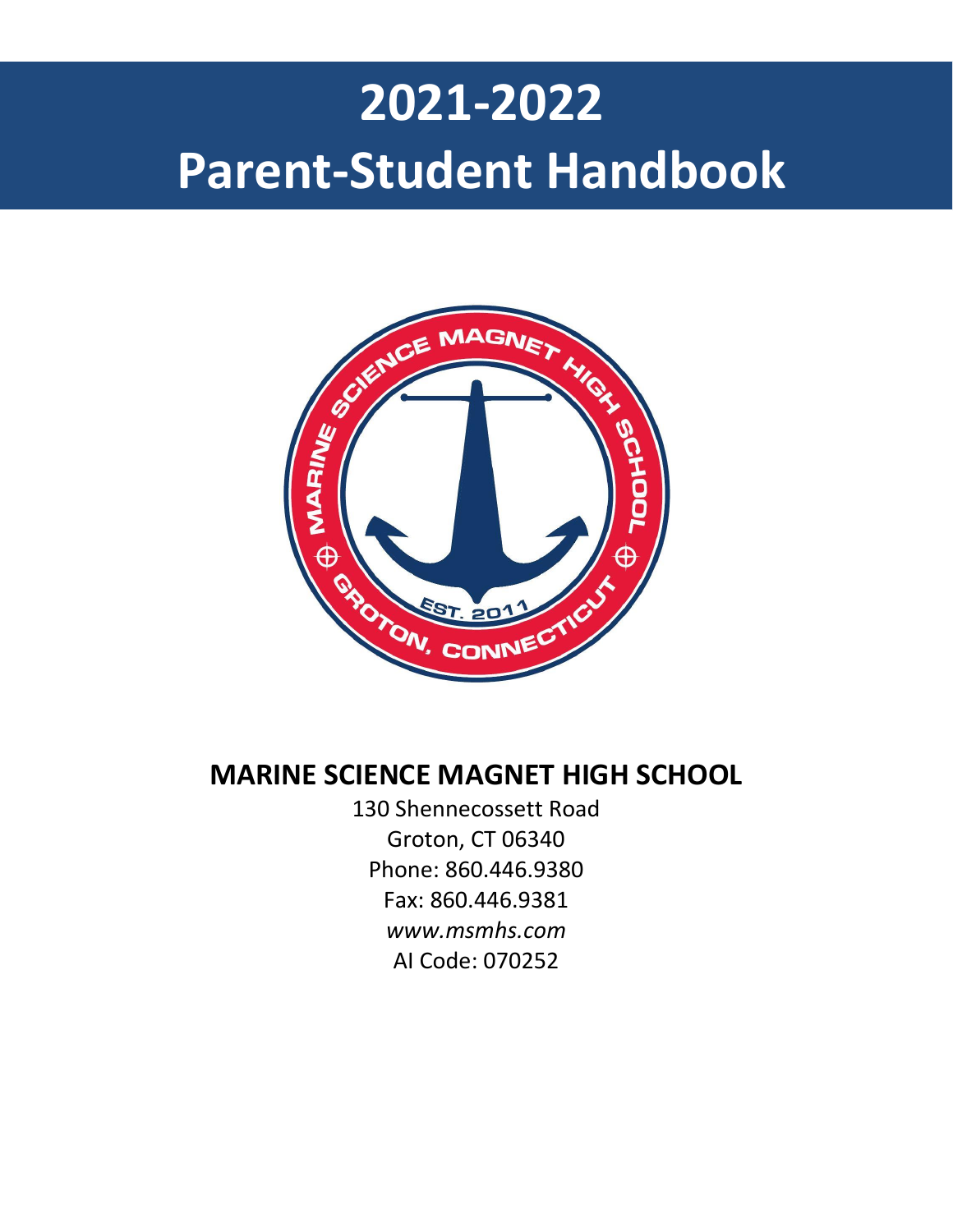# **2021-2022 Faculty and Staff**

# **ADMINISTRATION**

**Tara Amatrudo** *Principal*

**Colleen E. Hardison** *Assistant Principal*

# **FACULTY & STAFF**

**Bonnie MacHaffie**  *Office Manager, Administration*

**Jereidi Alvarez**

 *Office Manager, Counseling and Attendance*

#### **SCIENCE**

Brittany Forshaw Richard Fritz Bonnie Johnston Jennifer Paulk Maryjocelyn Sedensky

#### **MARINE SCIENCE**

Amy Ferland Michael Guyot Kathy Howard Eric Litvinoff

#### **ENGLISH**

Ryan Jones Michela Lavin Amanda Mann

#### **MATHEMATICS**

Jill DeRosa Elizabeth Ayala Samantha Delldonna Taylor Hudak



#### **SOCIAL STUDIES**

Sarah Frick Michael Kuczenski Diana Nasser

#### **SPANISH**

Vanessa Cronin Cheryl Dutrumble

#### **SPECIAL EDUCATION**

Kate Hespeler Jennifer Cimmino Robert Bridgman

#### **SCHOOL COUNSELING**

Jennifer Janssen Jenna Schumacher

# **SCHOOL SOCIAL WORKER**

Janie D'Angelo

#### **NURSE**

Debra Aniello, RN

#### **Mrs. Katherine Ericson**

*LEARN, Executive Director 44 Hatchetts Hill Road Old Lyme, CT 06371 (860) 434-4800*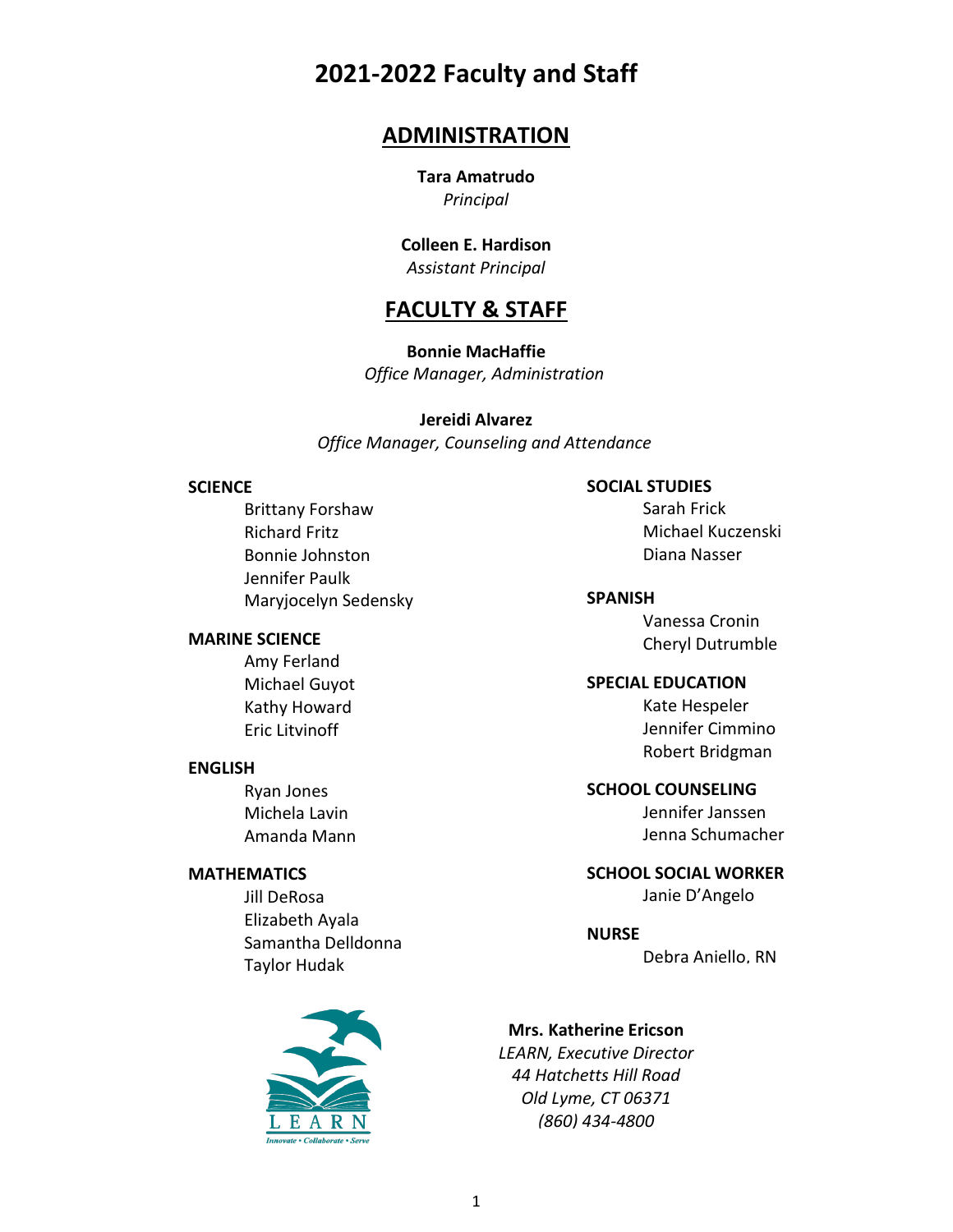### **MSMHS Communication Flow Chart**

*Parent-School Communication Plan:*

The Marine Science Magnet High School encourages students and parents to take every opportunity to foster positive dialogue with faculty and staff (see flow chart below). In the event a question or concern arises, students and parents should make their first contact with the classroom teacher. If the situation remains unsolved, the student and/or parent should then seek conversation with the school counselor, advisory teacher, or case manager (for special education students). Should the situation continue to be an issue, students and parents should contact MSMHS Administration beginning with the Assistant Principal followed by the MSMHS Principal.

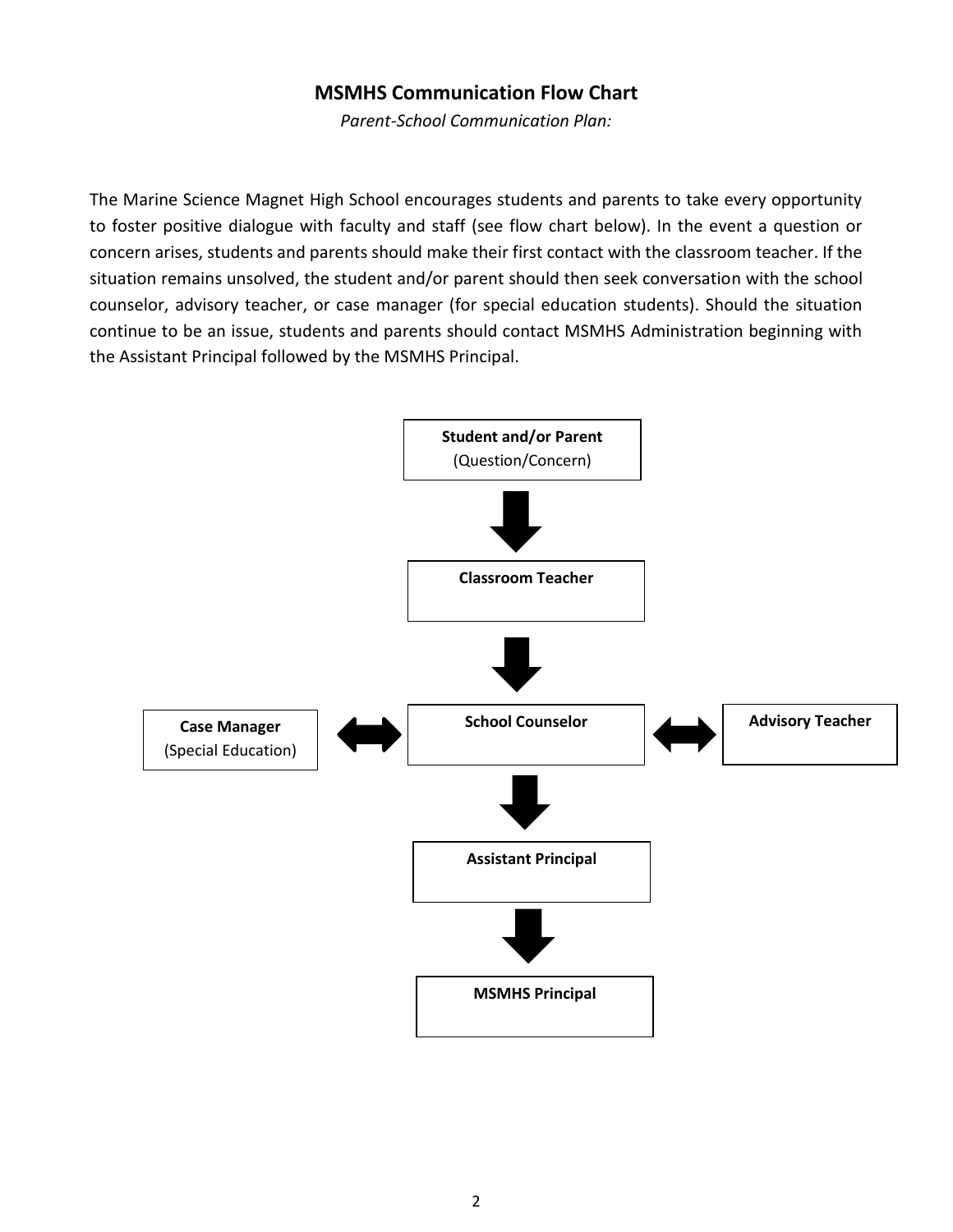# **2021-2022 SCHEDULE**

#### **School Hours Contract Contract Contract Contract Contract Contract Contract Contract Contract Contract Contract Contract Contract Contract Contract Contract Contract Contract Contract Contract Contract Contract Contract**

Classes begin: 7:30 a.m. 7:00 a.m. – 3:00 p.m. Dismissal: 1:43 p.m.

| <b>TIMES</b> |            | <b>REGULAR DAY</b> | <b>TIMES</b> |            | <b>ADVISORY DAY</b>                    |
|--------------|------------|--------------------|--------------|------------|----------------------------------------|
| <b>START</b> | <b>END</b> | <b>BLOCK</b>       | <b>START</b> | <b>END</b> | <b>BLOCK</b>                           |
| 7:30         | 8:57       | Block 1/5 (87 min) | 7:30         | 8:10       | <b>Student Advisory (All Students)</b> |
| 9:01         | 10:24      | Block 2/6 (83 min) | 8:14         | 9:27       | Block 1/5 (73 min)                     |
| 10:28        | 12:16      | Block 3/7 (83 min) | 9:31         | 10:44      | Block 2/6 (73 min)                     |
| 10:28        | 10:53      | Lunch 1            | 10:48        | 12:26      | Block 3/7 (73 min)                     |
| 11:20        | 11:45      | Lunch <sub>2</sub> | 10:48        | 11:12      | Lunch 1                                |
| 11:52        | 12:16      | Lunch 3            | 11:25        | 11:50      | Lunch <sub>2</sub>                     |
| 12:20        | 1:43       | Block 4/8 (83 min) | 12:01        | 12:26      | Lunch 3                                |
|              |            |                    | 12:30        | 1:43       | Block 4/8 (73 min)                     |

### **DELAYED OPENING SCHEDULE - 2 Hour Delay**

| 2 Hour Delay |            | <b>REGULAR DAY</b>                                |  |
|--------------|------------|---------------------------------------------------|--|
| <b>TIMES</b> |            | There is no Advisory on days with delayed opening |  |
| <b>START</b> | <b>END</b> | <b>BLOCK</b>                                      |  |
| 9:30         | 10:25      | Block 1/5 (55 min)                                |  |
| 10:28        | 11:23      | Block 2/6 (55 min)                                |  |
| 11:25        | 12:45      | Block 3/7 (55 min)                                |  |
| 11:25        | 11:50      | $1st$ Lunch                                       |  |
| 11:51        | 12:16      | $2nd$ Lunch                                       |  |
| 12:18        | 12:343     | $3^{rd}$ Lunch                                    |  |
| 12:48        | 1:43       | Block 4/8 (55 min)                                |  |

### **EARLY DISMISSAL SCHEDULE - Dismissal at 11:50 a.m.**

| <b>TIMES</b> |            | <b>REGULAR DAY</b> |
|--------------|------------|--------------------|
| <b>START</b> | <b>END</b> | <b>BLOCK</b>       |
| 7:30         | 8:30       | Block 1/5 (55 min) |
| 8:35         | 9:35       | Block 2/6 (55 min) |
| 9:40         | 10:45      | Block 3/7 (55 min) |
| 10:50        | 11:50      | Block 4/8 (55 min) |

**Advisory will not be held on scheduled shortened days.** All classes are 60 minutes in length and no lunch will be served. Therefore there will be no lunch waves on these days.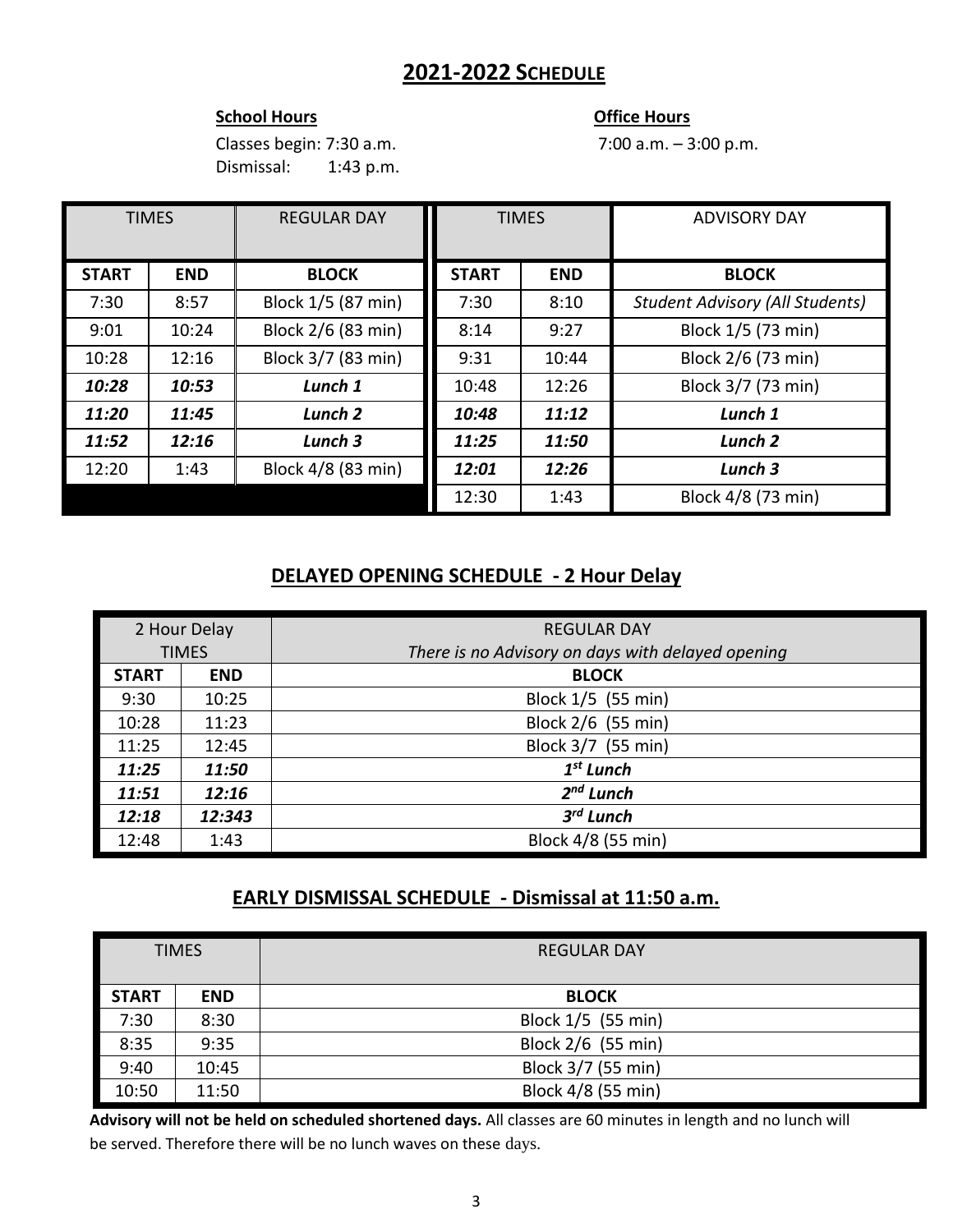#### **DATES FOR QUARTER ENDINGS & POWERSCHOOL UPDATES**

*8/30/2021-11/3/2021*

#### **Quarter One Parent/Teacher Conferences**

- 11/03/2021 End of Quarter One 10/26/2021 2:20 pm 5:00 pm
- 11/10/2021 Grades Due 10/27/2021 5:20 pm 8:00 pm
- 11/17/2021 Report Cards Distributed

**Quarter Two**

*11/4/2021 – 1/19/2022*

01/19/2022 End of Quarter Two 01/26/2022 Grades Due 02/02/2022 Report Cards Distributed

*1/20/2022 – 3/28/2022*

#### **Quarter Three Parent/Teacher Conferences**

|                       | 03/28/2022 End of Quarter Three     | $03/15/2022 - 2:20$ pm $-5:00$ pm  |
|-----------------------|-------------------------------------|------------------------------------|
| 04/04/2022 Grades Due |                                     | $03/16/2022 - 5:20$ pm $- 8:00$ pm |
|                       | 04/11/2022 Report Cards Distributed |                                    |

#### **Quarter Four**

*3/29/2022 – 6/08/2022*

|                       | 06/08/2022 End of Quarter Four      |
|-----------------------|-------------------------------------|
| 06/15/2022 Grades Due |                                     |
|                       | 06/22/2022 Report Cards Distributed |

\*All teachers update PowerSchool in a timely fashion to promote communication with families and provide adequate opportunity for improvement where needed. Teachers will provide information on **Back-To-School Night (Tuesday, September 21)** explaining their grading policy and approximate PowerSchool updates.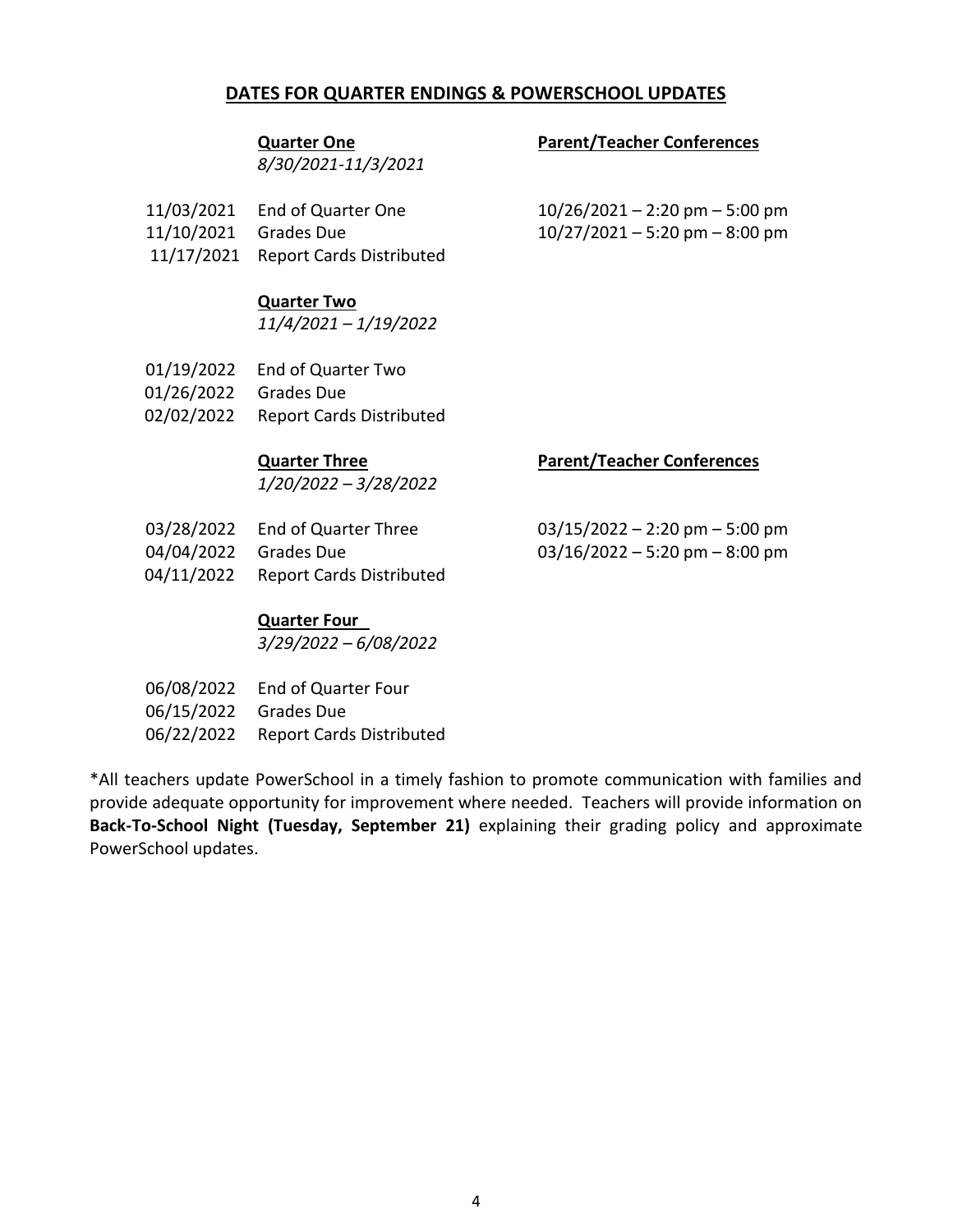# **TABLE OF CONTENTS**

- p. 1 Administration, Faculty & Staff
- p. 2 MSMHS Communication Flow Chart
- p. 3 2020-2021 Bell Schedules Regular Day, Delayed Opening, Early Dismissal
- p. 4 Dates for Quarter Endings and Power School Updates
- p. 9 **MSMHS HISTORY**
- p. 10 **MSMHS CORE VALUES AND BELIEFS ABOUT LEARNING**

#### **GENERAL INFORMATION (***pages 11-12)*

- p. 11 Building Use/Activities
- p. 11 Lost or Damaged School Materials/Equipment
- p. 11 Publicity/Media Relations
- p. 11 School Cancellation/Late Openings
- p. 11 School and Office Hours
- p. 11 School Schedule
- p. 12 Transportation
- p. 12 Visitors

#### **ACADEMICS** *(pages 12-22)*

- p. 12 Afterschool Expectations
- p. 12 Extra Help
- p. 12 *Advanced Academic Programs*
- p. 13 Advanced Placement (AP) Program
- p. 13 UConn Early College Experience (ECE)
- p. 13 *Assessment and Testing*
- p. 13 Assessment
- p. 14 Testing
- p. 14 Midterms and Finals
- p. 14 College Board
- p. 14 Connecticut Physical Fitness Assessment
- p. 14 Language Assessment Scales (LAS Links)
- p. 14 Rubrics
- p. 15 *Grading/Grade Reporting System*
- p. 15 Advanced Placement (AP) and Early College Experience (ECE) Programs
- p. 15 Class Rank
- p. 16 Homework
- p. 16 Honor Roll
- p. 16 Late Work
- p. 16 Make-up Work
- p. 16 National Honor Society
- p. 16 Progress Reports
- p. 17 Report Cards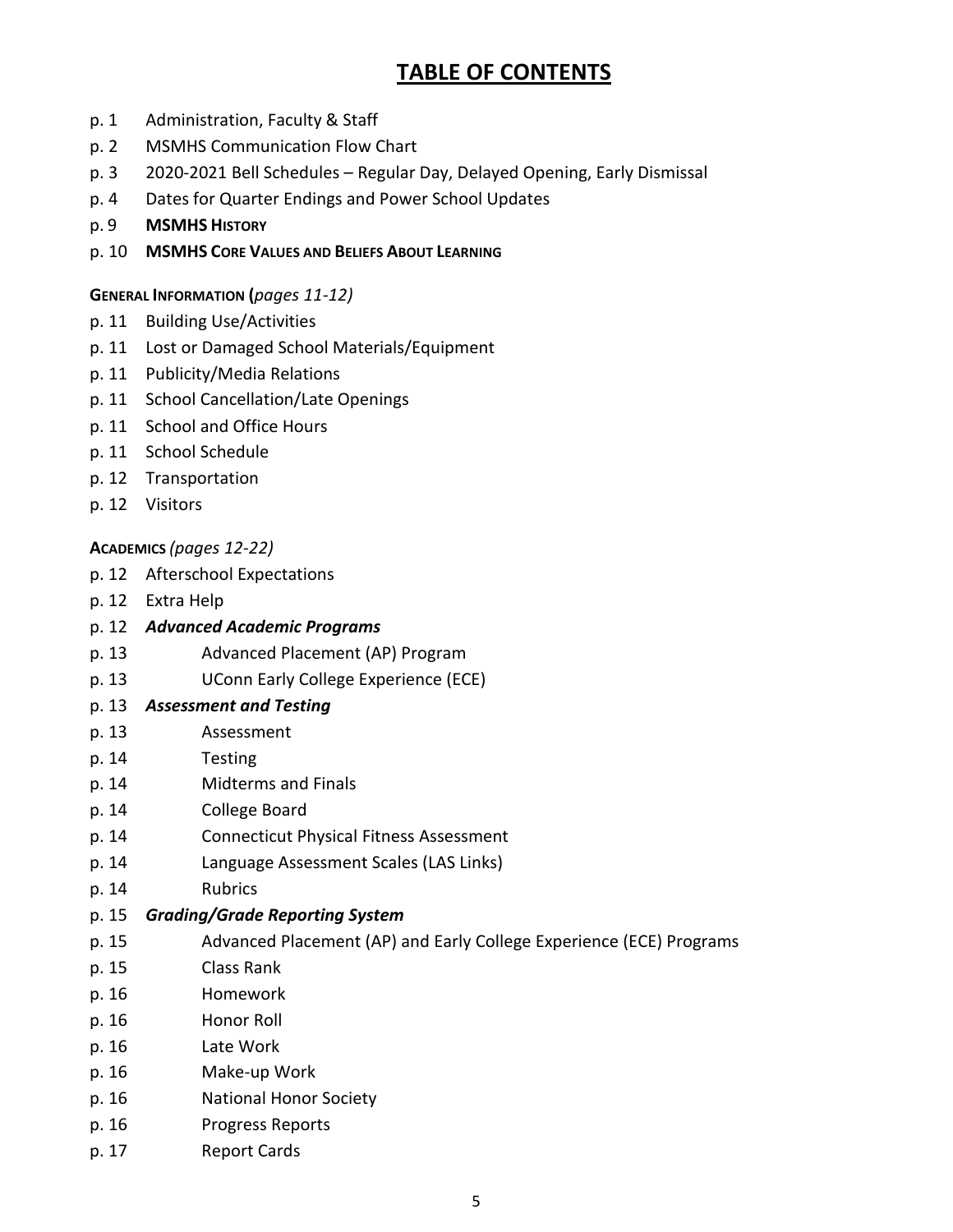- p. 17 Rubric Competency Report
- p. 17 Student Records
- p. 17 Transfer/Withdrawal from School
- p. 17 Public Act 99-288: An Act Concerning Education Accountability

#### p. 18 *Graduation and Promotion Requirements*

- p. 18 Senior Capstone Portfolio
- p. 19 Commencement Ceremony and Exercises
- p. 19 Commencement Ceremony Guest Accommodations
- p. 19 Community Service
- p. 20 Graduation and Promotion
- p. 21 Promotion and Retention
- p. 21 Student Course Appeals Process
- p. 21 Student Course Schedules
- p. 21 Student Success Plan/COAST Plans
- p. 21 Summer School
- p. 22 *Other*
- p. 22 Dissection Policy
- p. 22 Field Trips
- p. 22 Letters of Recommendation
- p. 22 Soft Seating Areas/Library

#### **ATTENDANCE** *(pages 22-25)*

- p. 22 Absences Excused and Unexcused
- p. 22 Attendance
- p. 23 Attendance Procedures
- p. 23 Chronically Absent
- p. 23 Early Dismissals
- p. 23 Homework and Absences
- p. 24 Junior and Senior Late Arrival / Early Dismissal Privileges
- p. 24 Loss of Credit Due to Absences for High School Students
- p. 24 Tardy Policy
- p. 25 Truancy
- p. 25 Release of Student

#### **CLUBS, ORGANIZATIONS AND CO-CURRICULAR ACTIVITIES** *(pages 25-28)*

- p. 25 Athletics
- p. 25 Bulletin Boards
- p. 25 Class Dues
- p. 25 Class Officers
- p. 26 Clubs and Activities
- p. 26 NCAA College Athletic Eligibility
- p. 26 Parent Involvement/Communications
- p. 26 Social Activity Code of Conduct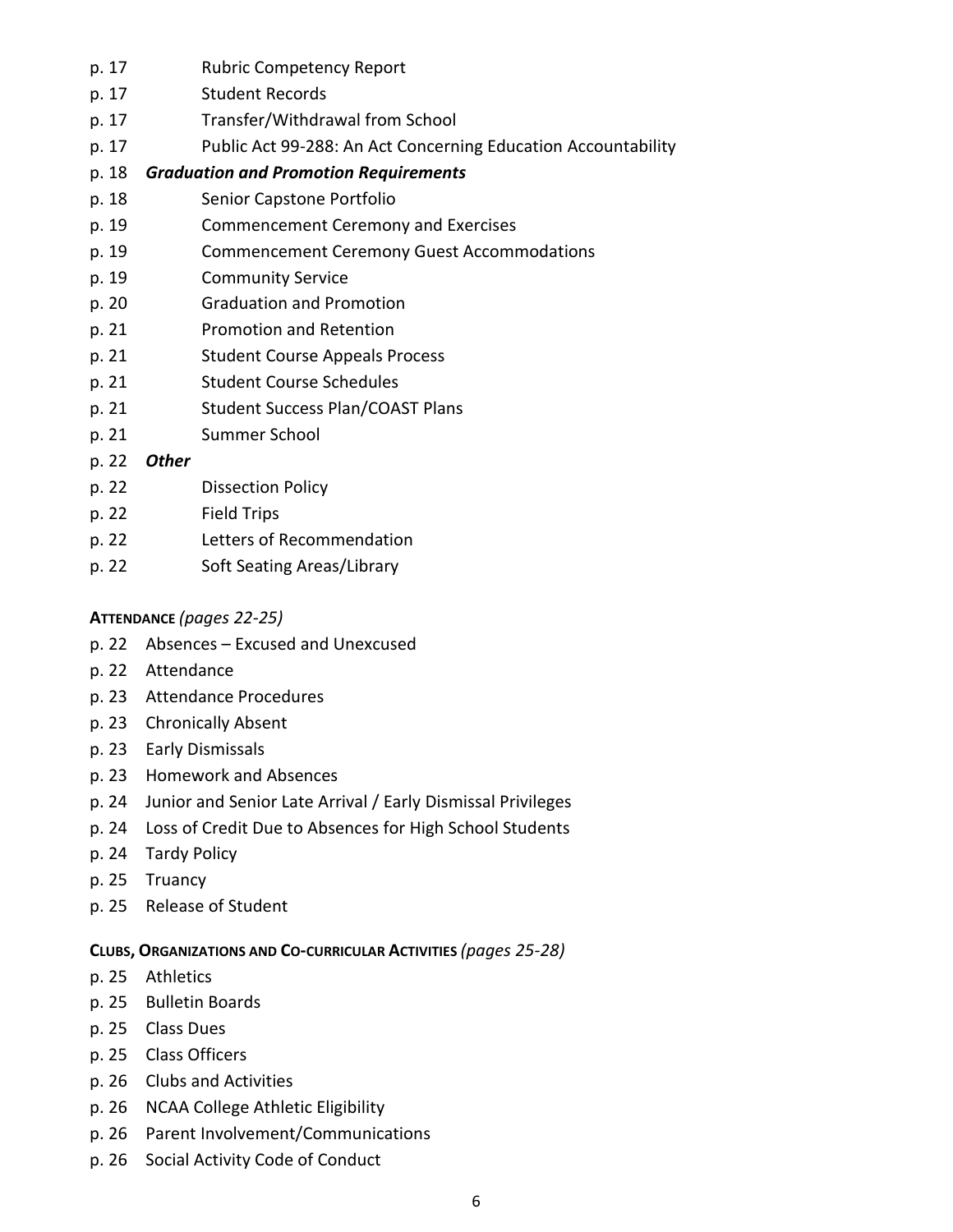- p. 26 Guidelines for All MSMHS Functions
- p. 27 Social Events
- p. 28 Student Governance (Student Council)
- p. 28 Yearbook Guidelines

#### **CONDUCT AND DISCIPLINE** *(pages 28-37)*

- p. 28 Overview
- p. 28 Healthy School Climate
- p. 29 Safe and Supportive School Climate
- p. 29 Teen Dating Violence
- p. 30 Code of Conduct *(pages 30-37)*
- p. 32 Dress Code
- p. 37 Elevator
- p. 37 Leaving School Premises

#### **NURSING SERVICES AND HEALTH OFFICE POLICIES** *(pages 38-39)*

- p. 38 10<sup>th</sup> Grade Mandatory Physical Examination
- p. 38 Health/Nursing Services
- p. 38 Immunizations
- p. 38 School Based Health Services

#### **RESOURCES AND SERVICES** *(pages 39-43)*

- p. 39 Administration
- p. 39 Advisory Program
- p. 39 Announcements
- p. 39 Crisis Team
- p. 39 Emotional Support Services
- p. 39 Lockers and Storage
- p. 39 Lost and Found
- p. 40 Math Lounge

#### p. 40 **Meal Program**

- p. 40 Dining and Great Hall
- p. 40 Free and Reduced Meal Program
- p. 40 Meal Program Overview
- p. 42 Student Meal Charge Policy
- p. 42 Military/College Recruitment
- p. 42 Peer Mediation Program
- p. 42 School Counseling
- p. 42 School Resource Officer
- p. 43 Scientific Research-Based Intervention (SRBI) Team
- p. 43 Working Papers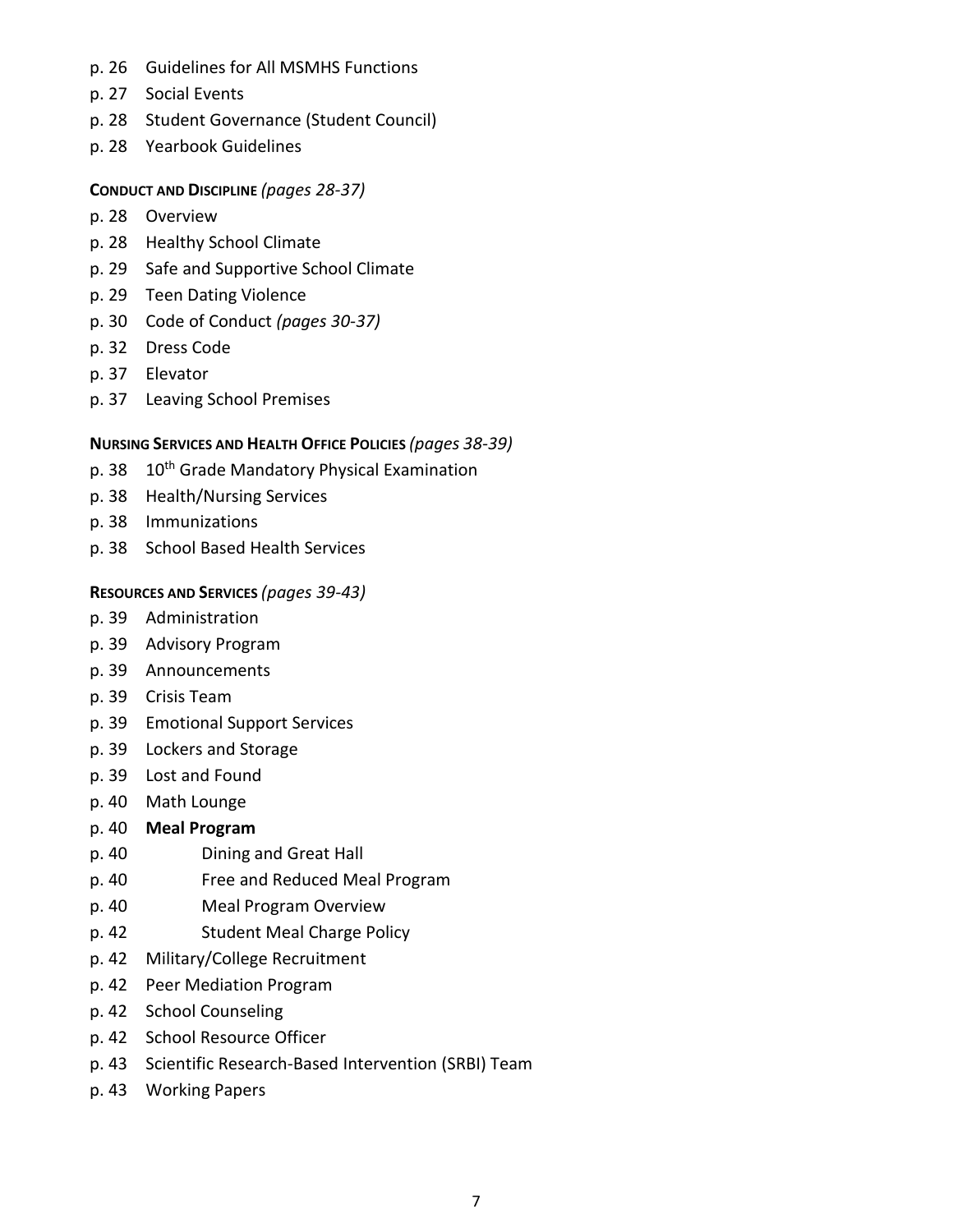#### **SAFETY PROCEDURES** *(pages 43-45)*

- p. 43 Aquaculture and Science Labs
- p. 43 Asbestos Management Annual Notification
- p. 44 Nuclear Power Plant Emergency Evacuation Plan
- p. 44 Fire, Evacuation and Lockdown Drills
- p. 45 Safety/Accident Prevention
- p. 45 Security Camera Policy
- p. 45 Substance Abuse
- p. 45 Unauthorized Areas and Facilities

#### **TECHNOLOGY** *(page 46)*

- p. 46 Internet/Cell Technology/Acceptable Use Policies
- p. 46 Technology Resources

**LEARN BOARD OF EDUCATION POLICIES** *(page 47)*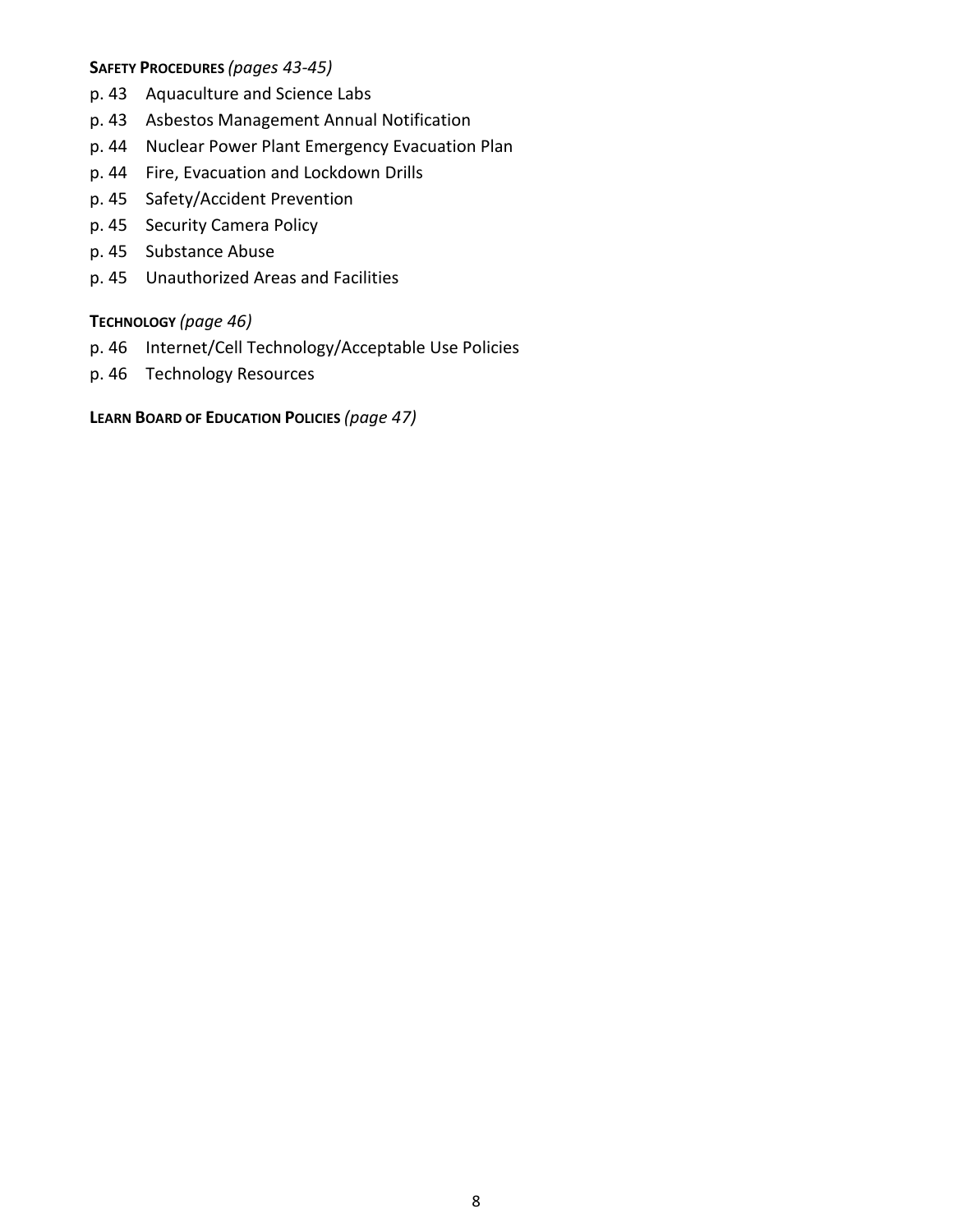

#### **History of Marine Science Magnet High School**

In the 1970's, Connecticut's State Board of Education (CSDE) authorized the development of four regional marine high schools in the state. Two such schools were then built: New Haven's Sound School in 1980 and Bridgeport's Aquaculture School in 1993.

In 1998, three school districts in southeastern Connecticut proposed other aquaculture schools. Then-Commissioner Dr. Theodore Sergi requested that the three districts work together with LEARN, the Regional Educational Service Center (RESC) for southeastern Connecticut, to submit one proposal. An additional district came on board in 1999, and the four districts worked collaboratively with LEARN Executive Director Dr. Virginia Seccombe to develop a proposal. A Magnet School Operations Plan was submitted in December of 2000; a final revision was submitted to SDE in May of 2001.

The Governance Committee of MSMHS began in 2000 to diligently research sites for the new school. Through working with community leaders and the Town of Groton, a site for the Marine Science Magnet High School was established at 130 Shennecossett Road in Groton. Dr. Nicholas Spera, the first MSMHS Principal, opened the school on September 1, 2011.

MSMHS was awarded the School of Distinction Award for the Highest Overall Performance in 2013, 2014, 2016, and 2018, by the Connecticut State Department of Education. MSMHS's first graduating class, the Class of 2014, achieved the highest CAPT scores amongst all the high schools in Connecticut in the areas of writing, reading, and science according to SPI data. In 2012 and 2013, MSMHS ranked second and tenth respectively in overall CAPT performance in all four areas of mathematics, science, reading, and writing. MSMHS has been ranked in the top ten overall in CAPT testing for each year in its existence. In 2016 and 2017, MSMHS received a Silver Medal ranking from US News and World Report, and in 2018 received its Gold Medal of Distinction. Also in 2018, the Washington Post ranked MSMHS as the 5<sup>th</sup> most challenging public high school in Connecticut. In addition, MSMHS continues to be placed in the top ten in the state for SAT performance year after year, including being ranked #1 in the state for ELA SAT performance among all Connecticut high schools in 2018. In 2019, Jay Matthews Challenge Index ranked MSMHS second in the state amongst all public and private high schools.

In March 2016, MSMHS achieved full accreditation status from the New England Association of Schools and Colleges (NEASC).

In June 2014, MSMHS held its first graduation at the University of Connecticut Avery Point campus. Twentythree students from the Class of 2014 received the first-ever MSMHS high school diploma in the presence of LEARN Executive Director Dr. Eileen Howley, USCGA Rear Admiral Sandra Stosz, and MSMHS Principal Dr. Nicholas Spera. One hundred percent of the graduating class went on to secondary education.

Over the past six years, MSMHS graduates have attended a two or four year college or university in twenty five different states, including Yale University, Harvard University, United States Coast Guard Academy (USGCA), Brown University, Williams College, University of Virginia, Duke University, Bates College, Boston College, William and Mary, University of Connecticut., Wesleyan University, and United States Air Force Academy.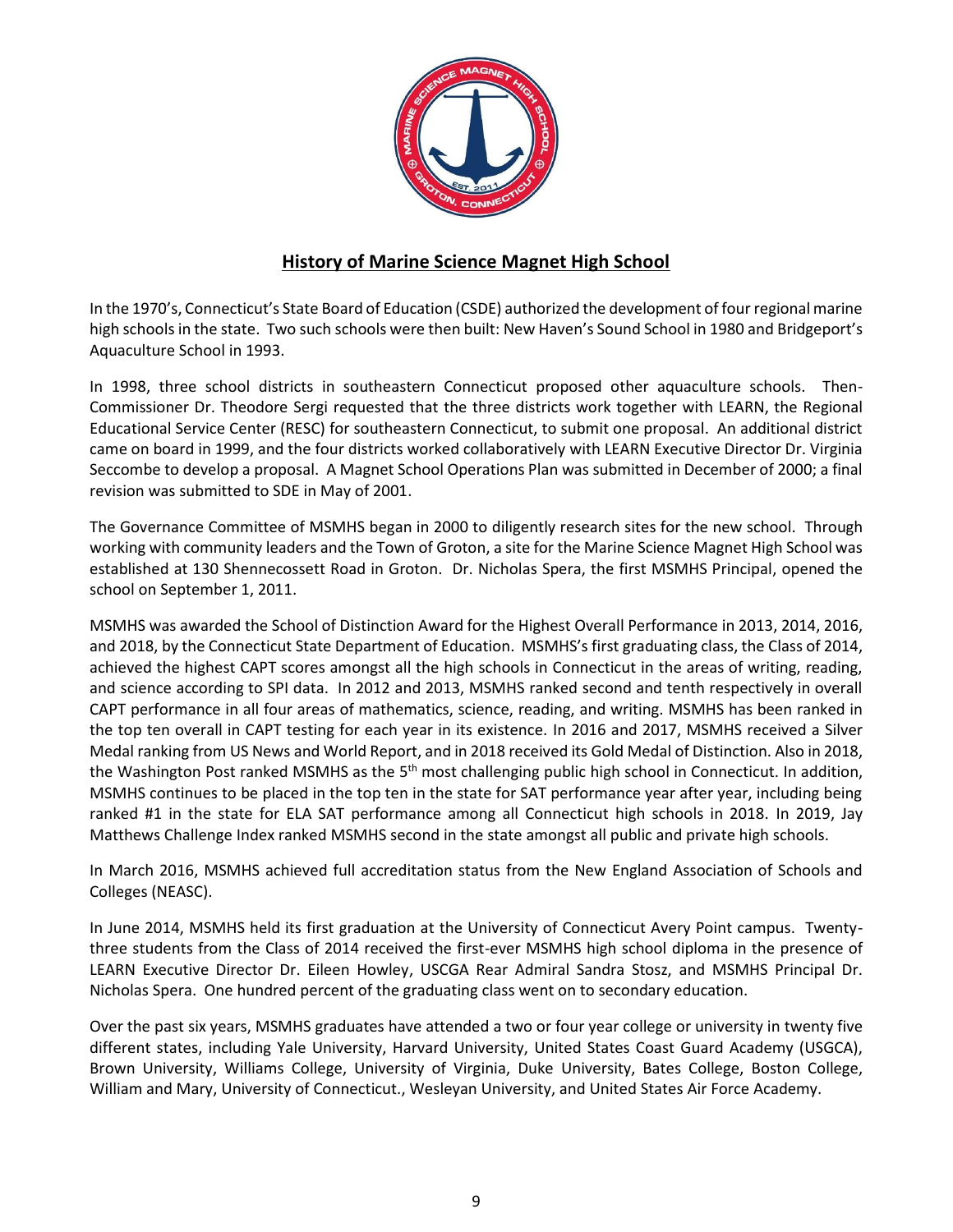

# **Marine Science Magnet High School** *Groton, CT*

# **CORE VALUES AND BELIEFS ABOUT LEARNING**

The Marine Science Magnet High School is a safe, respectful, and nurturing environment. The MSMHS Family believes that effort creates ability and that all students can succeed. Our learning community is committed to innovative instruction that promotes effort and ensures academic rigor through a curriculum responsive to our diverse student body. Furthermore, the MSMHS community collaborates with all members to prepare students for post-secondary education by supporting the personal, academic, and career goals of every student. MSMHS inspires students to develop the mindset and character needed to be active stewards of the ocean and contributing citizens in a global community.

> *The vision of the Marine Science Magnet High School community is that all graduates will achieve proficiency in the following competencies:*

# **Academic, Civic, and Social Competencies:**

- 1. Read and write effectively for a variety of purposes;
- 2. Speak effectively with a variety of audiences in an accountable manner;
- 3. Make decisions and solve problems independently and collaboratively;
- 4. Apply scientific knowledge and concepts to a variety of investigative tasks;
- 5. Contribute to a positive learning environment with respect and responsibility.

#### **Approval Voting:**

Faculty: *Unanimous Approval on June 13, 2016* Board Approval: *Unanimous Approval September 8, 2016*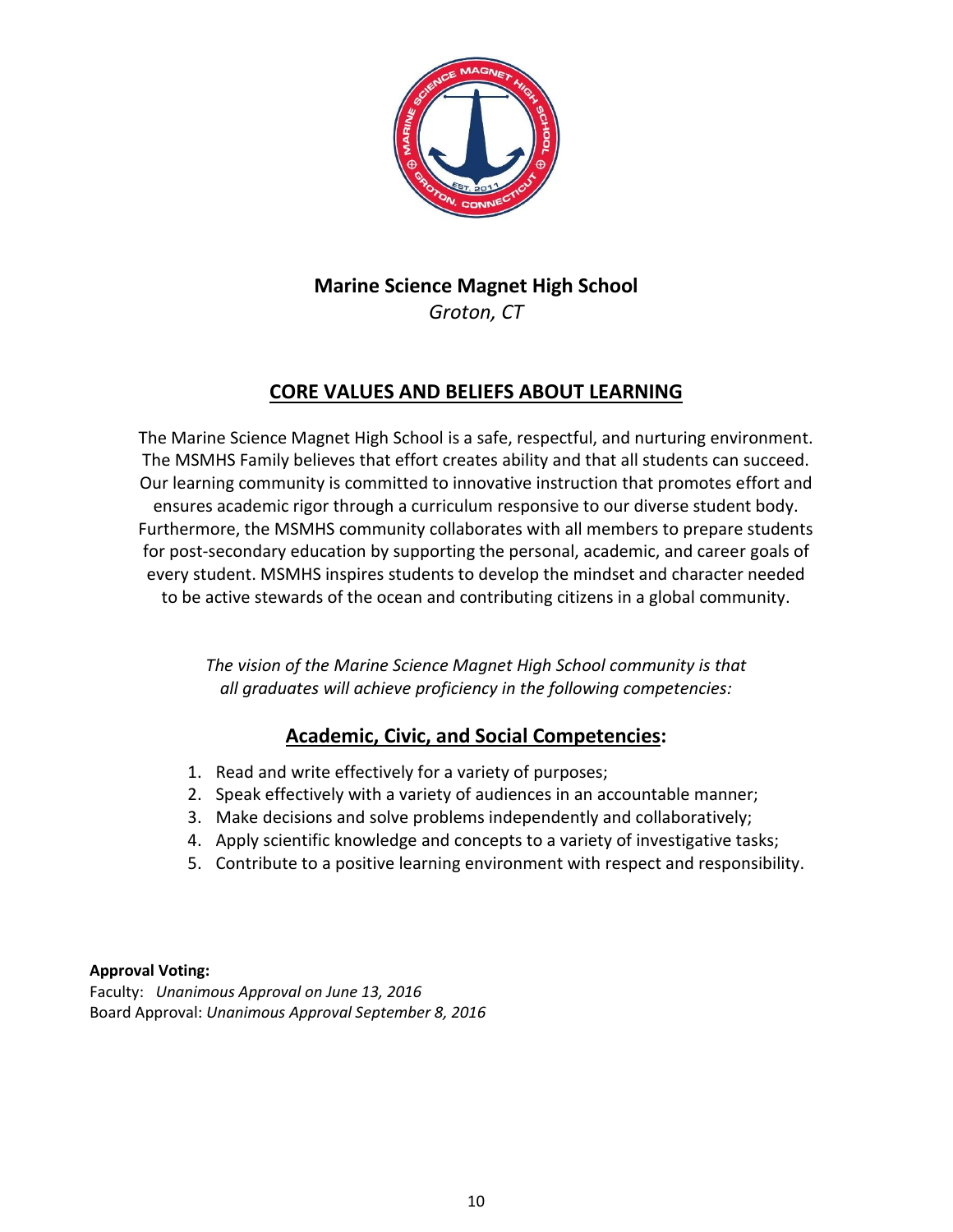# **GENERAL INFORMATION**

#### **Building Use/Activities**

Request forms for activities such as dances, dinners, after-school meetings, etc., may be secured from Administration Office Manager, Ms. MacHaffie. The Building Use Form indicates the pre-planning required and deadlines for request. Final approval of all activities rests with the MSMHS Administration and when appropriate the LEARN Executive Director.

#### **School Materials/Equipment**

Students are responsible for the care of all school materials loaned to them. This includes textbooks, library books, laptops and accessories, calculators, etc. Failure to return them in good condition will result in a replacement or repair charge. In accordance with state law, the school reserves the right to withhold grades, report cards and/or transcripts until the obligation is cleared. However, the school will not withhold a transcript from a college or other secondary school to which the student has applied. **Seniors with an outstanding obligation may not be permitted to participate in graduation ceremonies. Laptops, power cords and textbooks must be returned on the final day of a student's finals, typically blocks 7/8. Failure to turn in laptop or other school materials will result in the student not being able to take the exam.**

#### **Publicity/Media Relations**

To promote the school mission and properly inform the public about MSMHS, all students and their parents are asked upon registration at MSMHS to provide the school with a signed permission form authorizing photographic, video and television coverage of events involving students, including the annual MSMHS Lip Dub.

#### **School Cancellation/Delayed Opening/Early Dismissal**

In the event of a school cancellation, delay, or early dismissal due to inclement weather, a phone call, email and/or a text message will be sent through SchoolMessenger to notify parents. SchoolMessenger is a parent-notification system that allows administrators to deliver messages to home phones, work phones, cell phones, email addresses and text message devices in a matter of minutes.

EARLY DISMISSAL: If the weather causes MSMHS to close early, dismissal will be at 11:50 a.m. and an announcement will be made on the local television stations as well as through SchoolMessenger. DELAYED OPENING: If the weather causes MSMHS to delay opening, there will be a 2 hour delay; school will begin at 9:30 a.m. and an announcement will be made on the local television stations as well as through SchoolMessenger .

You may also listen to local radio announcements or local TV news for your local school district's announcements. Your local district's decision may differ from MSMHS closings or delay. For example, if your local district decides to cancel school and MSMHS is still open, you may choose to drive your child to the school, as there will be no transportation provided by your district. If a student does not attend MSMHS when their local district is closed, it will be marked as a EXCUSED absence. As with any absence, the student is responsible for any missed work or assignments. The same is true when the delayed opening times are different.

#### **School and Office Hours**

Classes begin at 7:30 am and dismissal is 1:43 pm. The hours of the MSMHS main office are 7:00 am – 3:00 pm. Students are permitted in the building between the hours of 6:45 am and 4:00 pm daily.

#### **School Schedule**

MSMHS operates on an alternate-day block schedule (A, B, A, B) utilizing primarily an alternate-day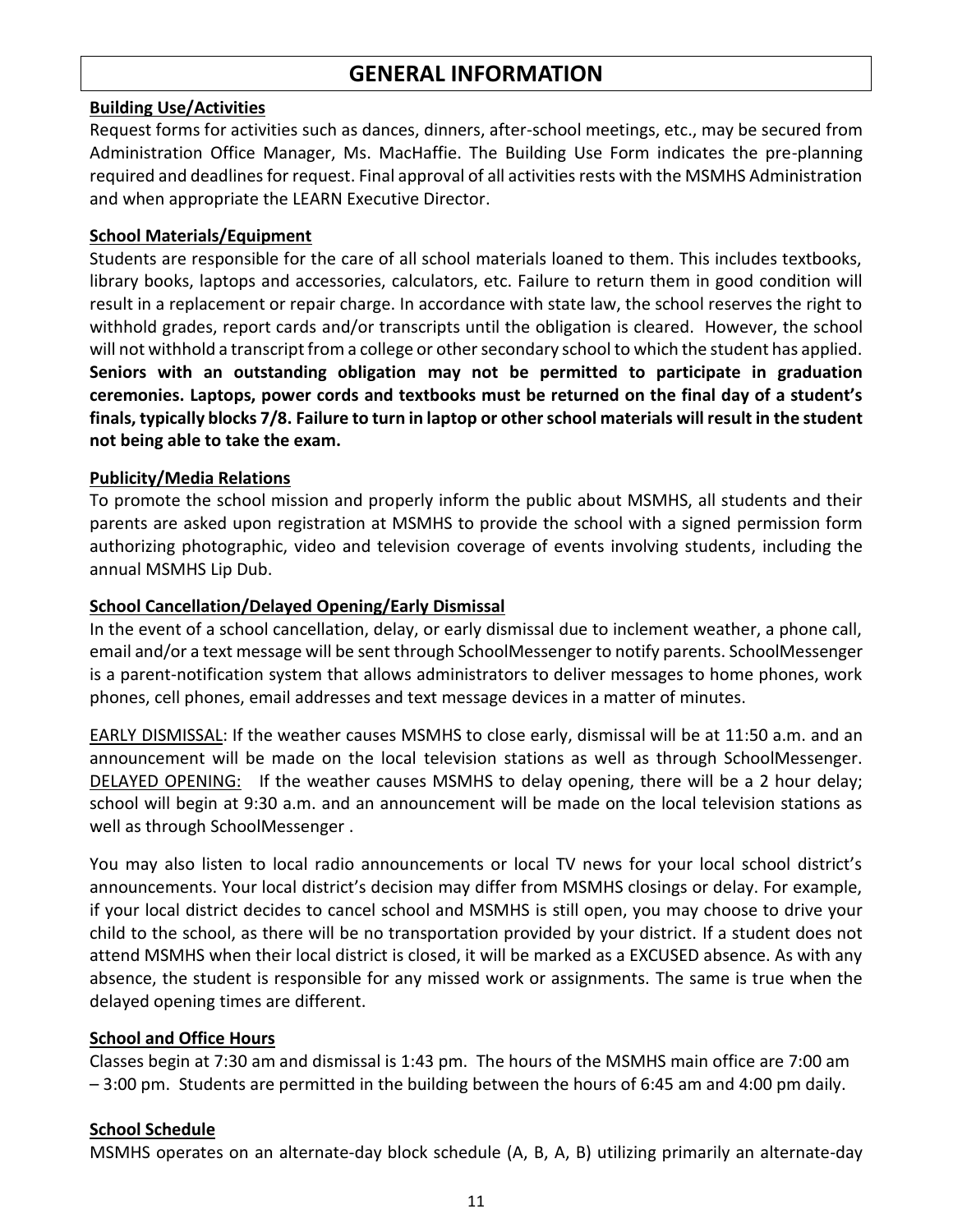schedule, and secondarily a split-day schedule. The Advisory Day schedule will take place every Tuesday and Friday. *The A Day / B Day Calendar is posted on the school website.*

#### **Transportation**

Under current magnet school law, transportation to MSMHS is the responsibility of the parent(s)/guardian(s) or of the home school district if it chooses to provide transportation. Students or parents should contact their local superintendent's office to obtain information on transportation procedures.

Students are reminded that flagrant disobedience, misconduct or jeopardizing transportation safety can result in disciplinary action up to, and including suspension, temporary removal of students from school transportation to and from MSMHS, or participating in MSMHS field trips.

#### **Visitors**

All visitors must sign in immediately at the school office before proceeding to other areas of the school or school grounds. Parents or other visitors desiring a meeting with school staff must arrange an appointment in advance. Students are not allowed to bring visitors to school, except for school purposes and with prior authorization from the school administration. Visitor access is allowed unless the visit is not in the best interest of students, staff, or the school district as determined by administration. **Student visitors and alumni are not permitted during school hours.** Parents/guardians of students who are potential applicants must contact the guidance office to schedule an appointment.

# **ACADEMICS**

#### **Afterschool Expectations**

Students are encouraged to participate in afterschool activities and clubs. Students who are receiving extra help from a teacher, tutoring, or working with a teacher in a small group will be able to meet upstairs in the library media center, the MSMHS Math Lounge, or the teacher's classrooms. Everyone is expected to clean up after himself/herself. Students who fail to do so will lose privileges and be subject to disciplinary consequences. **Students who stay after school should have arrangements to be picked up by 4:00 pm.** 

#### **Extra Help**

Students interested in receiving extra help from teachers, or in meeting with their teacher before or after school, need to schedule a mutually agreed upon time to meet with their teacher. Teachers may require specific procedures for requesting appointments for extra help. Please know that teachers will be unable to meet with students on Wednesdays due to regularly scheduled faculty meetings. All teachers will explain the desired procedures in their course syllabus. MSMHS implements multi-tiered systems of support that include interventions such as access to our math lounge and direct adult support during study hall.

# *Advanced Academic Programs*

The Advanced Placement (AP) Program and the Early College Experience (ECE) program at the Marine Science Magnet High School are intended to challenge and prepare students for the rigors of college. Students enrolled in courses designated as both AP and ECE must be enrolled in both programs and pay both fees associated with the courses to receive MSMHS credit. AP and ECE classes are assigned a higher weight to the GPA scale, assist students with earning college credit, and strengthen student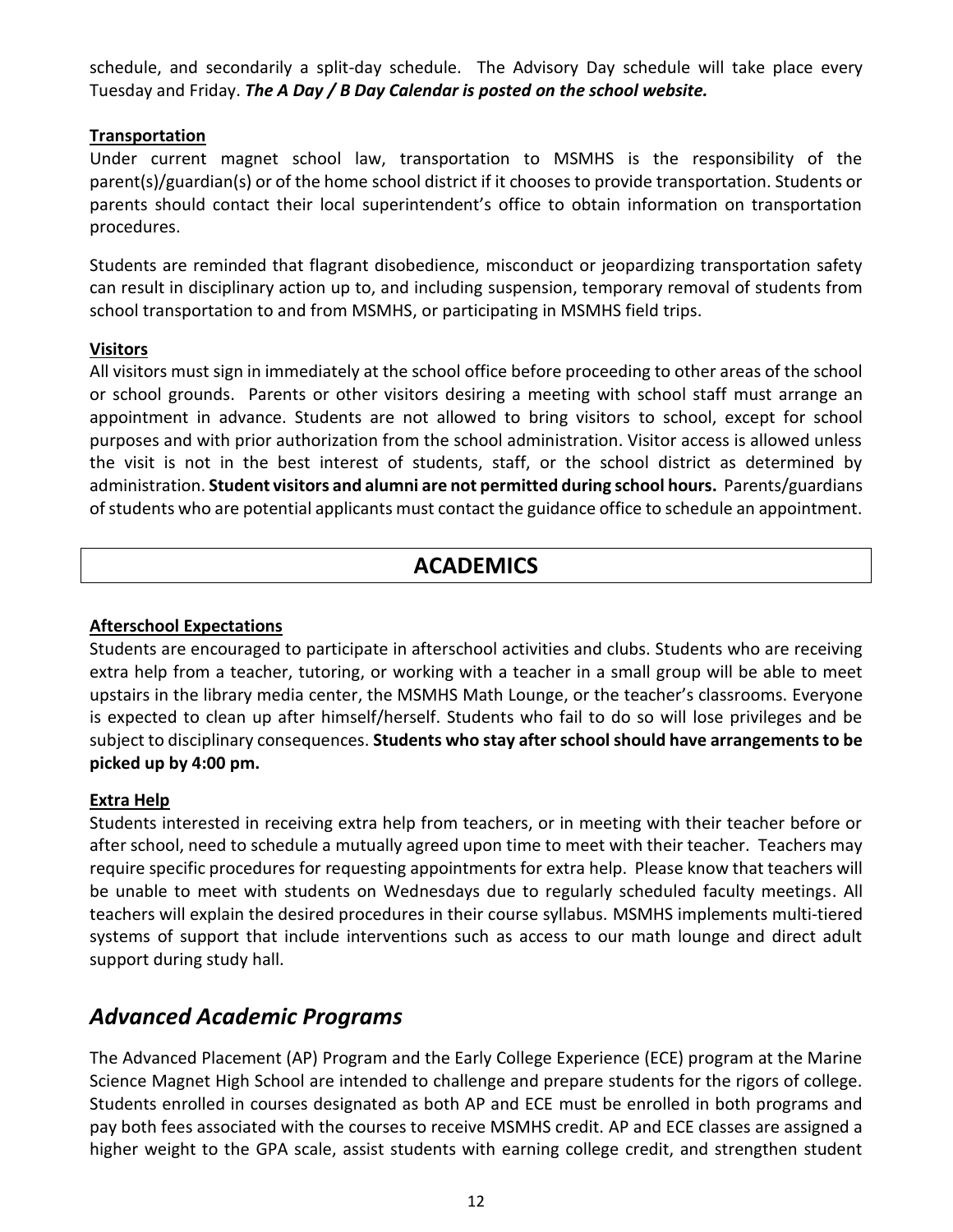transcripts during the college admissions process. Furthermore, students must take the Advanced Placement exam in order to receive credit for an AP or AP/ECE course. In order to receive these added academic benefits, it is expected that students will subscribe to the understanding that the academic rigor and teacher expectations will be higher than that of the Honors level. Students must obtain and fully complete the summer assignments which may be distributed while being self-motivated to study and prepare over and above scheduled course meetings.

#### **Advanced Placement (AP) Program**

Students who are enrolled in an AP class must register and take the Advanced Placement Exam in the spring. Students must be enrolled in the AP course in order to take the AP exam. Students who fail to take the AP exam will not receive AP distinction and AP weighted GPA on their high school transcript. Payment for the AP tests must be completed by the second week of September, 2020. After October 1<sup>st</sup>, there will be no refunds for the courses taken within the program.

### **UConn Early College Experience (ECE)**

UConn Early College Experience (ECE) provides academically motivated students with the opportunity to take university courses while in high school. These challenging courses allow students to preview college work, build confidence in their readiness for college, and earn college credits that provide both an academic and financial head-start on a college degree and other postsecondary opportunities. UConn ECE instructors are high school teachers certified as adjunct professors by the University. UConn ECE faculty foster independent learning, creativity, and critical thinking – all important for success in college and careers. Payment of the tuition for ECE is made directly to UConn and must be completed before the beginning of the school year. After October 1<sup>st</sup>, there will be no refunds for the courses taken within the program. Please see our Program of Studies for ECE course offerings. UConn ECE students must successfully complete the course with a grade of C or above in order to receive university credit.

# *Assessment and Testing*

### **Assessment**

Student performance at MSMHS is evaluated in terms of letter grades in courses taken each semester and year, and also in terms of proficiency ratings on rubrics assessing achievement of the school-wide graduation expectations over the course of four years.

- A rating of Proficient on a five-point assessment rubric designates the minimum level of successful skill performance for the school-wide graduation expectations. (*See Rubrics and 'MSMHS School-Wide Rubrics'*).
- A grade of <u>D-</u> or 60 is required to pass a course, meaning the student has met the minimum level of acceptable achievement on the content in that course.
- Ultimately, unsatisfactory performances can result in an F at the end of a marking period or a course, and therefore a need to repeat the course if it is required for graduation or as a prerequisite for another course.

Teachers may allow opportunities to improve specific assessments and assignments as outlined in their course syllabus. Teachers will communicate specific procedures for assessment and assignment retakes. For specific higher level courses including Advanced Placement (AP) and Early College Experience (ECE), re-takes on assessments may not be allowed according to specific course and/or UConn policies. If students/parents have questions regarding the teacher's policy on this matter, they should follow the MSMHS Communication Flowchart noted on page 3 of the Student Handbook. Students are required to complete assignments that are assessed using a school wide rubric. If a student fails to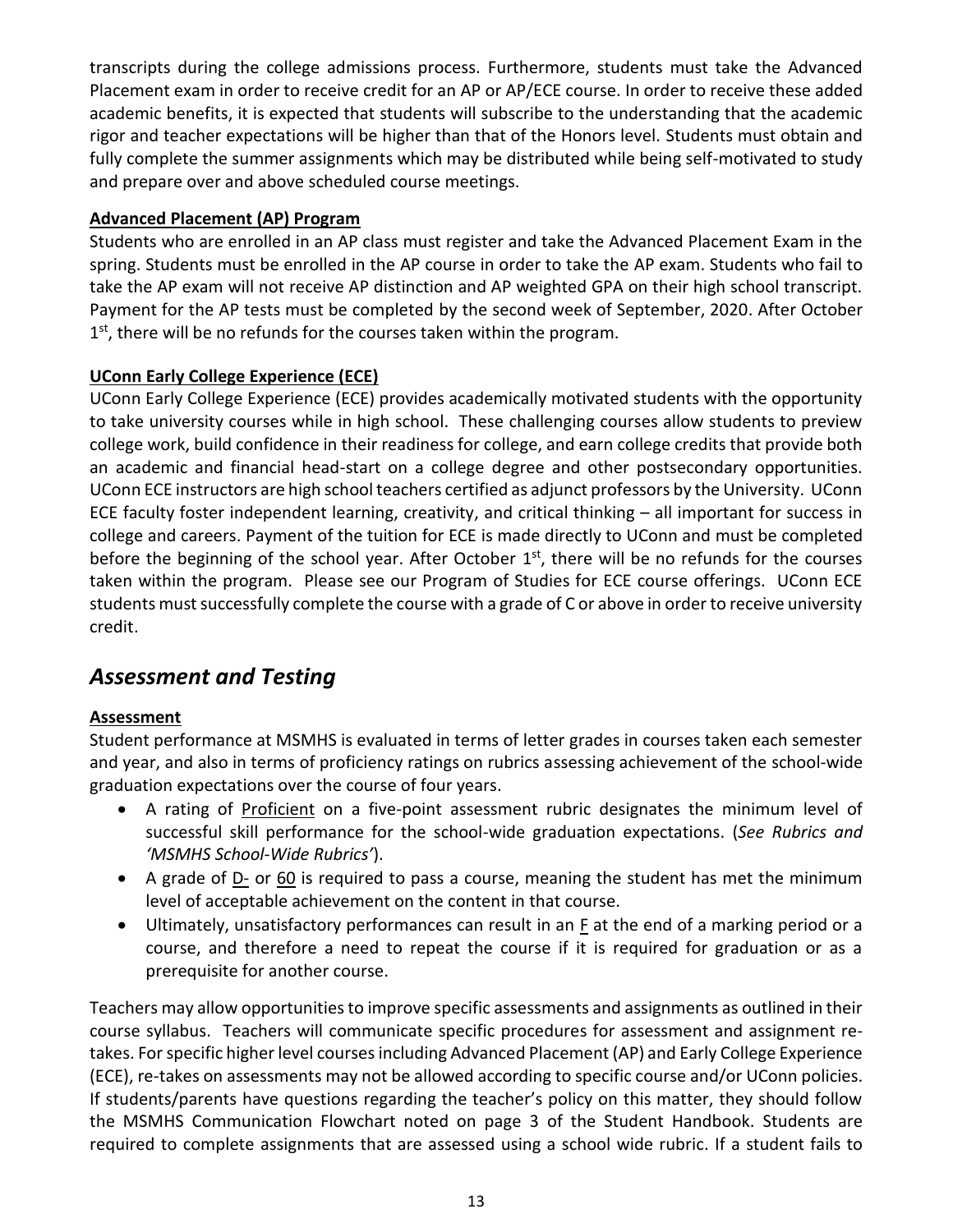complete an assignment assessed with a school-wide rubric, they may be asked to stay after school to complete it.

#### **Testing**

During any test or quiz students may be asked to remove (e.g. secure in backpack, leave on teacher's desk) electronic equipment that could be used for cheating. This includes phones, smartwatches, wearable technology of any kind, Bluetooth devices, portable listening or recording devices, cameras or photographic equipment, devices that can access the internet, or any other electronic or communication device. This policy is in alignment with the College Board testing rules.

#### **Midterms and Finals**

Midterms and Finals occur at the end of Quarter 2 and the end of Quarter 4, respectively. All textbooks and calculators are due to the teacher on the day of their assigned final exam. If students do not bring in their textbook or calculator they will not be allowed to take the exam for that class. Laptops and power cords must be returned on the final day of a student's finals, typically blocks 7/8. Failure to turn in laptop will result in student not being able to take the exam. Students who have an excused or unexcused absence on an exam day will have to make up the exam on Exam Make-up Day or after the exam window. Students are not allowed to make up exams during study hall. Students should avoid taking vacations during the weeks of midterms and finals.

#### **College Board**

MSMHS is a Level II AI Code authorized location for PSAT, SAT and AP exams. The MSMHS AI Code is 070252.

#### **Connecticut Physical Fitness Assessment**

The Connecticut Physical Fitness Assessment (CPFA) is a statewide assessment of fitness administered in Grades 4, 6, 8, and 10 annually in the spring. Section 10-220(c) of the Connecticut General Statues required that student physical fitness performance be reported as part of the district's Strategic School Profile. The CPFA is administered annually. All students in Grade 10 must be tested. Students with physical disabilities or medical conditions, whose participation in the test items would be contraindicated because of their health, and who have a medical exemption on file in the school and/or limited activities through an Individual Education Plan (IEP) or a 504 Plan may be exempt from participating in part or all of the CPFA.

#### **Language Assessment Scales - (LAS Links)**

The No Child Left Behind Act of 2001 requires that all school districts assess the English proficiency of all English language learner students (ELL). The Language Assessment Scales (LAS Links) Reading, Writing, Listening, and Speaking assessments will be administered annually to all identified ELL students in Grades 9 through 12. The state standard for achievement on the LAS Links Assessment is an "Overall" score of Level 4 or higher.

#### **School-Wide Rubrics**

Based upon the *MSMHS Core Values and Beliefs About Learning*, the school-wide analytic rubrics incorporate the school's vision of graduates achieving proficiency in the five academic, social and civic competencies. Teachers assess students using the rubrics as a guideline to determine their particular level of achievement: beginning, approaching proficient, proficient, approaching exemplary, and exemplary. In May of an MSMHS student's senior year, students must create and present a Senior Capstone Portfolio which shows evidence of growth, proficiency, and reflection in all competencies and completion of community service hours before graduating from MSMHS. Rubrics are available on the school website.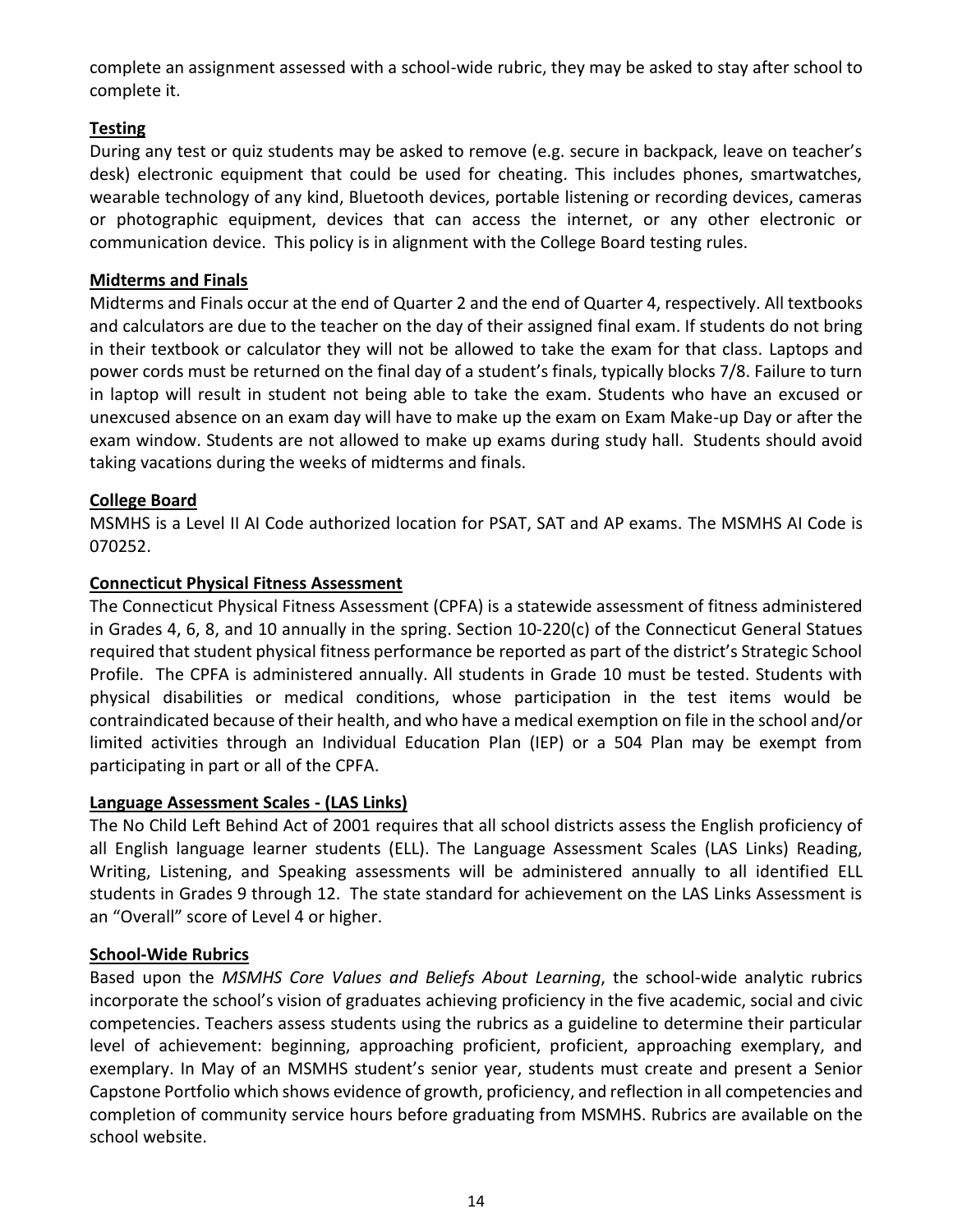# *Grading/Grade Reporting*

Final grading of student performance in courses is based on a fifty-point scale. Overall evaluation in a course is measured in a number of ways: class participation, homework, written work, performance assessments, formative and summative testing at intervals during the course, midterms and finals. MSMHS teachers create common syllabi that contain specific policies and procedures specific to their department's PLC. Grading is scaled in a uniform manner which allows for a simplistic approach for students and parents to follow. Below is the breakdown of the grading scales for assignments and assessments:

| Homework:  | 10 pt. increments | Lab/Lab Reports: | 100 to 200 pts. |
|------------|-------------------|------------------|-----------------|
| Classwork: | 10 pt. increments | Papers/Projects: | 100 to 200 pts. |
| Ouiz:      | 100 pts.          | Unit Tasks:      | 100 to 200 pts. |
| Test:      | 200 pts.          | Midterms/Finals: | 400 pts.        |

Teachers may adjust the amount of points per assignments based upon the rigor, complexity, or time needed to complete the task.

| Letter       | <b>Numerical Equivalent</b> | <b>GPA Equivalent</b> | <b>Honors Weighting</b> | <b>AP/ECE Weighting</b> |
|--------------|-----------------------------|-----------------------|-------------------------|-------------------------|
| A+           | 97-100                      | 4.3                   | 4.52                    | 4.73                    |
| A            | 93-96                       | 4.0                   | 4.20                    | 4.40                    |
| A-           | 90-92                       | 3.7                   | 3.89                    | 4.07                    |
| B+           | 87-89                       | 3.3                   | 3.47                    | 3.63                    |
| B            | 83-86                       | 3.0                   | 3.15                    | 3.30                    |
| <b>B-</b>    | 80-82                       | 2.7                   | 2.84                    | 2.97                    |
| $C+$         | 77-79                       | 2.3                   | 2.42                    | 2.53                    |
| $\mathsf{C}$ | 73-76                       | 2.0                   | 2.10                    | 2.20                    |
| $C -$        | $70 - 72$                   | 1.7                   | 1.79                    | 1.87                    |
| D+           | 67-69                       | 1.3                   | 1.37                    | 1.43                    |
| D            | 63-66                       | 1.0                   | 1.05                    | 1.10                    |
| D-           | 60-62                       | 0.7                   | 0.74                    | 0.77                    |
| F            | 50-59                       | 0.0                   | 0.0                     | 0.0                     |

#### **Other Academic Grading Codes**

P = Pass (Used for embedded cross-credit courses only)

I = Incomplete (Temporary excused delay, grade and credit still possible)

F = Failure for the marking period or the course

#### **Advanced Placement and Early College Experience Programs**

The Advanced Placement (AP) Program and Early College Experience (ECE) Program at MSMHS are intended to challenge and prepare students for the rigors of college. Selections for AP and ECE courses are based on pre-requisite course grades and teacher recommendation. Specifics are included in the MSMHS Program of Studies. AP and ECE classes are assigned a higher weight to the GPA scale, assist students with earning college credit, and strengthen student transcripts during the college admission process. Students requesting not to take the AP exam in any course must obtain administrative approval.

#### **Class Rank**

By policy, class rank will not be reported except for valedictorian and salutatorian in the spring of the students' senior year. Individual weighted GPAs will be reported and the MSMHS transcript will indicate the cumulative weighted GPA. Valedictorian and salutatorian status will be determined by the GPA calculation at the end of the third quarter of the senior year.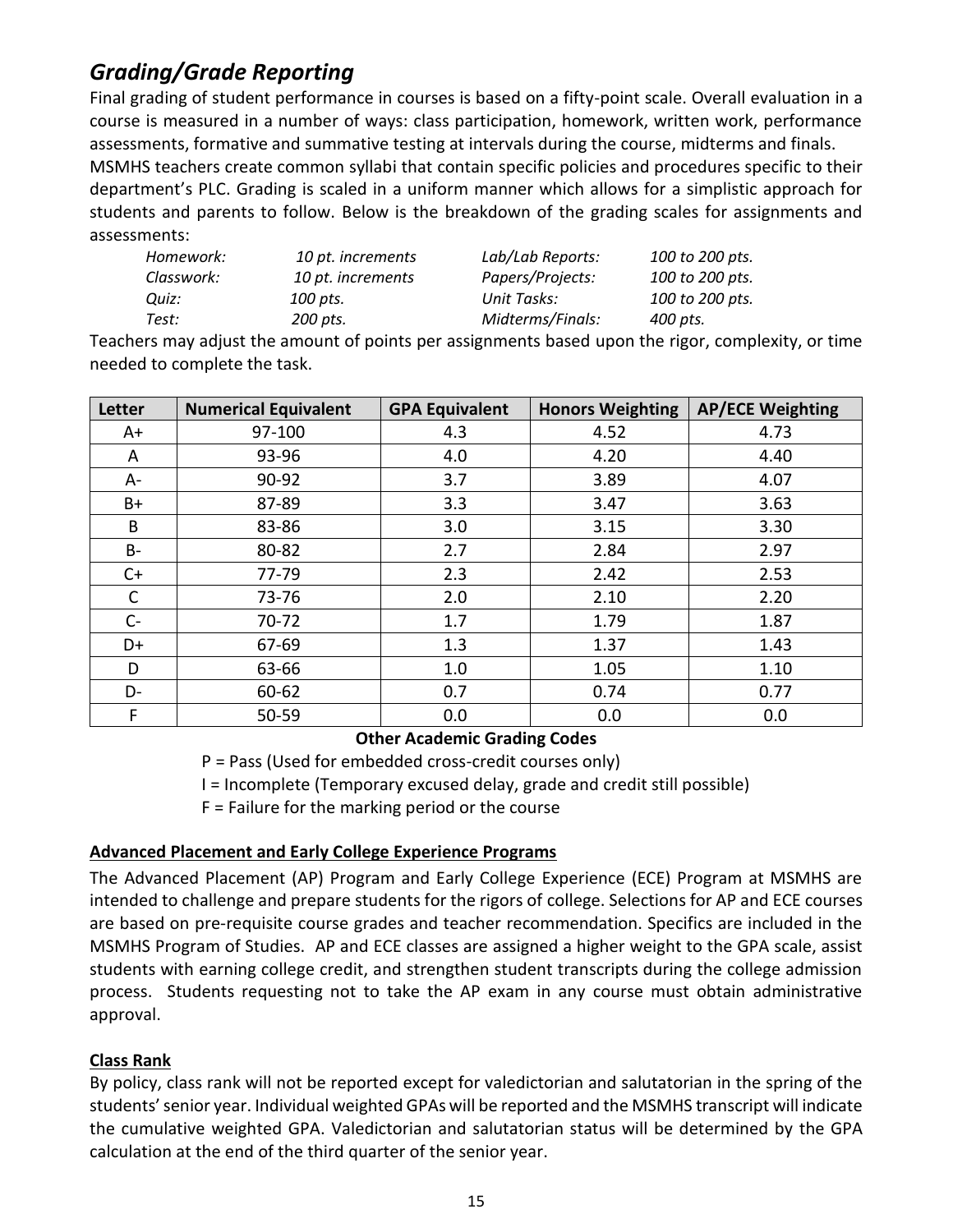#### **Homework**

Homework is a necessary component of most high school courses and will be assigned regularly in all academic subjects. Homework is to be completed outside of class by the student and is a shared responsibility of the school and home. Although homework may be used to supplement work not completed in class, its primary purposes include preparation, reinforcement, remediation, and enrichment, development of study habits and learning strategies, and exploration of resources in libraries, home, and community. It also develops self-reliance, responsibility, independence, and an appreciation for lifelong learning. Teachers will clearly explain to students at the beginning of courses the expectations for homework and the relationship of homework to the determination of a student's grade in the course. In order to benefit fully from any given course, a student must have his/her homework done properly and on time. Homework assignments will be clearly stated, have a specific and significant goal, and take into account individual student differences. The amount of homework will be flexible depending on the goals and objectives of the course. **Students are responsible for obtaining and completing all homework assignments during any time they are absent. Any exceptions must be discussed with and approved by the classroom teachers.**

#### **Honor Roll**

Honor Roll is announced at the end of each quarter. To attain 'High Honors' a student must have an Aquarter average or higher and no C's or below. 'Honors' consists of a B quarter average or higher and no C's or below. Honor Roll is not weighted. Students with an I (Incomplete) are not eligible for Honor Roll. Advisory and Seminar courses are not counted toward the Honor Roll.

#### **Late Work**

All teachers will accept late work one week prior to the end of the appropriate quarter as listed on the MSMHS calendar; 50% is the maximum penalty for a late submission. In order to be accepted, the work must be complete and meet all assignment requirements.

#### **Make-Up Work**

Students who have been absent are required to consult their classroom teachers about work missed as a result of absence. Students will need to make up missed assignments in a timely manner or in the time specified by the classroom teachers. When absent, the student is responsible for work previously assigned and due on the day he/she returns (unless excused by the teacher). Students who receive discipline for cutting class must make up the work but may not receive credit for the completed work. Students returning from suspension must complete missing work and/or tests/quizzes within the same number of days as the suspension served. For example, a student suspended for three days has three days in which to make up the work.

#### **National Honor Society**

Admission to the MSMHS chapter of the National Honor Society is based on the pillars established by the National Honor Society (NHS), an affiliate of the National Association of Secondary School Principals located in Alexandria, VA. The qualifications and procedures of the MSMHS NHS are contained in the NHS Handbook. The NHS regulations empower a faculty committee to select students in the junior and senior years for admission based on evidence of outstanding Leadership, Character, Scholarship, and Service. Students must have a minimum 3.70 weighted GPA at the conclusion of the third quarter of their junior year or the first quarter of their senior year.

#### **Progress Reports**

Parents/guardians can set up progress reports to be emailed daily, once a week, once every two weeks, or once a month via PowerSchool. To set these parameters, log onto PowerSchool, input your username and password to access your child's information. Click on the "Email Notification" button to select your preference. Teachers are expected to update PowerSchool on a regular basis to promote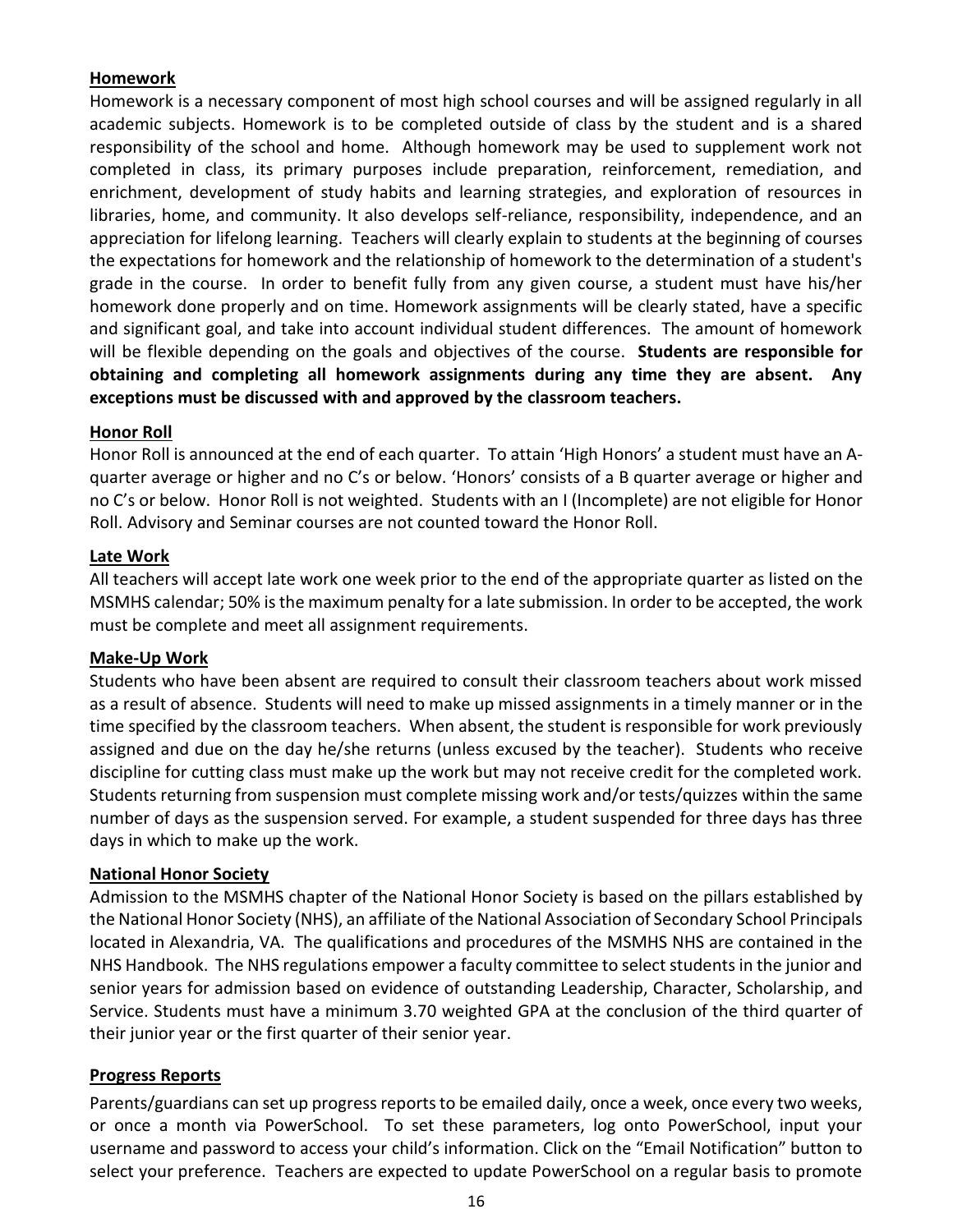communication with families and provide adequate opportunity for improvement where needed. Grades on PowerSchool are accessible for parents, administration, advisors, counselors, and case managers (if applicable).

#### **Report Cards**

Report cards are issued four times a year, at the end of each quarter. Students and parents/guardians can always access student grades and attendance through the PowerSchool parent portal.

#### **Rubric Competency Report**

The *MSMHS Learning Competency Report* is a compilation of a student's collection of school-wide rubrics over the student's career at MSMHS. This bi-yearly report provides students and parents with the student's current level of competency for all of the learning expectations. Moreover, ratings for each competency are based upon the skills needed before graduating as a senior at MSMHS.

#### **Student Records**

A student's school records are confidential and are protected by law from unauthorized inspection or use according to the Family Educational Rights and Privacy Act (FERPA). A cumulative record is maintained for each student that includes a listing of subjects taken, levels of achievement, attendance, and other data including standardized test scores. School records also include name, parent's name, address, birth date and any information recorded in any way that is directly related to a student and maintained by the school.

Parents of students and eligible students may, upon request, inspect and review the student's records by submitting to the school administration a written request that identifies as accurately as possible the record or records for which the request for inspection and review is submitted. An authorized school official will notify parents or eligible students of the date, time and location where the records may be inspected and reviewed. Requests by parents and eligible students to inspect and review the student's education records will be accommodated within ten (10) school days after the receipt of such requests.

#### **Transfer/Withdrawal from School**

When a student transfers to another school or when a student withdraws from school, the parent/guardian must contact the main office to obtain a transfer/withdrawal form. The form must be completed and signed by the parent/guardian, indicating the reasons for withdrawal. Records will not be released until all school items have been returned and miscellaneous fees paid.

#### **Public Act 99-288: An Act Concerning Education Accountability**

This Act provides that on or before July 1, 2000, each board of education shall review and revise its policy for promotion grade to grade and for graduation in order to ensure that such policies foster achievement and reduce the incidence of social promotion. Such policy shall include objective criteria for the promotion of graduation of students, reporting of students' progress against such criteria, and alternatives to promotion such as transition programs, and shall provide for supplemental services. The policy may require students who have substantial academic deficiencies that jeopardize their eligibility for promotion or graduation to attend after-school program, summer school or other such programs offered by the school district to assist the students in remediating such deficiencies. This Act further provides that on or by October 1, 1999, the State Board of Education shall prepare a list of elementary and middle schools, by school district that are in need of improvement based on student performance and performance on the State Wide Mastery Examination.

The Department of Education shall notify each board of education of the schools in its district that are on the list. Thereafter, on or before January 1, 2000, and biannually thereafter, each board of education, through its superintendent of schools, shall meet with the Commissioner of Education or his/her designee to discuss the process for improving school performance. Such board of education shall require the school in question to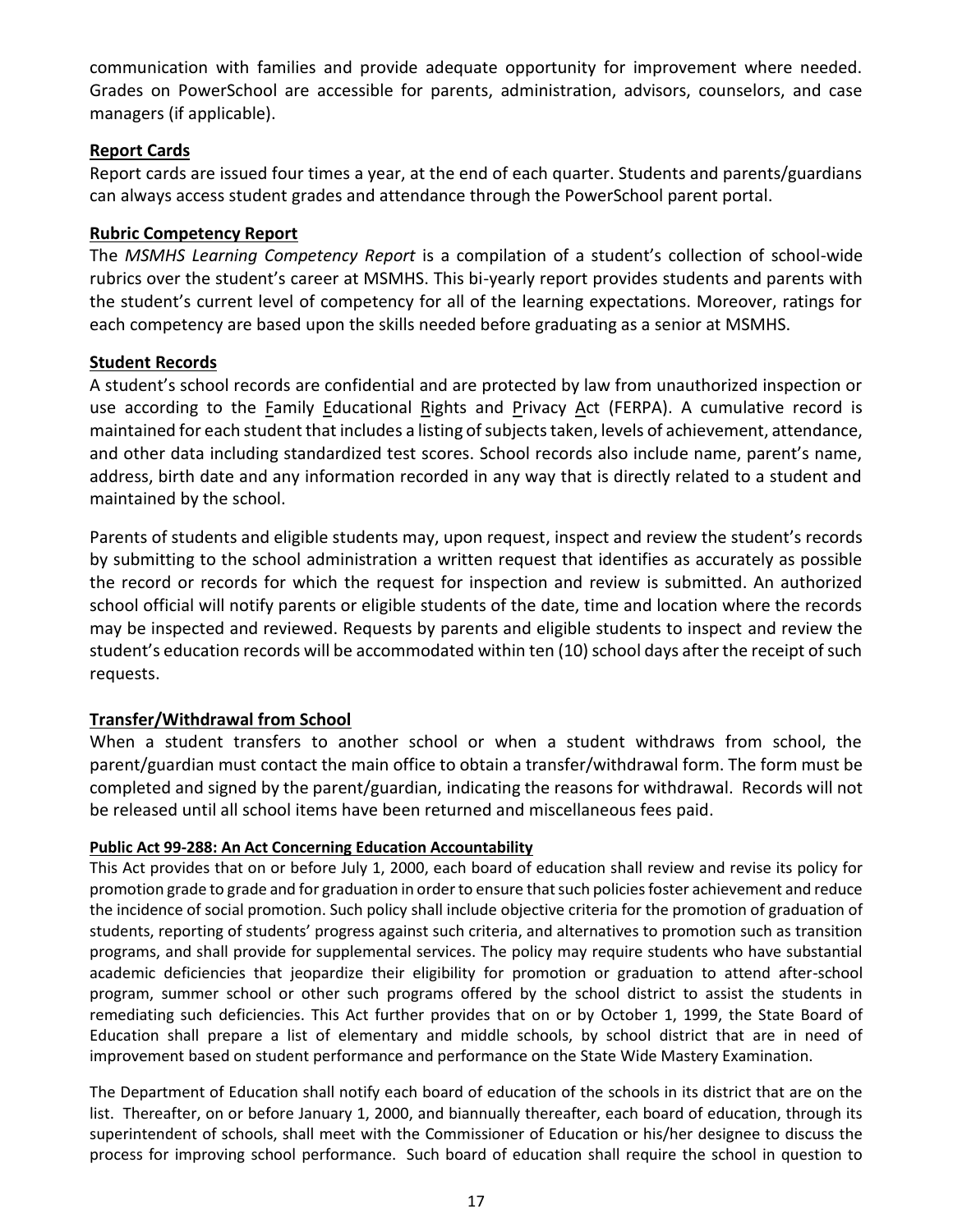develop an improvement plan and take steps necessary to become accredited by the New England Association of Schools and Colleges. The improvement plan will be submitted by the school in question to the board of education for approval and shall be implemented at the beginning of the following school year. The improvement plan may provide for site based management and shall be developed in consultation with the school's principal, teachers and parents of students attending the school. The board of education shall monitor progress made by the school under the improvement plan. If two years after the date of approval of the improvement plan the board of education finds that the school has not sufficiently progressed, the board of education shall develop a plan for such school requiring one or more of the following actions:

- 1. Closing and reconstituting the school;
- 2. Restructuring the school in terms of the grades included or the programs offered, or both;
- 3. Providing for site-based management of the school; and/or
- 4. Allowing students in that school to attend other public schools in the school system. The board of education may include in such plan a provision for the transfer of employees. The board of education shall submit its plan to the Commissioner of Education for approval.
- 5. In addition, each board of education for a priority school district shall within available appropriations require the schools to provide additional instruction, unless the school's principal determines that such instruction is not necessary based on the recommendations of the student's teacher, for the 2000-2001 school year and each year after, of each student who fails to meet the state-wide standard for remedial assistance on the fourth grade Mastery Examination; and for the 2001-2002 school year and each school year thereafter, to each student who fails to meet the state wide standards for remedial assistance on the Sixth Grade Master Examination.

Such instruction may include tutoring, an after school or school vacation program, or a weekend school program. In addition, such boards of education shall require students to attend summer school. The Department of Education may award grants to boards of education of priority school districts for summer school programs and weekend school programs. This Act took effect July 1, 1999.

# *Graduation and Promotion Requirements*

### **Senior Capstone Portfolio**

MSMHS school-wide rubrics incorporate the school's vision of graduates achieving proficiency in the five academic, social and civic competencies. Teachers assess students using the rubrics as a guideline to determine their particular level of achievement: beginning, approaching proficient, proficient, approaching exemplary, and exemplary. Students must show proficiency in all five competencies before graduation. **Senior students will create a digital portfolio that is due to their advisor on May 1, 2021.** 

This requirement has been modified in the 2021-2022 school year due to COVID-19.

### **A completed digital portfolio must include the following:**

### **For competencies 1-4:**

- two pieces of work along with the corresponding rubric for each competency (10 total pieces of work) that have earned a proficient score.
- A typed reflection responding to the following guiding questions:
	- o Identify two areas on the rubric that you have shown particular personal growth. Support these claims with specific evidence from at least two assignments. What instruction, supports, strategies helped to achieve this growth?
	- $\circ$  Identify one area on the rubric that you would like to continue to improve. What causes you to think this? How will you continue to strive for growth in this area?
	- $\circ$  How will this competency be useful to you in the future? Consider this in terms of your post-secondary goals.

### **For competency 5:**

• What have you learned about the phrase *Effort Creates Ability*? How have you demonstrated it?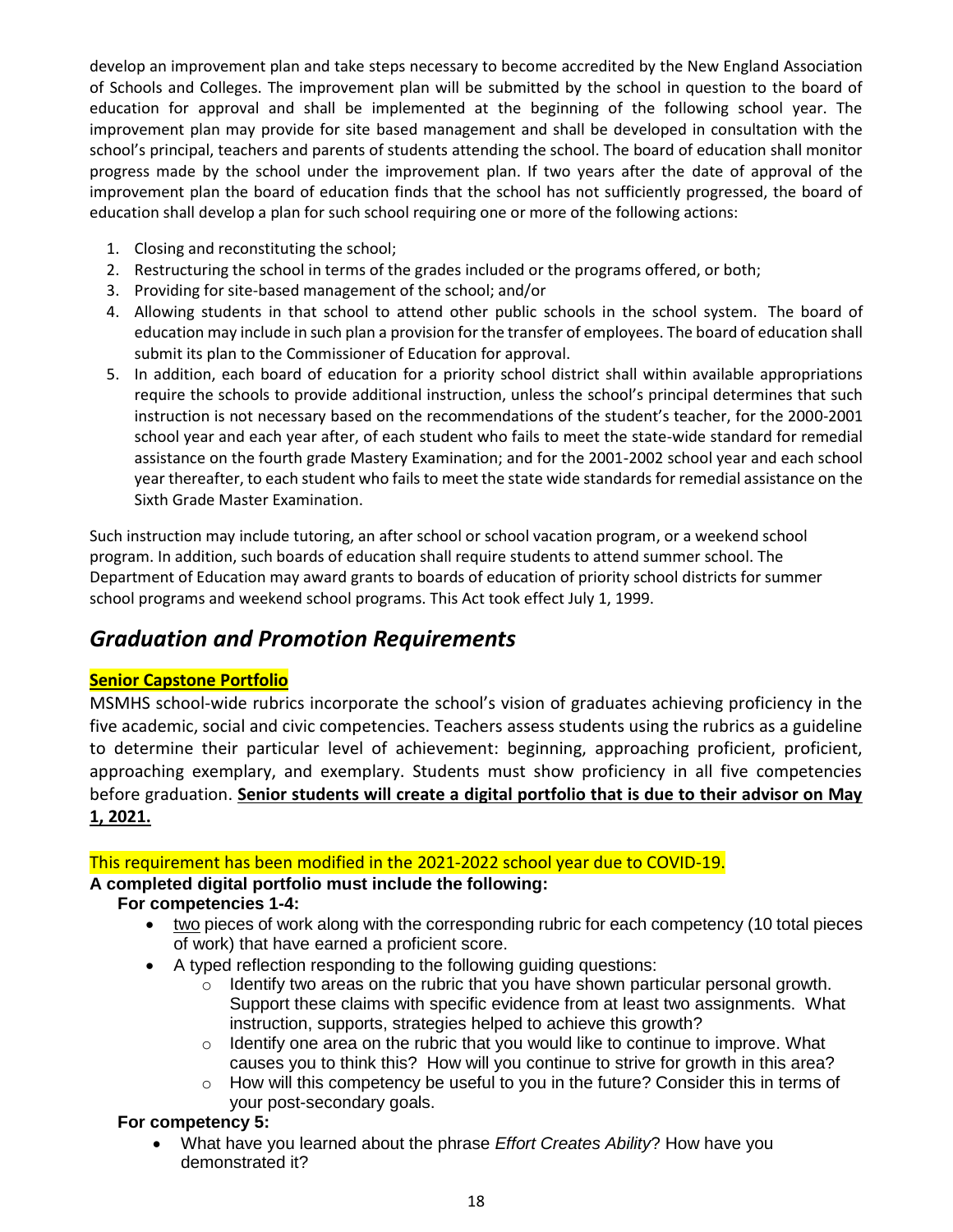- How have you demonstrated leadership skills during your time here?
- What goals have you set that you are most proud of achieving?
- **Must include Senior year COAST Plan**

The portfolio must also include a copy of the student's Student Rubric Collection Table that includes all rubrics from the student's MSMHS career,

Students who have demonstrated exemplary performance on the Senior Capstone Portfolio will earn an exemplary honor cord to be worn at graduation.

Students who have completed 40 hours of community service throughout their high school career will earn a community service cord to be worn at graduation.

In May of an MSMHS student's senior year, each student will present their digital portfolio to a panel of MSMHS community members. The portfolio and presentation will be scored using a scoring guide presented to the students in advance.

#### **Commencement Ceremony and Exercises**

Students must complete all graduation requirements and meet behavioral expectations as outlined in this handbook in order to participate in commencement exercises. Students must also clear all outstanding obligations and class dues prior to receiving the graduation cap and gown. The administration reserves the right to review plans for the ceremony, including all student speeches. Participation in the Commencement Ceremony is a privilege. Students will be expected to adhere to the dress code for the ceremony. The ceremony is a formal celebration for our students and the extended MSMHS family (parents, family, faculty, and community partners). As a result students are expected to dress appropriately (dress shirt and dress pants/or appropriate dress attire, and dress shoes - no sneakers or flip-flops). Any designs added to a student's cap must be flat, and cannot hang over the sides of the cap. All alterations must be approved by the administration. Failure to comply will result in the student not being able to wear the cap during graduation. Any graduation regalia from outside organizations must receive administrative approval in order to be worn for the ceremony. The Administration reserves the right to remove students from participation in the Commencement Ceremony and exercises due to inappropriate behavior on or off school grounds, or school suspension.

#### **Commencement Ceremony Guest Accommodations**

The MSMHS Commencement Ceremony is a formal celebration rewarding the culmination of a successful high school career for all of our seniors at MSMHS. To ensure that the entire MSMHS Family and extended school community can participate and enjoy the benefits of the ceremony, MSMHS and LEARN are committed to support individuals who may need appropriate auxiliary aids and services with hearing impairments or any other individual(s) who may need specific accommodations. Such accommodations may include but not be limited to the following: preferred seating, clearly visible interpreter, reserved parking, and wheelchair access to the ceremony location. We ask any individual (students, family and other guests) in need of accommodation(s) to participate in the graduation ceremony to please contact the main office 860-446-9380 to make a request for accommodation so that we can make proper arrangements. Such requests should be made by prior to May 1<sup>st</sup>. We will do our best to make arrangements for requests made after May  $1<sup>st</sup>$  but may not be able to do so; therefore, we strongly encourage that all requests be provided in a timely manner. Such requests should identify the aid or service the individual with a disability thinks is needed. Accommodations may include, but are not limited to, accessible and/or preferred seating for students or guests, auxiliary aids or services for deaf and hard of hearing individuals, sign language interpreters at the graduation ceremony, and accessible parking. We will ensure that any interpreter services that are provided will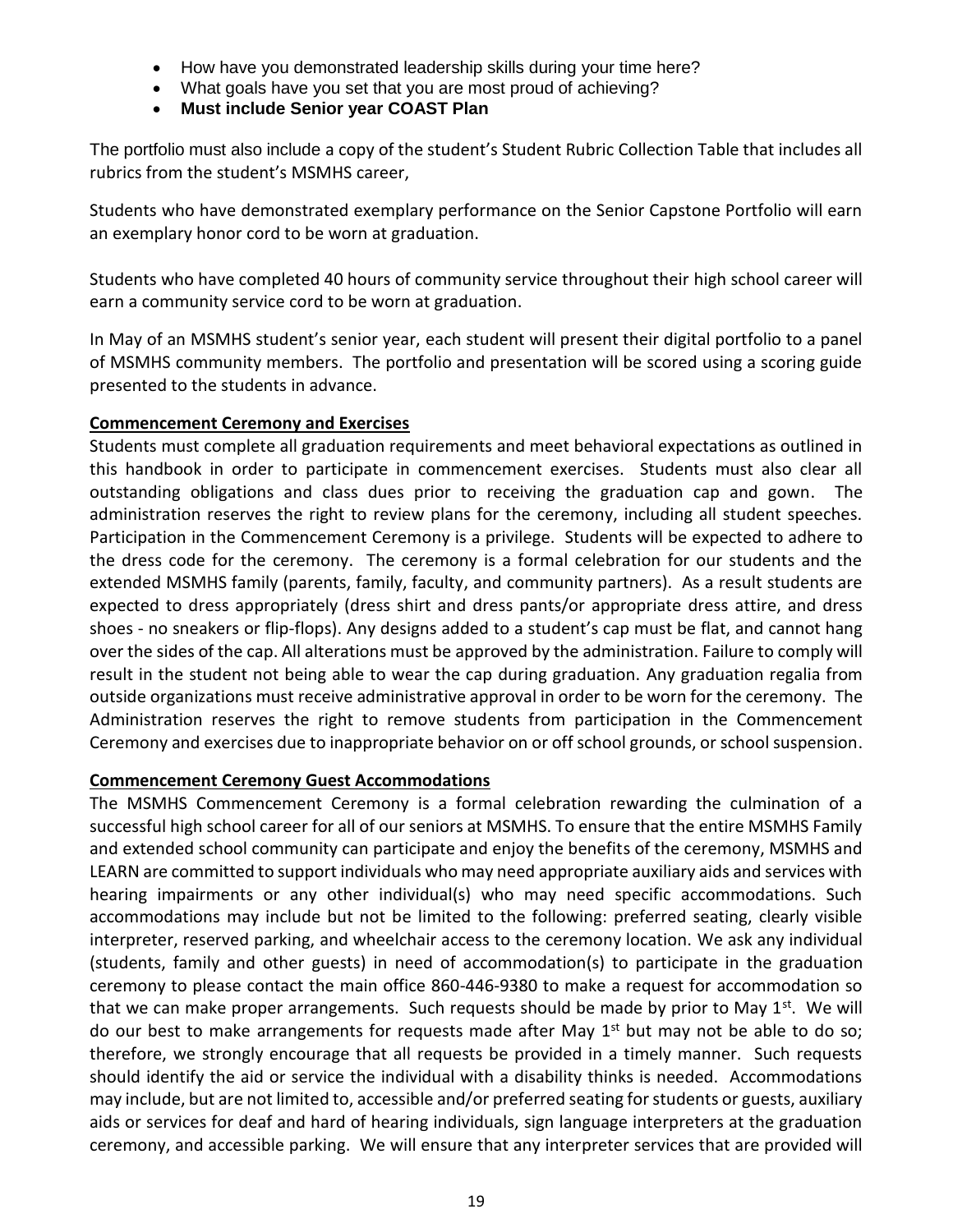be clearly visible to individuals in need of interpreter services, including by, if necessary, providing preferred seating to individuals in need of interpreter services and/or lighting on the interpreter.

#### **Community Service**

Students are expected to complete a total of 40 hours of community service. Members of the MSMHS Family believe in the value of community service as an integral part of a student's high school experience and growth. Through multiple school improvement meetings involving all stakeholders, it was decided that the community service requirement will be embedded within the graduation portfolio. To satisfy the community service requirement, students are required to have a certain number of community service hours during their MSMHS career that include hours dedicated to the natural environment as well as performing services to contribute to the community. All community service hours must be completed during a student's high school career. Hours must be non-paid services provided to community organizations (e.g. helping relatives, babysitting family members, etc. are not considered community service). Students must present documentation to their school counselor from individuals or organizations where volunteer hours were completed. The community service requirement of 40 total community service hours was voted on and approved in May 2014. This requirement may be modified in the 2021-2022 school year due to COVID-19 and is not a graduation requirement for the graduating class of 2022.

#### **Graduation and Promotion**

To graduate from MSMHS students must meet the requirements of the State of Connecticut (PA 10- 111) and requirements unique to MSMHS. The Connecticut State Board of Education and the LEARN Board of Directors require all graduates to have successfully completed a minimum of 25 course credits or their equivalents, including:

| <b>CT Graduation</b><br><b>Requirements</b> | <b>Subjects</b>                 | <b>Credits</b> | <b>Mandatory Courses or Equivalents</b>                                               |
|---------------------------------------------|---------------------------------|----------------|---------------------------------------------------------------------------------------|
|                                             | English                         | 4              | English I, II, III, IV or other advanced English courses                              |
| <b>Humanities</b>                           | <b>Social Studies</b>           | 3              | Civics or US History                                                                  |
| $(9 \text{ credits})$                       | <b>Fine Arts</b>                | 1              | $\ast$                                                                                |
|                                             | Elective                        | 1              | One humanities elective in the subject areas of Social<br>Studies, English or Spanish |
| <b>STEM</b>                                 | <b>Mathematics</b>              | 4              | Consecutive courses beginning with Algebra I,<br>Geometry, Algebra II, and beyond     |
| (12 credits)                                | Marine Studies &                | 3              | Marine Studies I and II (.5 each), Marine Science, & an                               |
|                                             | Aquaculture                     |                | <b>Aquaculture Related Course</b>                                                     |
|                                             | Science                         | 5              | Integrated Science & Environmental Science (.5 each),                                 |
|                                             |                                 |                | Biology, Chemistry, and two science electives                                         |
| <b>World Language</b>                       | Spanish                         | 1              | Spanish I at MSMHS or 1 credit transferred from sending                               |
| (1 credit)                                  |                                 |                | district or private high school as indicated on transcript                            |
|                                             | <b>Physical Education &amp;</b> | $\mathbf{1}$   | $***$                                                                                 |
| Self-Wellness                               | Health                          |                |                                                                                       |
| (2 credits)                                 | Personal Wellness &             | 1              | Four Years of Advisory (.25 credits each year)                                        |
|                                             | Safety Education                |                |                                                                                       |
| <b>Mastery Based</b>                        |                                 |                |                                                                                       |
| <b>Diploma</b>                              | <b>Graduation Portfolio</b>     | 1              | Portfolio and Capstone Exhibition                                                     |
| (1 credit)                                  |                                 |                |                                                                                       |
| 25 credits                                  |                                 | 25             |                                                                                       |

\* Fine Arts Experience requirements are embedded as cross credits in instructional time and activities provided in the Integrated Science and Environmental Science curricula. Students in AP Environmental Science must complete a Fine Arts portfolio in order to receive .5 credit.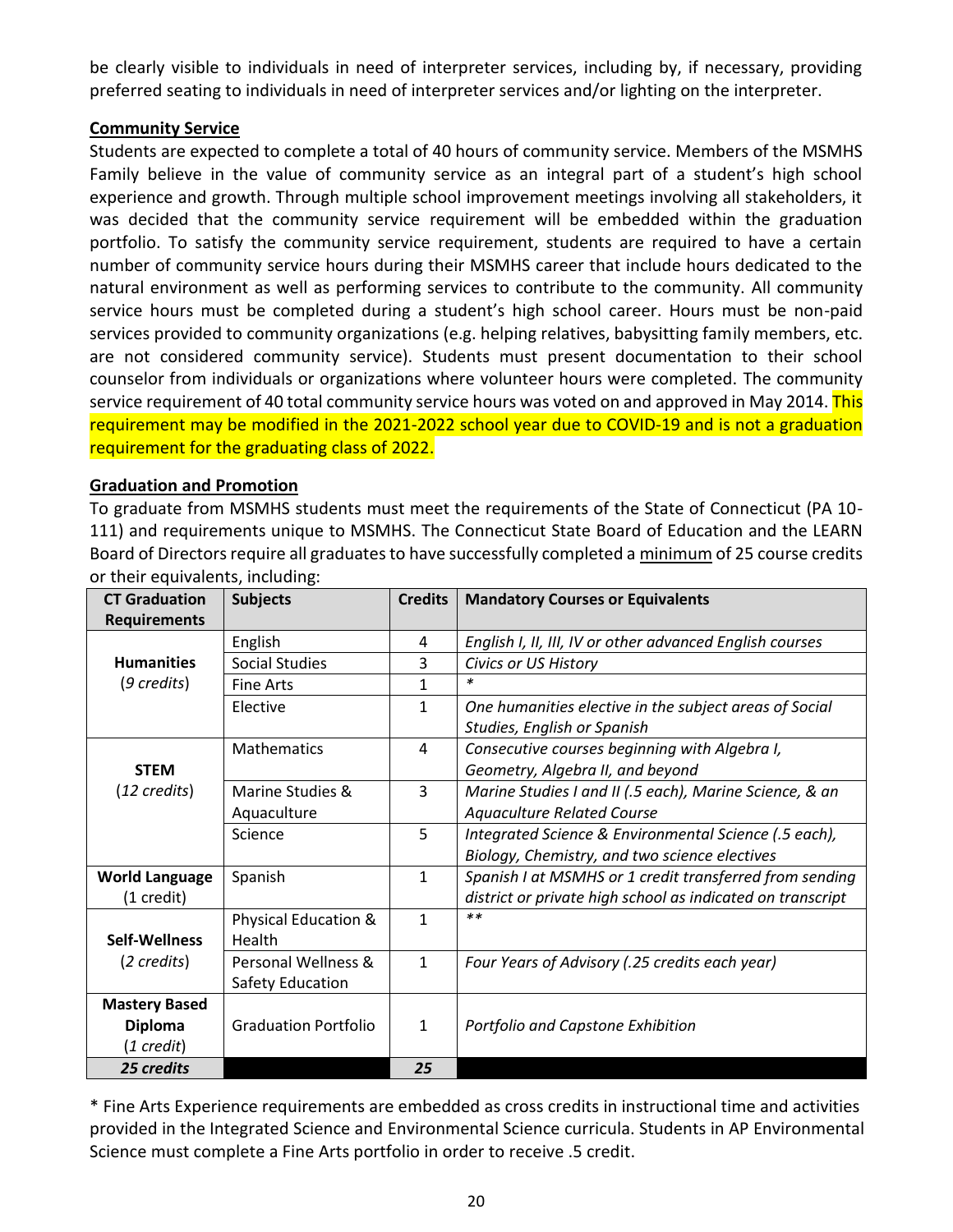\*\* Physical Education, Health and Safety requirements are embedded as cross credits in instructional time and activities provided in the Marine Studies I and Marine Studies II curricula.

All MSMHS students must be enrolled in 7.25 credits each school year. Juniors and seniors may take a reduced 6.25 credits course load as long as they are on track to graduate. Students lacking credits for promotion will be expected to repeat coursework or attend summer school to stay on track with their classmates for graduation.

#### **Promotion and Retention**

The minimum number of credits needed for promotion to the next grade level is as follows:

| Grade 10   | 6 credits  |
|------------|------------|
| Grade 11   | 12 credits |
| Grade 12   | 18 credits |
| Graduation | 25 credits |
|            |            |

If a student does not meet the requirements to be promoted to the next grade, he/she may opt to:

- Repeat his/her grade if space permits or
- Return to his/her local district.

If a student fails a course for the year the student has the following options to regain credit in that course:

- Summer school credit recovery if the student has passed at least two quarters at MSMHS and as approved by MSMHS administration,
- Taking the failed course again in subsequent years, when scheduling permits.

All summer school courses cannot be taken to replace a course offered at MSMHS. Only sophomore transfer students are eligible to take a course offered during the freshman year in an effort to reach course equivalency among their grade level peers (e.g. Civics). Students wishing to take a course online or at another education institution during the school year that is not offered at MSMHS must have approval by MSMHS administration prior to registering for the class.

#### **Student Course Appeals Process**

Certain courses are sequential in nature and have prerequisites. These courses are noted in the course description in this guide. Certain criteria must also be met for enrollment in Honors and ECE/AP and select academic courses, which are also noted in this guide.

If a student wishes to enroll in a course that they have not been recommended for, they may appeal. The first step in the appeals process is for the student to complete the MSMHS course appeal form which requires a parent signature. This form must be completed and turned into the main office by the deadline in order to be considered. Appeals will be reviewed by the teachers in that content area. Final appeal meetings with the MSMHS Administration may be requested by the student and parent. MSMHS Administration makes the final decision following this meeting.

#### **Student Course Schedules**

All MSMHS students must be enrolled in 7.25 credits each school year. Juniors and seniors may take a reduced 6.25 credits course load as long as they are on track to graduate. Students lacking credits for promotion will be expected to repeat coursework or attend summer school to stay on track with their classmates for graduation. Extenuating circumstances will be approved on a case by case basis by Administration, PPT team, 504 team, and/or SRBI team.

#### **Student Success Plans/COAST Plans** *(Character-Ownership-Academics-Service-Teacher Approval***)**

COAST Plans are individualized student-centered plans that engage each student based on their unique interests and strengths helping them to understand the relevancy of education to achieve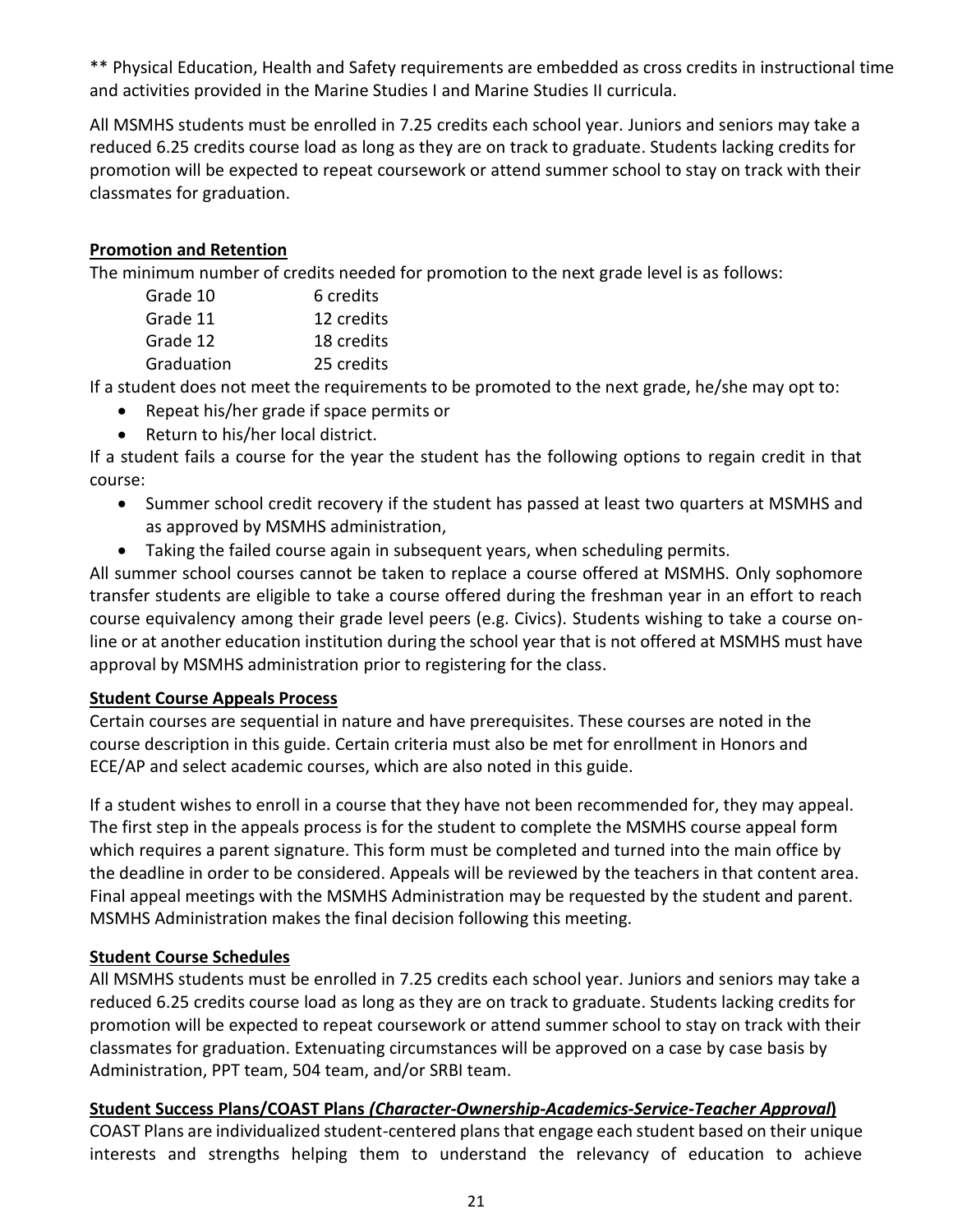postsecondary educational and career goals. COAST Plans provide students with support and assistance in setting goals for academic, career, social, emotional, and physical development that meet rigorous high school and postsecondary expectations. MSMHS students will create, revise, and assess their plans in Advisory three times per year.

#### **Summer School**

In order for summer school credit to be accepted at MSMHS, all summer school courses must be approved by MSMHS administration prior to the student's registration at a specific summer school program. MSMHS will not accept any summer school credits if this procedure is not followed. A student must pass at least two quarters in the specific course(s) to be eligible to take summer course(s). All credit recovery summer courses must be completed before the first day of school in the fall.

# *Other*

#### **Dissection Policy**

In accordance with the National Association of Biology Teachers recommendations from "The Responsible Use of Animals in Biology Classrooms including Alternatives to Dissection," MSMHS endorses the following: students may request an alternative assignment to dissecting animals/fish in those classes in which the activity may be assigned. The alternatives may include computer simulations, drawings, the use of models, and other educationally appropriate activities offered by the teacher to help students learn about the principles being studied. Alternative assignments will carry the same weight as the dissection activity and may be completed without direct instruction by the teacher.

#### **Field Trips**

MSMHS delivers some of its curriculum through field trip experiences. Given the experiential nature of some courses at MSMHS, there is a single comprehensive permission form for the school year that covers a student's participation for the various field trips, and related school travel that constitute much of the marine studies program, both on-site and off-site. Travel will most commonly be by school van or bus.

#### **Letters of Recommendation**

To request a letter of recommendation a request form (available in the main office) must be presented to the MSMHS staff member in person at least two weeks before the desired date of completion. Students should only ask a maximum of two MSMHS teachers unless a college or scholarship application require additional letters. Teachers will submit all recommendation letters directly to the student's school counselor or appropriate person/s and will not be available for the student's viewing.

#### **Soft Seating Areas/Library**

The class of 2017 and the MSMHS PTO have purchased soft-seating couches and chairs, end tables, high top tables, and soft light lamps in areas of the library in an effort to create a college-like atmosphere for students. This furniture provides a place for students to collaborate with peers in a relaxed environment. Students using this expensive furniture should be respectful and careful. If a student causes any damage (e.g. stains, rips, breaks) the student may be charged to replace or if possible repair like new.

# **ATTENDANCE**

### **Absences – Excused and Unexcused**

See 'Attendance Procedures' below.

#### **Attendance**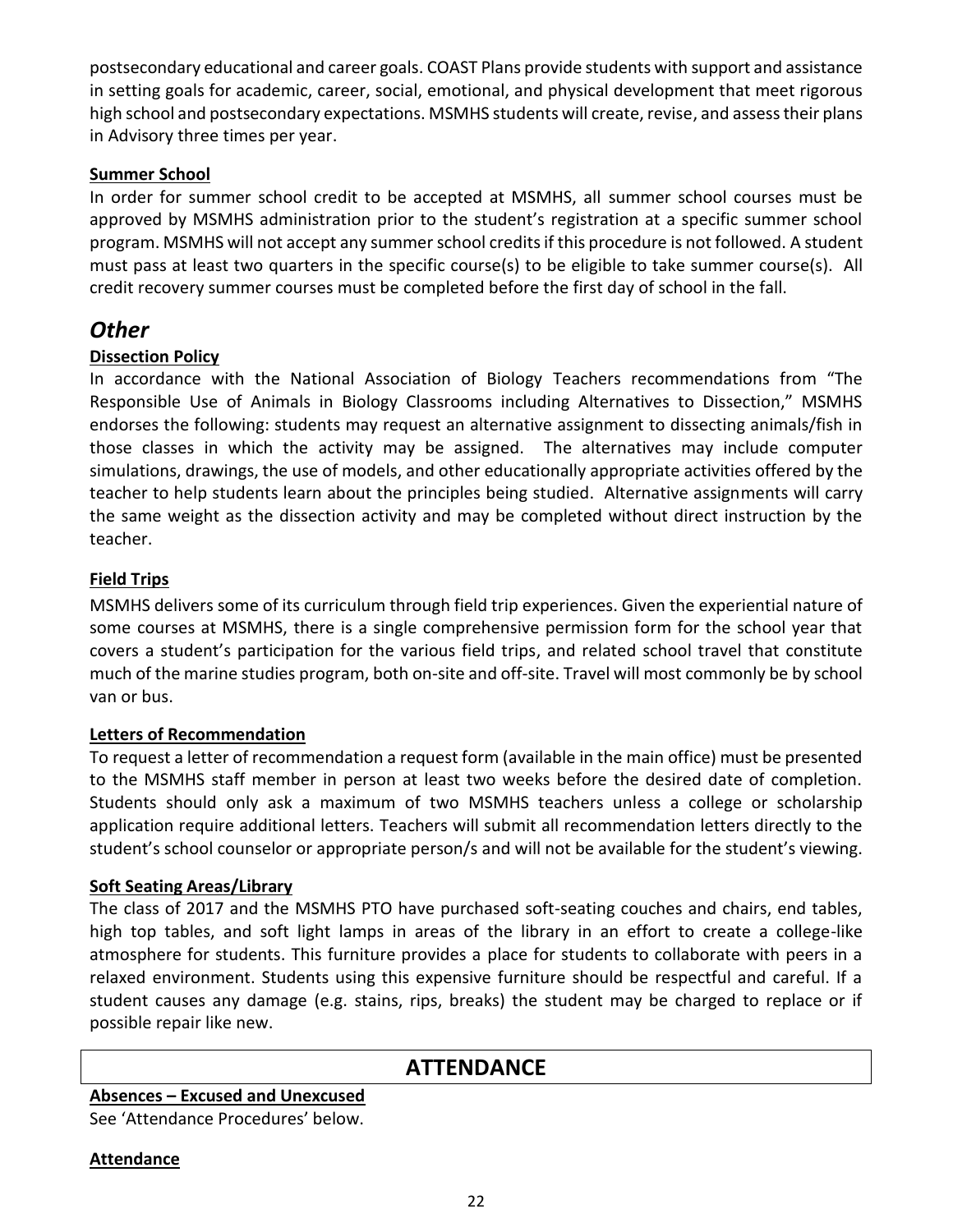Regular attendance is essential to success in school. Students are directly accountable to their teachers for meeting the academic expectations of each course and for being present and on time to all classes. There is a positive correlation between regular attendance and academic achievement as students contribute to, as well as take from, the teaching-learning situations presented in school. Learning to participate actively in class is an important part of the educational process. Class participation may be a factor in the determination of a student's grade as determined by the individual teacher. Therefore, students are expected to attend all sessions of the classes in which they are enrolled. **Students are responsible for obtaining and completing all homework assignments during any time they are absent. Any exceptions must be discussed with and approved by administration.**

#### **Attendance Procedures**

A student's absence from school is considered unexcused if it does not meet any of the criteria of an excused absence. It is the responsibility of the student and parent(s)/guardian(s) to monitor on a regular basis the number of absences that have been accumulated in each course. Students and parents have 24-hour access to attendance information through the PowerSchool Parent Portal. Students and parents can monitor daily attendance information by entering the username and password that are provided at the beginning of the school year. Questions or concerns regarding login or passwords should be directed to the MSMHS office staff.

**It is the responsibility of the parent(s)/guardian(s) to notify the school's main office of the reason for all absences by 10 a.m. on the day the student is absent whether in-person or online to ensure accurate record keeping.** Calls from students will not be accepted. Voicemail is also available to record messages during and beyond normal school hours. **Written explanations to report absences, late arrivals, or early dismissals are required and must include the student's name, the date(s), the specific reason, the signature of the parent/guardian, and a daytime phone number where a parent can be reached.** 

Teachers report class attendance to the main office on a daily basis. The school office manager for attendance will regularly call parents if a student has not been present in school that day. Students involved in serious violations of attendance rules will be referred to the administration.

The LEARN Board of Directors believes that regular school attendance is essential to the academic success of students. Therefore, it is the policy of the Board of Directors to monitor school attendance for the following two purposes:

- a) Identify students who are truant or habitually truant, and
- b) Enlist the cooperation of parents and, when necessary, community resources, in order to change the behavior pattern that has developed.

Excused absences include:

- a) Reasons of health, illness, and doctor visits (must have documentation),
- b) Religious holiday,
- c) Court appearance,
- d) Funeral or death in the family,
- e) Approved school activities,
- f) Suspension or expulsion,
- g) College visits, with documentation from school visited
- h) Other extenuating circumstance approved by the school principal.

#### **Cutting a class (intentionally not attending any part of a class) counts as an unexcused, unauthorized absence and will result in a minimum of in-school suspension and parental conference, and may be subject to further disciplinary action with repeated offenses.**

#### **Chronically Absent**

Students who are absent a total of 10% of the school year (18 school days) will be labeled chronically absent with the CT State Department of Education.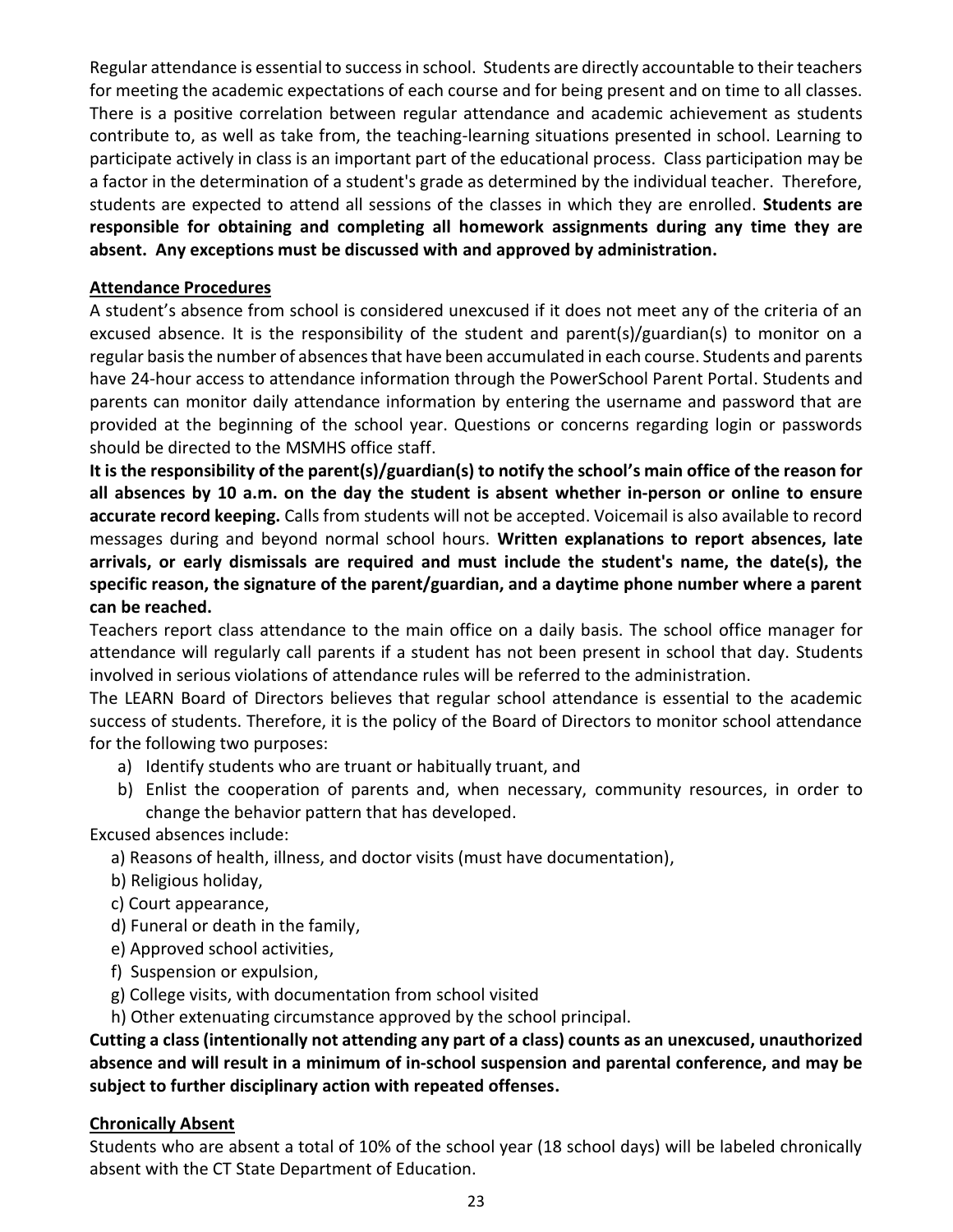#### **Early Dismissals**

Parents are expected to honor their MSMHS pledge to support strong attendance at school and only request early dismissal for the most urgent reasons.

#### **Homework and Absences**

**Students are responsible for obtaining and completing all homework assignments during the time they are absent, as well as obtaining any materials needed to complete the assignments. Any exceptions must be discussed with the classroom teachers. Students are expected to communicate with their teachers about their absences and expected work.** *(See Make Up Work)*

#### **Junior and Senior Late Arrival / Early Dismissal Privileges**

Students in grades 11 and 12 who have a first/fifth block and/or fourth/eighth block study hall class can elect to have a permanent late arrival\* or early dismissal under the conditions below. The student must have:

- Signed parent/guardian approval form,
- Administrator approval,
- No failing grades from previous quarter and the first of the month PowerSchool report.

Students may lose late arrival/early dismissal privileges for any disciplinary actions taken by administration, or poor grades. \* *There are NO late arrival privileges on Advisory days (Tuesday and Friday) as Advisory is a credit-bearing course required for graduation.*

#### **Loss of Credit Due to Absences for High School Students**

- 1. A student who accumulates six unexcused absences in the same course within one semester will lose .5 of a credit for that course. If a student cuts a class, the cut will count as an unauthorized and unexcused absence.
- 2. An Attendance Review Board consisting of school faculty and staff exists for the purpose of monitoring the procedures and acting on appeals for the reinstatement of credit. Appeals must be sent in writing to the Assistant Principal two weeks prior to the close of the 2<sup>nd</sup> and 4<sup>th</sup> quarter. The student's parent and advisor are encouraged to attend the attendance review hearing with the student. The Attendance Review Board will respond to the parent and student within a reasonable time.
- 3. A student will earn a letter grade even if credit is lost; that grade will be used to compute the final course grade regardless of credit earned. The teacher keeps the letter grades for final computation.
- 4. If credit is lost in a required course, the credit may be made up either in an accredited summer school course that is approved by administration or by retaking the course.

#### **Tardy Policy**

"Tardy" is defined as being late to school, class or activity without permission of school personnel. Students who arrive to school after 7:30 a.m. must report to the main office. Teachers will not allow students admittance to class after 7:30 without a tardy pass from the office. Oversleeping or missing the bus are not acceptable excuses. Tardies will be dealt with as follows, per semester:

- *1 st tardy – pass will be given*
- *2 nd tardy – pass will be given*
- *3 rd tardy – Final warning - student will have a tardy conference with the Assistant Principal; parent/guardian notified to discuss consequences of continued tardies*
- *4 th tardy - office detention*
- *5 th tardy – office detention*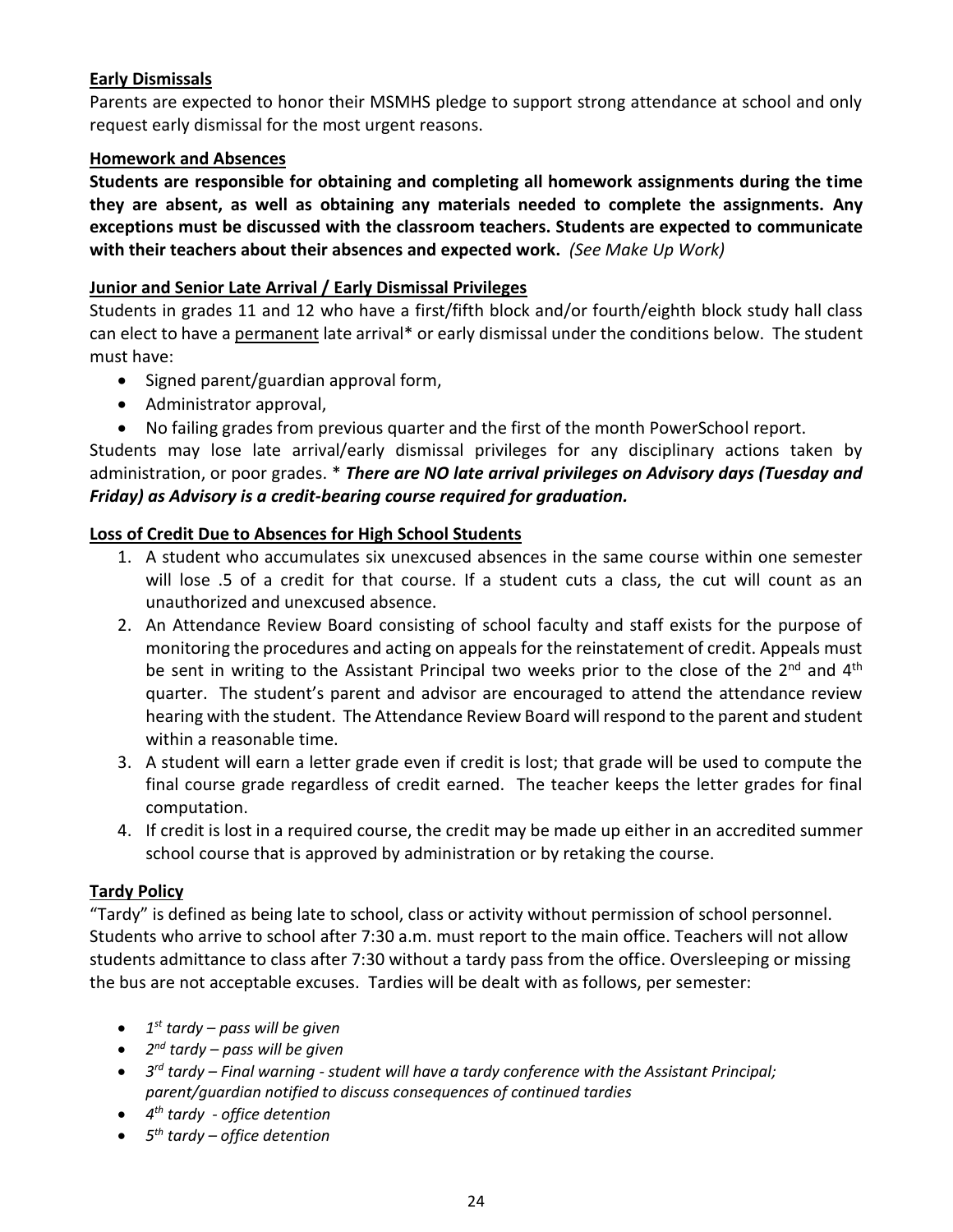- *6 th tardy – parent/guardian and student meeting with the Assistant Principal, double office detention, parking privileges revoked and late arrival/early dismissal privilege removed for the remainder of the semester*
- *7 th tardy – two office detentions*
- *8 th tardy – two office detentions*
- *9 th tardy – parent/guardian and student meeting with the Assistant Principal; possible referral to proper authorities; notification of loss of credit*
- *10th tardy – loss of 0.5 credit in appropriate class*

#### **Truancy**

Students are obligated to attend school. A student with four (4) unexcused absences in one month or ten (10) unexcused absences in a school year is considered a truant. According to state law, if a student is truant the school is mandated to have a parent meeting within ten days of the qualifying absence.

#### **Release of Student**

No student shall be permitted to leave the school jurisdiction during the school day without permission of the MSMHS principal or a designee. In the case of divorced or legally separated parents of a student, MSMHS requires that a legal statement designating the custodial parent or guardian be entered in the student's file as a decision-making guide for the principal or his designee. The student will only be released during the school day to a parent/guardian or other person which listed on the emergency contact sheet the custodial parent/guardian completes upon registration.

# **CLUBS, ORGANIZATIONS AND CO-CURRICULAR ACTIVITIES**

#### **Athletics**

Since MSMHS does not offer interscholastic sports, the Connecticut Interscholastic Athletic Conference (CIAC) permits MSMHS students to participate on sports teams in their home school district, provided that students meet the eligibility requirements of the CIAC and their home district. MSMHS provides the home school district with academic, attendance, and behavioral information at the home school district's request. MSMHS may offer non-CIAC athletic opportunities including club teams (ex: Crew, Fencing).

#### **Bulletin Boards**

Bulletin boards may be used by school clubs, teachers, and students. School organization postings must be approved and signed by an administrator. Messages containing inappropriate language, graphics, private messages, or commercial solicitations are not allowed.

#### **Class Dues**

Class dues are set at \$200 over the course of four years at MSMHS. Students can pay \$25 per semester, \$50 per year or in one lump sum at any time, before the distribution of graduation caps and gowns. Class dues are monies paid by each student to cover the expenses that will occur during the student's senior year. In addition to class dues, students are expected to support their class through fundraising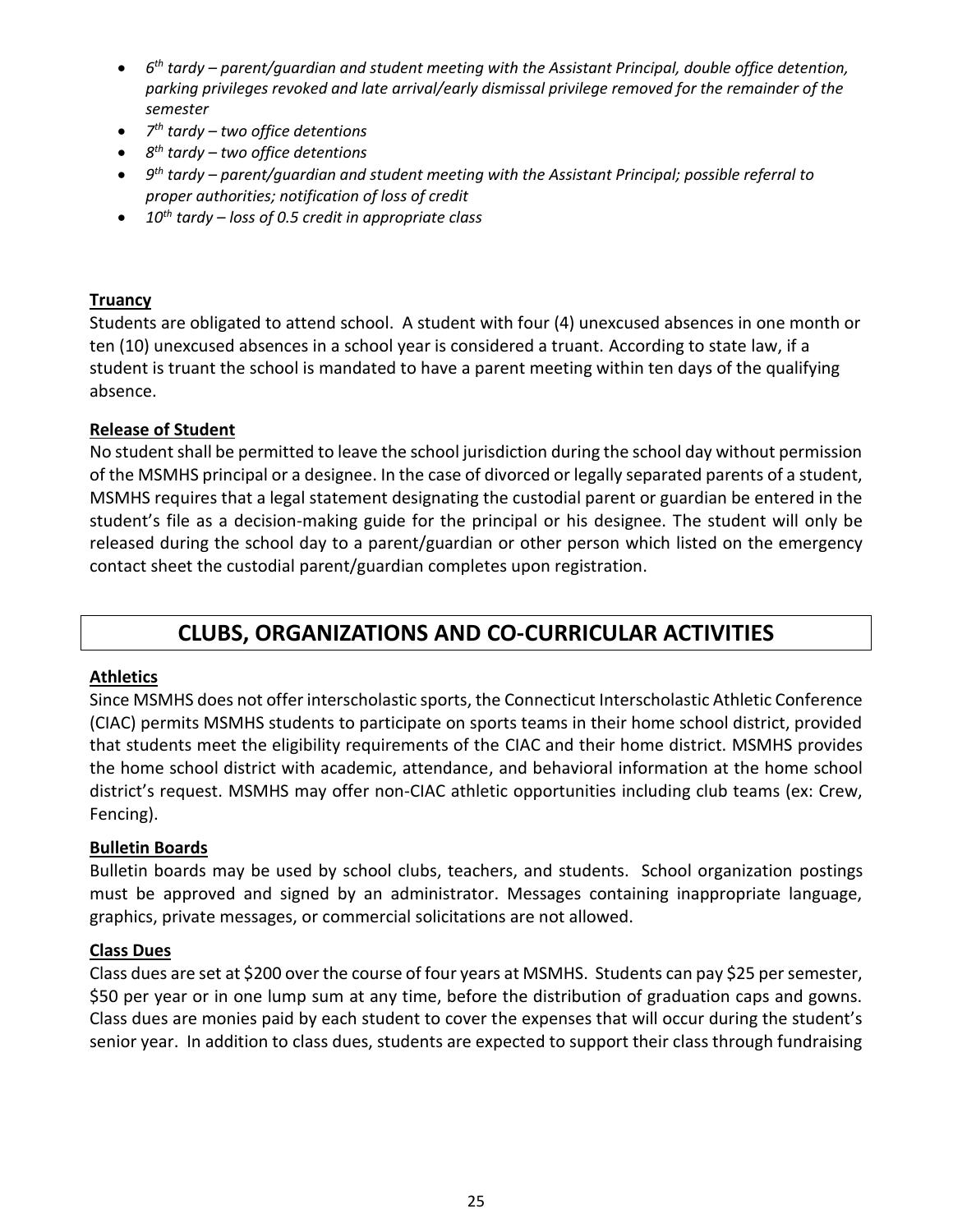activities throughout their four years. Prom ticket prices are determined based on the amount of funds the class has raised. Dues cover a portion of the following costs:

- Personalized Senior Yearbook
- Graduation Cap and Gown
- Graduation Ceremony
- Senior Class Trip
- Senior Breakfast
- Class Gift

Students must have their dues paid in full in order to participate in senior activities and the graduation ceremony.

#### **Class Officers**

Each class will have four elected class officer positions: President, Vice President/Operations Manager, and Secretary/Communications Manager and Class Representative. Students are elected for a one year period. Any student may run for an officer position of their corresponding class. Students who wish to run for an officer position must prepare a speech (maximum of 2 minutes) to be delivered at a designated class meeting. Students of each class will vote during a school lunch block for their class officers. Students who are elected as Class Representative will automatically be part of Student Council for that year. Class officers will meet regularly with their class advisor regarding class activities and fundraising.

#### **Clubs and Activities**

During its first year, MSMHS developed clubs and activities in response to student interest. Each club meets on average once a week with faculty members as sponsors. Examples of clubs and organizations at MSMHS include: Art Club, Debate Team, Video Game Club, Interact Club, Unity Club, Yearbook Club, and National Honor Society. Students interested in creating a club not offered at MSMHS must obtain the signatures of five students who are committed to the club throughout the school year and a faculty advisor, along with a written description of the club including meeting times that must be submitted to the Principal for approval. Students may be removed from clubs and/or activities for disciplinary or academic reasons.

#### **NCAA College Athletic Eligibility**

To be eligible to participate in Division I or Division II sports at the college level, students must meet academic criteria related to their high school coursework established by the NCAA. Students can obtain eligibility information by going online at www.ncaaclearinghouse.net and by seeing their school counselor. Interested students should register online with the NCAA by September of their senior year.

#### **Parent Involvement/Communications**

Students are most successful when there is a strong partnership between home and school. Parents/guardians are urged to encourage their child to put a high priority on education and to make the most of the unique educational opportunities available at MSMHS. Parents/guardians should become familiar with all of their child's school activities and with the school's academic and marine related programs. Attending Back to School Night and Parent Teacher Conferences, participating in the Parent Teacher Organization, regularly monitoring grades and attendance through the PowerSchool parent portal, and volunteering within the school are strongly encouraged.

#### **Social Activity Code of Conduct**

MSMHS believes that for students to fully develop their personal potential they should be actively involved in both academic classes and co-curricular activities. Co-curricular activities are designed to meet a variety of student interests that supplement and complement the academic program.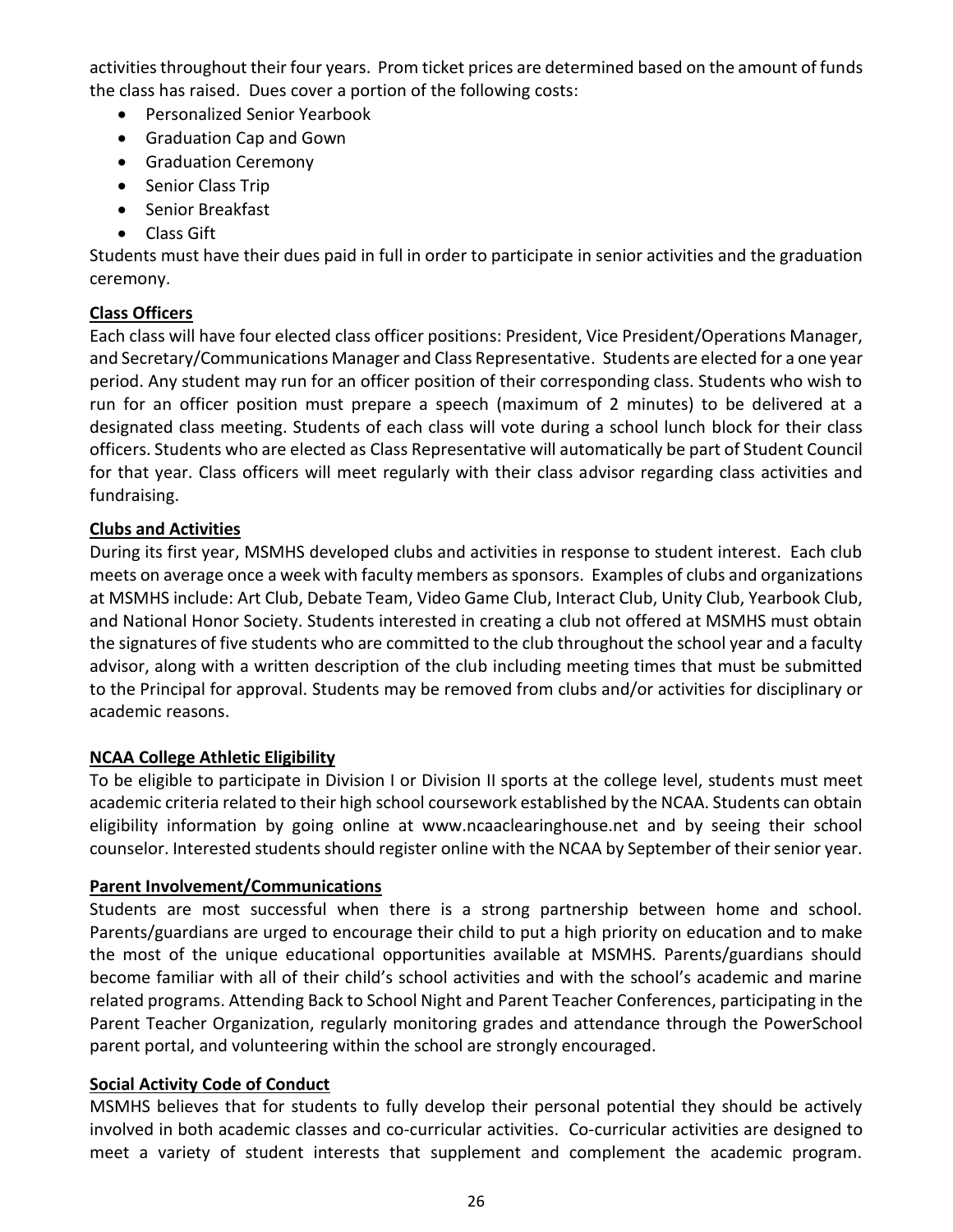Participation in such activities is a privilege and each student who participates is a representative of the MSMHS community. As such, appropriate behavior is expected from all participants. Students who fail to behave appropriately will not be allowed to attend future activities. School rules are enforced at all MSMHS sponsored activities. Students must be in attendance at school on the day of the event in order to be able to attend; if the event is on a Saturday the student must have been in attendance the Friday before the event. The principal may approve an attendance waiver for extenuating circumstances.

#### **GUIDELINES FOR ALL MSMHS FUNCTIONS**

MSMHS administration is responsible for coordinating the scheduling of activities in order to prevent conflicts. Therefore, all requests for social functions or money raising activities should be given to an administrator for approval. The following guidelines are for use at all school-sponsored activities:

- 1. MSMHS dances are for MSMHS students. Guests are permitted only at the prom and occasionally at other special functions as determined by administration. MSMHS students must accompany their guests to the function; this includes MSMHS underclassmen who are guests at the prom. All guest names must be submitted for approval to administration no later than 72 hours in advance (prom requires more notice). Guests may not be substituted for a previously registered guest. Guests must be in at least ninth grade and a current high school student under the age of 21.
- 2. Once admitted to the dance, students are not permitted to return to their cars unless they plan to leave the activity.
- 3. The presence of chaperones at school social activities signifies the interest members of the faculty have in student affairs. Mutual respect and courtesy are expected so that students and chaperones can enjoy a social evening together.
- 4. Reservation form for use of the facility must be submitted one month in advance to the administration.
- 5. All chaperones must be staff members of MSMHS. The number of chaperones will be determined by administration upon approval of the activity. Chaperones should be committed to covering the activity for the duration of the activity. The names must be given to the administration no later than one week prior to the activity; the activity will be cancelled in the event there are not enough chaperones.
- 6. Instructions to the chaperones will be provided several days before the dance. They should arrive one-half hour prior to the activity for instructions by the administrator on duty.
- 7. All activities must be over by 11:00 p.m. at the latest. Admission to the activity will be closed no later than an hour after the start of the activity. Administration will dismiss sponsoring chaperones.
- 8. ALL COATS, JACKETS, AND BAGS MAY BE CHECKED BY ADMINISTRATION. NO FOOD OR BEVERAGES INSIDE THE BUILDING. NO ONE WILL BE PERMITTED TO LEAVE THE DANCE AND RETURN.
- 9. Chaperones will be assigned by the advisor in charge to cover all necessary areas. These assignments may be rotated as long as coverage is needed. Police and/or security guards will report to the administrator or advisor in charge and will circulate outside the building and in the parking lot area and periodically check the inside.
- 10. Tickets must be sold in advance. No tickets will be available for sale at the activity.
- 11. If a student is suspected of drinking alcohol, smoking, vaping, and/or under the influence of alcohol, tobacco, and/or illegal drugs and seeks admittance to any high school sponsored activity or during the activity, the following procedures will be followed:
	- a. The student will be told they cannot attend the function.
	- b. Breathalyzer may be used to determine presence of alcohol.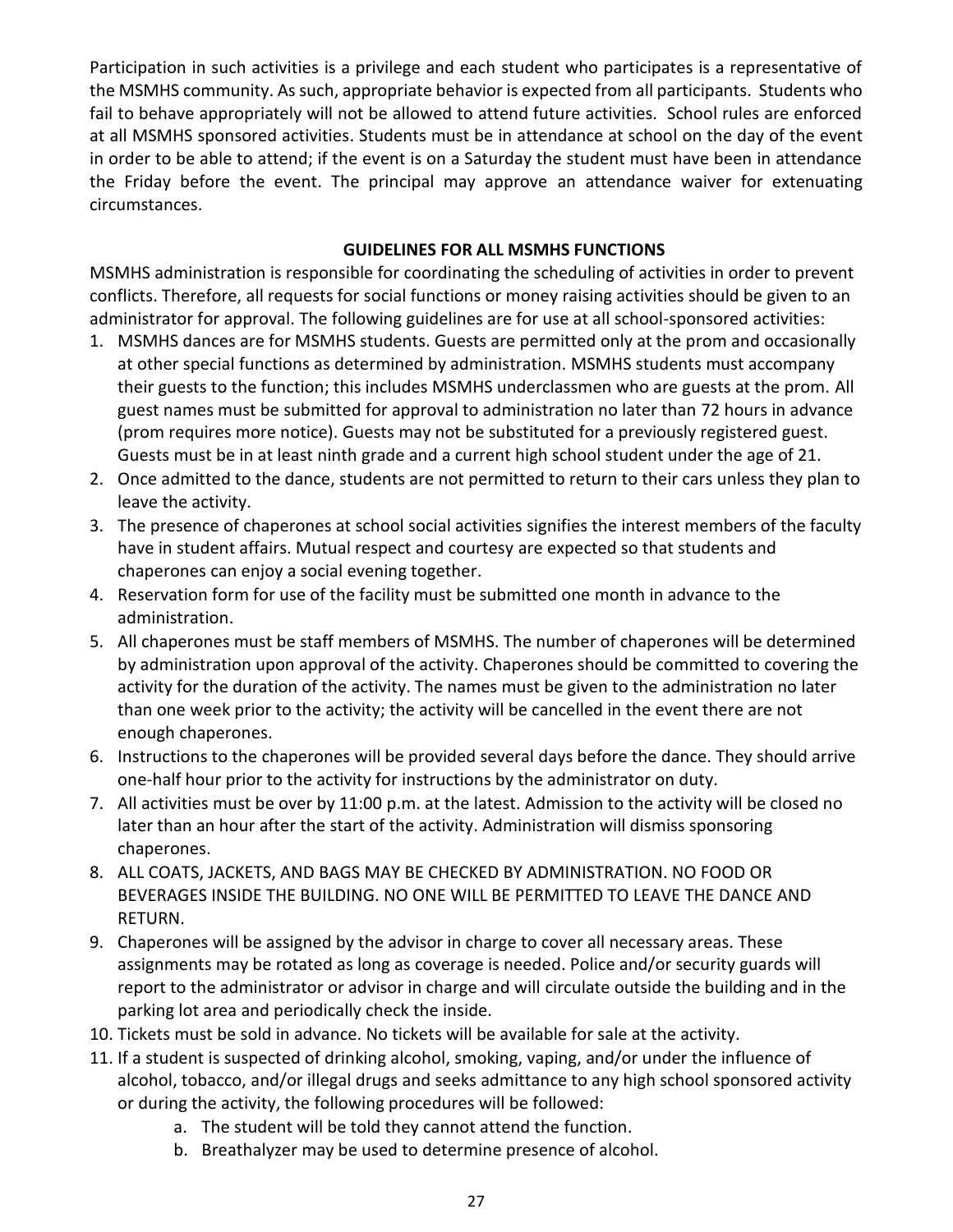- c. The situation will be turned over to the City of Groton Police Department.
- d. The student/parent/guardian will be informed. If parents are unavailable or if the situation warrants, emergency medical care will be called.
- e. The student will be suspended from school and will lose special event privileges for a specified time. More severe circumstances may result in expulsion.
- 12. At all MSMHS functions students may be breathalyzed. This includes MSMHS students and their guests. (*See Breathalyzer*).

#### **Social Events**

Social events are a privilege. Students or guests who have previously demonstrated inappropriate or insubordinate behavior may lose the privilege of attending any or all future events for up to one calendar year. Advisors will review expectations with groups/individuals regularly. For dances and other evening social events, an **approved** Dance Guest Permission Form is necessary for the purchase of dance tickets for guests who are not MSMHS students. Guests must be in at least ninth grade and a current high school student under the age of 21. Tickets will not be sold at the door.

#### **Student Governance (Student Council)**

Three representatives from each class will be selected for the MSMHS Student Council in addition to the members of the Executive Student Council and the class presidents. The selection process is as follows: students interested in serving on the Student Council will present a speech to their appropriate grade in the early fall and each grade will vote; the top six students who receive the most votes from their peers will then submit a Letter of Intent to the principal. A panel of teachers will meet with the principal to review the Letters of Intent and make the final decision of which three students in each grade will be on the Student Council. The Student Council will meet regularly with the school principal regarding school decisions, student life, and other matters of school-wide importance.

#### **Yearbook Guidelines**

Initial review of content, page, and final proof review is completed by the yearbook advisor, the assigned review committee, and school principal. Appropriate pictures and text included will meet MSMHS school policies. Yearbook policies include:

- Students are required to be photographed in appropriate attire according to the dress code.
- Students may not be photographed with anything that violates the discipline code.
- Photographs may not contain gestures or expressions that are offensive, negative, or insulting.
- Photographs and text may not contain hidden messages.
- Display of weapons or facsimiles is not permitted.
- All senior photos must meet yearbook guidelines.

# **CONDUCT AND DISCIPLINE**

#### **Overview**

Students, teachers, and administrators have the right to expect mutual courtesy, fair and equitable treatment and to be informed of their rights and responsibilities. The goal of the Marine Science Magnet High School is to assist students in developing self-direction, self-discipline, and selfmanagement and to provide opportunities for responsible decision-making. However, in the pursuit of these goals, those students who infringe on the rights of others, or who violate school policies and regulations, will be subject to discipline. The constitutional rights of students and staff shall be preserved and protected.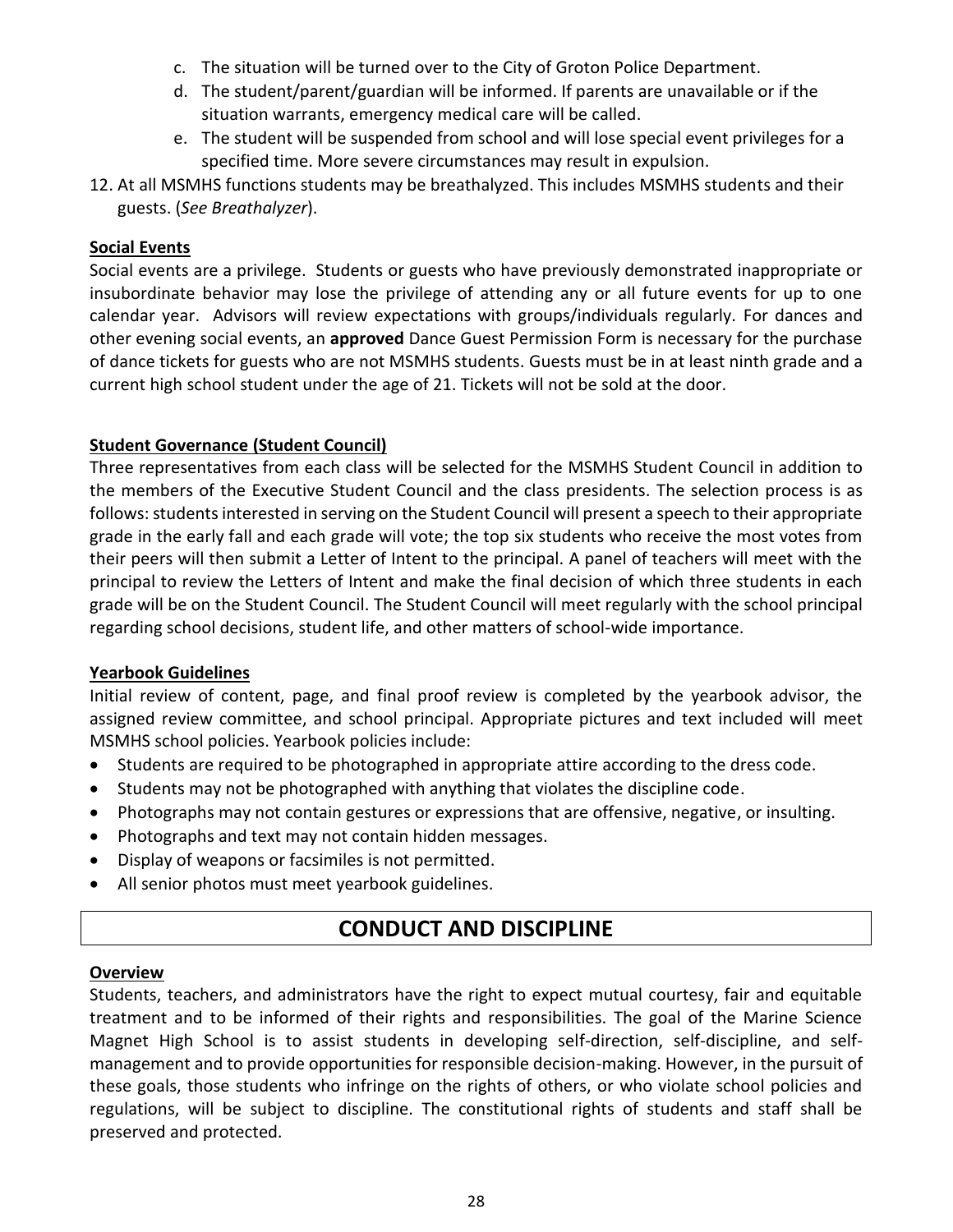The conduct of students in school has an important effect on the student's academic achievement, and others in the classroom and the greater school learning environment. While ultimate responsibility for student behavior rests with the parents and the students themselves, the school has an obligation to provide leadership in this respect and to ensure that appropriate standards are maintained when students are under school supervision. When anyone's rights are violated or when someone violates the rules and regulations, we must all be concerned. MSMHS is committed to providing a safe, respectful, and nurturing environment in which all students can learn.

#### **School Climate**

#### **Healthy School Climate**

The term "school climate" is often used to refer to the emotional and social aspects of the school environment. A measure of the quality of the school climate is students' feelings of safety and connectedness to their school. Safety includes physical, emotional, and intellectual considerations. A positive, respectful school climate provides a solid foundation for supporting students' academic achievement and development of positive attitudes and behaviors. Students who feel safe, cared for, appropriately supported, and encouraged to learn in challenging and meaningful ways, experience increased academic achievement.

As defined by Public Act No. 11-232, amended in 2012, "school climate" means the quality and character of school life with a particular focus on the quality of the relationships within the school community between and among students and adults. MSMHS has established a Safe School Climate Committee which consists of administrators, Groton City Police Department personnel, school social worker, school counselor, teachers, students, and parents. The responsibilities of the Safe School Climate Committee include:

- Receiving copies of completed reports following investigations of bullying.
- Identify and address bullying patterns among students in the school.
- Review and amend school policies/practices relating to bullying.
- Review and make recommendations to the District Safe School Climate Coordinator regarding the School Climate Plan based on issues and experiences specific to the school.
- Educate students, parents and others about bullying.
- Collaborate with the School Climate Specialist in the collection of data regarding school climate and bullying in accordance with the District Safe School Climate Plan and state statute.
- Perform any other duties as determined by the principal that are related to improving school climate and to the prevention, intervention, and response to school bullying, discrimination, or otherwise mean-spirited behavior in the school.

PARENTS, STUDENTS, AND COMMUNITY MEMBERS WILL NOT RECEIVE COPIES OF DETAILED REPORTS AS SHARING THESE REPORTS WOULD VIOLATE STUDENT CONFIDENTIALITY RIGHTS UNDER FEDERAL LAW (FERPA).

### **Safe and Supportive School Climate**

Teaching and learning can only thrive in an emotionally and physically safe and supportive environment. Consequently, MSMHS will act swiftly and forcefully in response to the following 'zero tolerance' behaviors with disciplinary action up to and including suspension, expulsion and or arrest:

- Possession of drugs, drug paraphernalia, tobacco, smoking/vaping devices, or alcohol;
- Threats of bodily harm;
- Bullying/hazing/harassment;
- Assault;
- Fighting, hate crimes;
- Vandalism;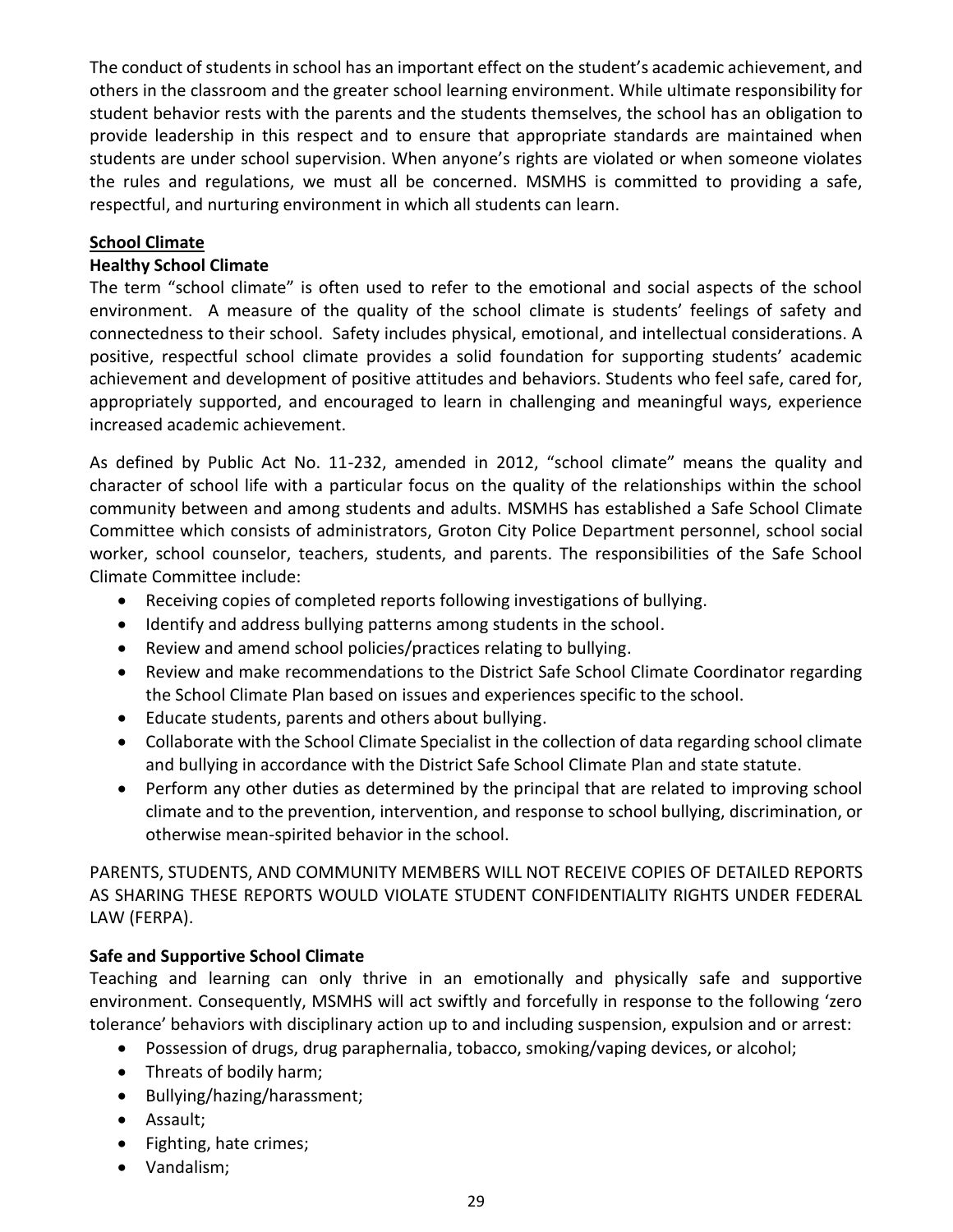- False fire alarms or bomb threats;
- Weapons or facsimiles;
- Serious misuse of school owned electronic devices;
- Pornography;
- And, any other behavior that is seriously disruptive to the educational environment or is in violation of school policy.

#### **Teen Dating Violence**

Teen dating violence, also called intimate relationship violence, or intimate partner violence among adolescents, or adolescent relationship abuse, includes physical, psychological, or sexual abuse; harassment; or stalking of any person ages 12 to 18 inclusive in the context of a past or present romantic or consensual relationship. Stalking can be defined as a pattern of repeated and unwanted attention, harassment, contact, or any other course of conduct directed at a specific person that would cause a reasonable person to feel fear. Sexual assault is any type of sexual contact or behavior that occurs without the explicit consent of the recipient. Please see LEARN Policy 5007. All reported concerns will be immediately investigated by MSMHS administration.

#### **Code of Conduct**

Rules of conduct and regulations are intended to benefit the school as a whole, to foster a productive environment, and to show respect for all members of the school community. Mature civic and social learning expectations are demonstrated through positive and responsible behavior. Responsible and polite behavior is expected of all members of the school community. These sections on expectations and responsibilities are not all inclusive but do identify some specific issues of concern. Respect, integrity, and social responsibility are the characteristics we expect of all of our school citizens. These qualities should guide all decisions – whether or not specific situations are addressed in this handbook. The wording here does not replace Board of Education policy.

#### **I. ACADEMIC INTEGRITY:**

To support academic integrity, MSMHS may use a technology tool for plagiarism prevention such as Turnitin.com. Students may be required to submit major papers to this service and receive guidelines and training in its use if requested by the teacher. All work submitted by students should be a true reflection of their effort and ability. If submitted work or tests are not, then the student has manifested unacceptable academic behavior.

#### **Plagiarism**

Plagiarism is defined as intentionally or unintentionally presenting another's work as your own. Any source material (electronic, written, verbal) accessed to complete an assignment must be cited. Plagiarism includes the following:

- Copying verbatim or blending source material with your own without proper attribution,
- Paraphrasing source materials or borrowing ideas, terms, or concepts without acknowledging the source,
- Inventing sources or false attributions for sources,
- Supplying/selling your work to another or purchasing/copying another's work.

#### **Cheating**

Cheating is defined as copying all or part of an assignment or assessment or allowing another to copy your work. It is also doing someone's work or having someone else do your work. Cheating includes the following: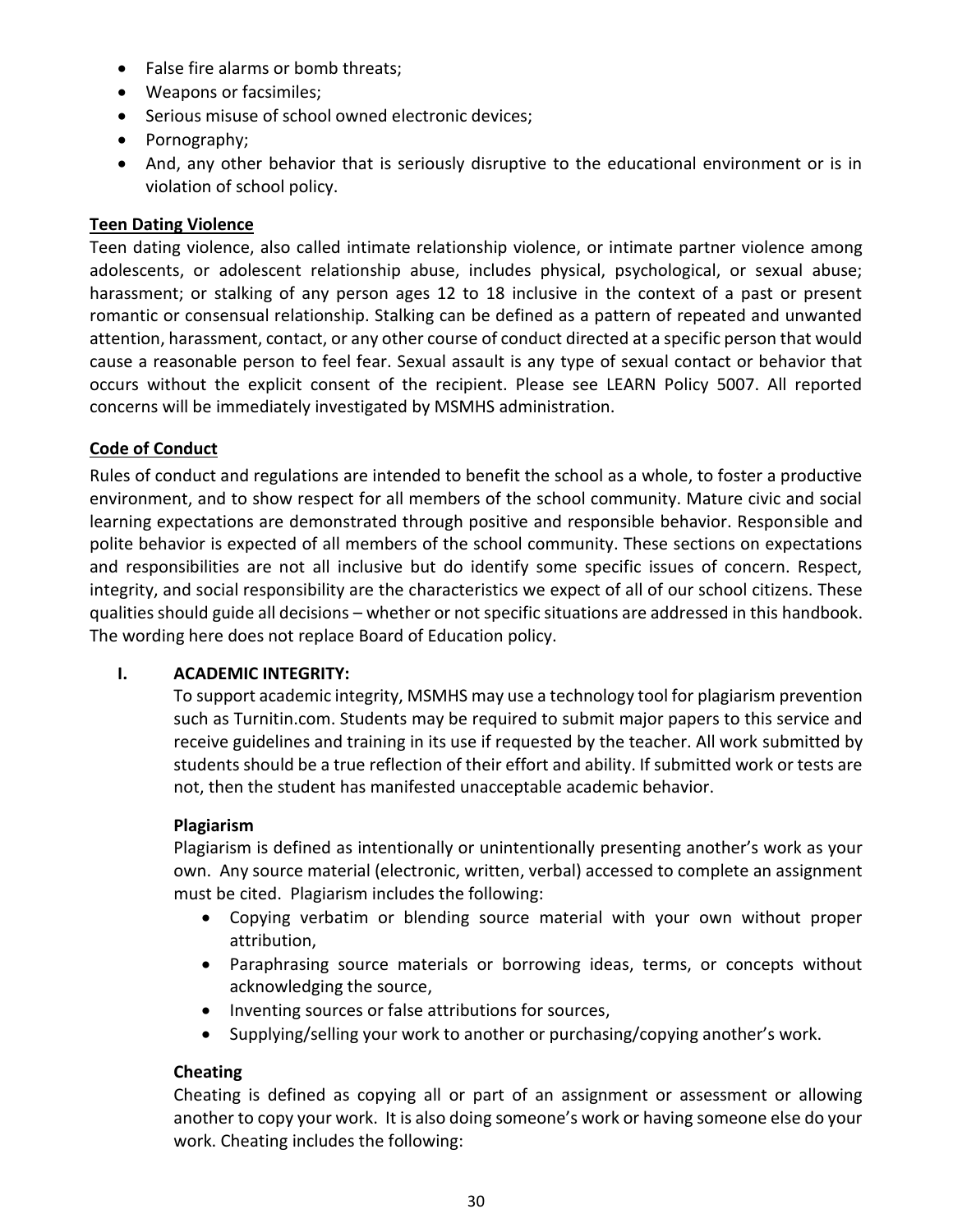- Using unauthorized materials, devices, or assistance of any kind to complete your work or assessment, including on-line transfers,
- Collaborating on a task without the teacher's authorization, as well as providing or receiving information so as to give/gain an unfair advantage,
- Aiding another in cheating.

#### **Other Academic Misconduct**

Other forms of serious academic misconduct include:

- Altering grades,
- Stealing or obtaining test/assessment materials or answers,
- Submitting the same (or nearly the same) work for more than one class without disclosure or approval,
- Falsifying information on school related documents and forms.

ANY behavior that can be defined as cheating/plagiarism represents a violation of mutual trust and respect essential to education at MSMHS. Students suspected of cheating should expect to be questioned by their teacher. Students violating this rule are subject to the following penalties:

- A "zero" on the submitted work; notification of parents; written summary of event and action taken placed in the student file.
- If a student is found to have cheated/plagiarized a second time or is involved in a particularly serious act of cheating/plagiarism, the student will be referred to administration for appropriate penalties beyond those listed above. Additional penalties include such consequences as notification to award and scholarship committees; suspension from class or school and notification to the student's prospective colleges; loss of or disqualification from honors/privileges and positions (e.g. NHS, school leadership position).

#### **II. ACCEPTABLE USE REGULATIONS FOR THE INTERNET:**

This is an annual agreement, which will be binding to every MSMHS student for the full year. Because the Internet is used as part of school activity, the school's code of conduct applies to network activities. Students may only visit school appropriate websites while in attendance at MSMHS. Failure to adhere to regulations will result in a loss of privilege or other appropriate disciplinary action.

#### **III. ALCOHOL, DRUGS, TOBACCO, E-CIGARETTES, AND VAPOR PRODUCTS:**

The unlawful use, sale, distribution or possession of controlled drugs, controlled substances, drug paraphernalia, and/or alcohol on or off school property or during any school sponsored activity is prohibited. Further, the use, sale, distribution or possession of tobacco, electronic nicotine delivery systems (e.g. e-cigarettes or similar devices), or vapor products on school property or at any school sponsored activity is prohibited. Violators will be subject to disciplinary consequences up to and including expulsion and referral to the police.

#### **IV. ARSON:**

Causing a fire is a serious and dangerous offense. Violators will be suspended and may be subject to expulsion and will be referred to local authorities.

#### **V. BREATHALYZER:**

With the health, well-being, and safety of students in mind, breathalyzer testing may be used at school, school dances, proms, and other school sponsored activities to minimize doubt regarding consumption of alcohol, to address denial of alcohol use, to enable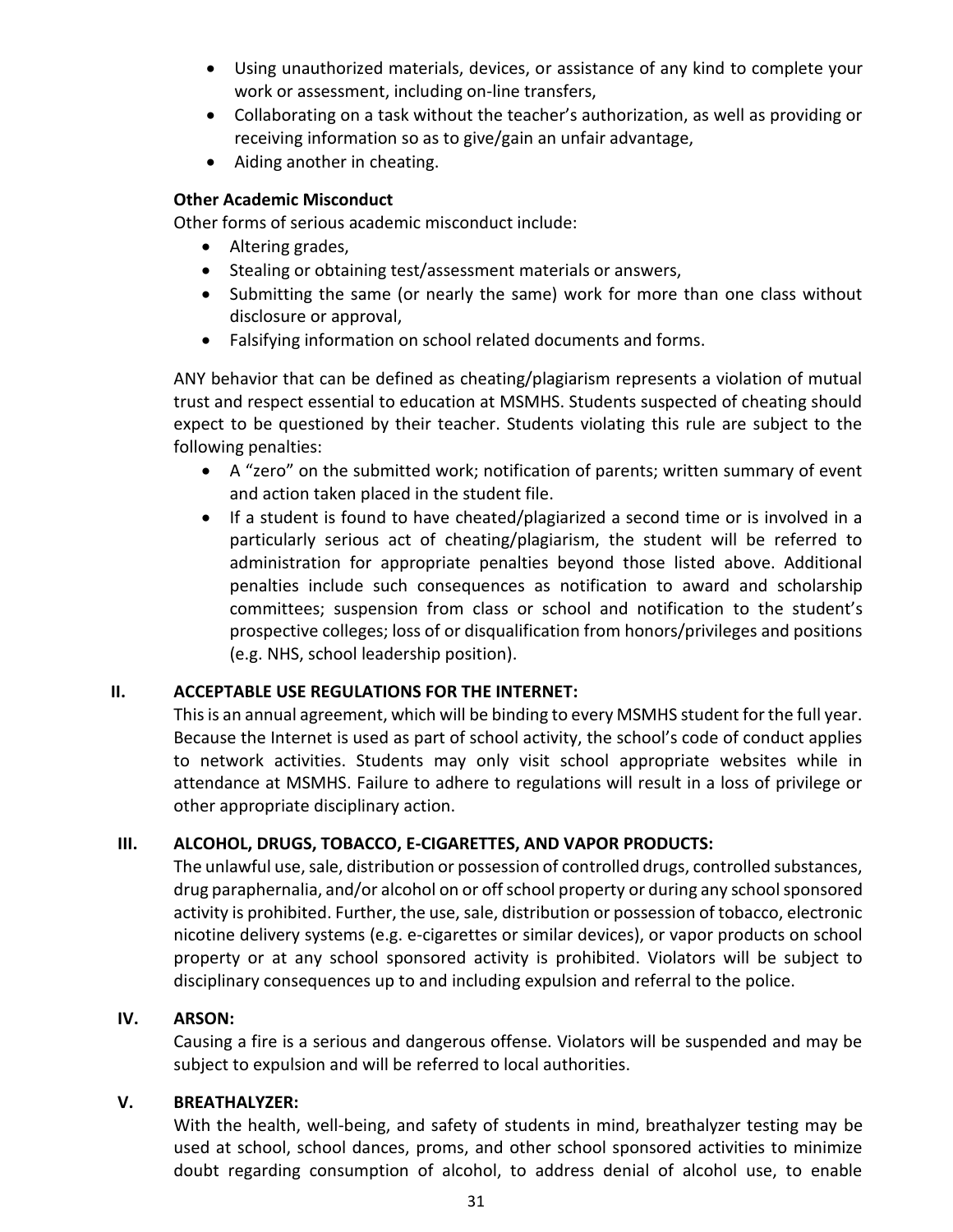students to obtain help when needed, and to reinforce the zero tolerance message regarding alcohol and drug use. All students and guests may be subject to a breathalyzer at all MSMHS sponsored events.

The following steps will be taken when a student is required to take the breathalyzer test or is suspected of alcohol consumption:

- As part of the requirements for attending the event or if the student has been suspected of alcohol consumption, the student will meet with the administrator/chaperone and a breathalyzer test will be administered;
- The test results will be used as an indicator as to whether the student has consumed alcohol;
- For students whose results reveal that they have consumed alcohol, or who opt not to use the breathalyzer test as a part of the process, standard discipline procedures including suspension will be applied by the administrator.

#### **VI. CELL PHONES:**

Cell phones are permitted in school, however, while in class all cell phones must be kept in the student's book bag and remain on "silent" unless requested to be turned off by the teacher or administrator. Cell phones may be used in class if authorized by the teacher or staff member in the delivery of curriculum and instruction. If a teacher determines a student's phone needs to be taken away due to the student not adhering to the classrooms rules, the phone will be taken by the teacher and kept in a secure location in the classroom until it is returned to the student. If the student refuses to give up his/her phone, the student will be referred to administration as being insubordinate. Cell phones may be used before, during lunch, or after school hours. *(See Technology)*

#### **VII. CLASSROOM BEHAVIOR:**

Appropriate behavior is expected in the classroom as outlined by the school rules. In addition, the teacher will have their own more specific classroom expectations and procedures which must be followed. Students are expected to attend all their classes on time and be aware of the attendance policy. Credit may be lost for poor attendance or excessive tardiness. *(See Attendance)*

#### **VIII. CUTTING CLASS:**

Cutting a class (intentionally not attending any portion of a class) counts as an unexcused, unauthorized absence and will result in a minimum of in-school suspension and parental conference, and may be subject to further disciplinary action with repeated offenses.

#### **IX. DISHONESTY:**

Honesty is expected of everyone; forgery and other dishonest activities are serious offenses. Refer to the policy on academic honesty.

#### **X. DRESS:**

The primary responsibility for wearing appropriate clothing in school rests with the parents and students. However, it is the school's responsibility to dictate that school dress is in good taste, reasonably neat, healthy, non-distractive, appropriate, comfortable, safe, and functional. This is especially important in a school setting where student learning activity is highly experiential, adult-like, often outdoors or in lab settings, and sometimes in on-water environments. There are times when the school will issue more detailed clothing and equipment requirements depending on weather conditions, safety factors, specific learning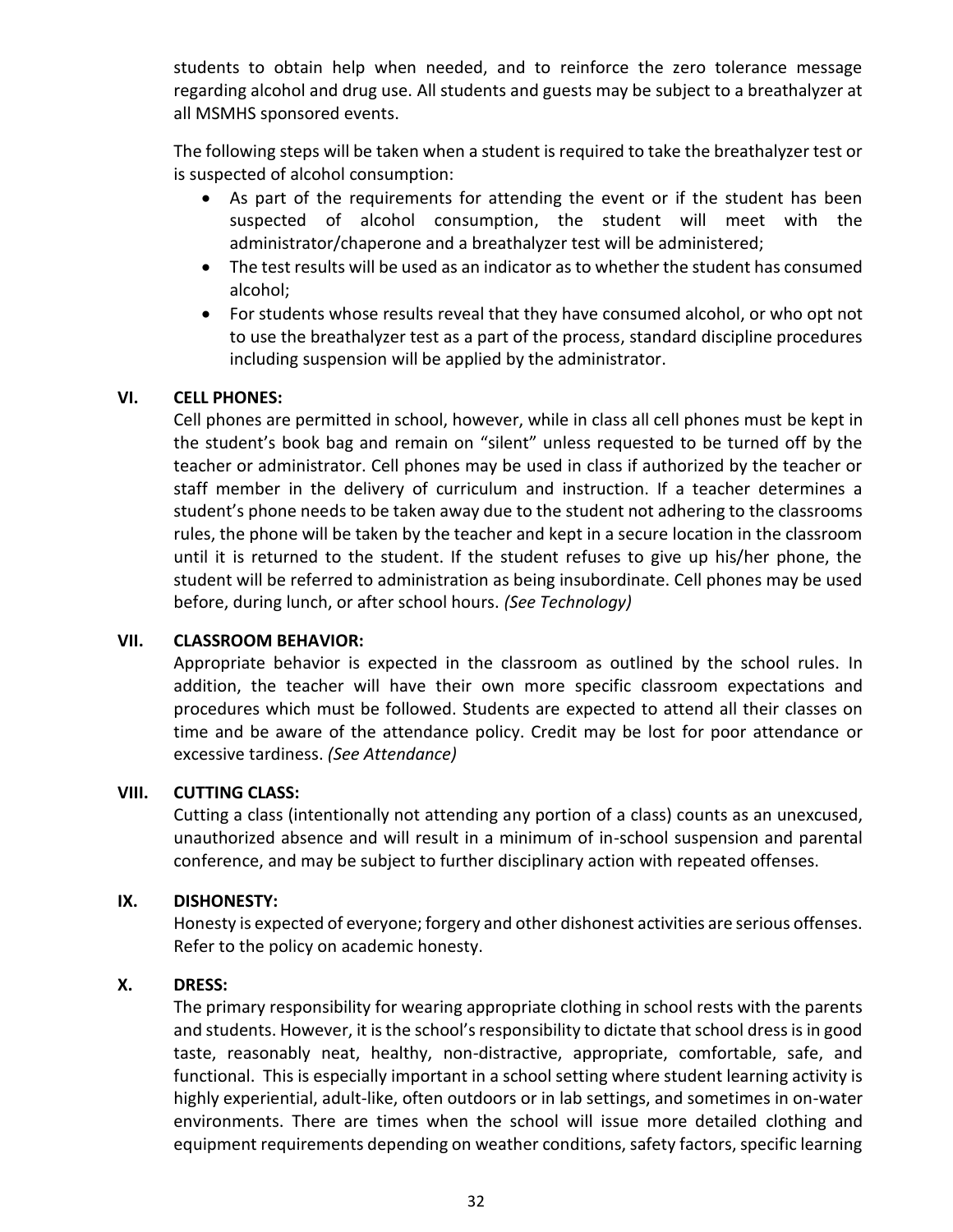conditions, and program developments. MSMHS reserves the right to determine what constitutes dress that is disruptive to the educational climate or process.

For these reasons, the following guidelines are set forth:

- 1. Students should maintain good grooming/hygiene at all times.
- 2. The following list of items are not permissible to wear in school: Bathing suits, sleepwear such as pajama tops and bottoms, lingerie-type and camisole-type clothing, slippers, see-through clothing, A-Tee's, cut-off shirts with excessive armholes, strapless tops, backless shirts, open midriffs shirts/ blouses and low-cut clothing exposing cleavage.
- 3. No short shorts, skirts, dresses or see-through leggings worn as pants. Shorts, dresses, skirts of mid-thigh length, or leggings worn under acceptable shorts or skirts are appropriate.
- 4. No undergarments should be visible (e.g.: boxers, shorts worn underneath pants, underwear, bras, bra straps, etc.). Pants must be worn at the waistline and must allow the student to move freely for safety purposes.
- 5. The midriff area should be covered. No visible skin between midriff shirts and lowrise pants/shorts/skirts are permitted.
- 6. Students are not permitted to wear torn clothing that exposes areas of the body and/or undergarments that should be covered.
- 7. Students cannot wear clothing/jewelry, or any other markings that may be identified as gang related. Due to the constantly changing nature of these symbols, determinations will be made by the administration.
- 8. Items of clothing/jewelry displaying alcohol, drugs, tobacco, violence, sexuality, or inappropriate language are prohibited.
- 9. Students cannot wear spiked or studded bracelets, oversized or multi-fingered rings, belts or any other article or attire with spikes, studs, or chains.
- 10. Loose clothing and long hair must be properly secured in all labs.
- 11. Upon entering the building, coats, jackets, windbreakers, headwear (i.e. hats, dorags, hair picks, hoods, etc.), oversized purses should be put in lockers.
- 12. Due to the nature and theme of the school, students must wear appropriate footwear at all times. At no time will students be permitted to wear sandals/flipflops or open toe shoes.
- 13. Students are not allowed to wear "costumes" or masks to school. In addition, students are not allowed to wear sunglasses in school during the school day unless a doctor's note has been provided to the school nurse and the Assistant Principal.

*If there is a violation of the dress code, students will be asked to change or call a parent to bring in a change of clothes. Refusal will result in the student being sent to the administration for the remainder of the day. Students who continually fail to comply with the dress code will be considered insubordinate and will be subject to disciplinary action up to suspension.*

#### **XI. DRIVING AND PARKING:**

Safety and security are our top priority and the basis for our regulations. Student driving to school is a privilege, not a right, and is limited by safety/space considerations. Student parking permits will be issued on a case by case basis as determined by administration. Students must remain in academic and behavior good standing. Poor grades, attendance, or inappropriate behavior may result in suspension or removal of parking privileges.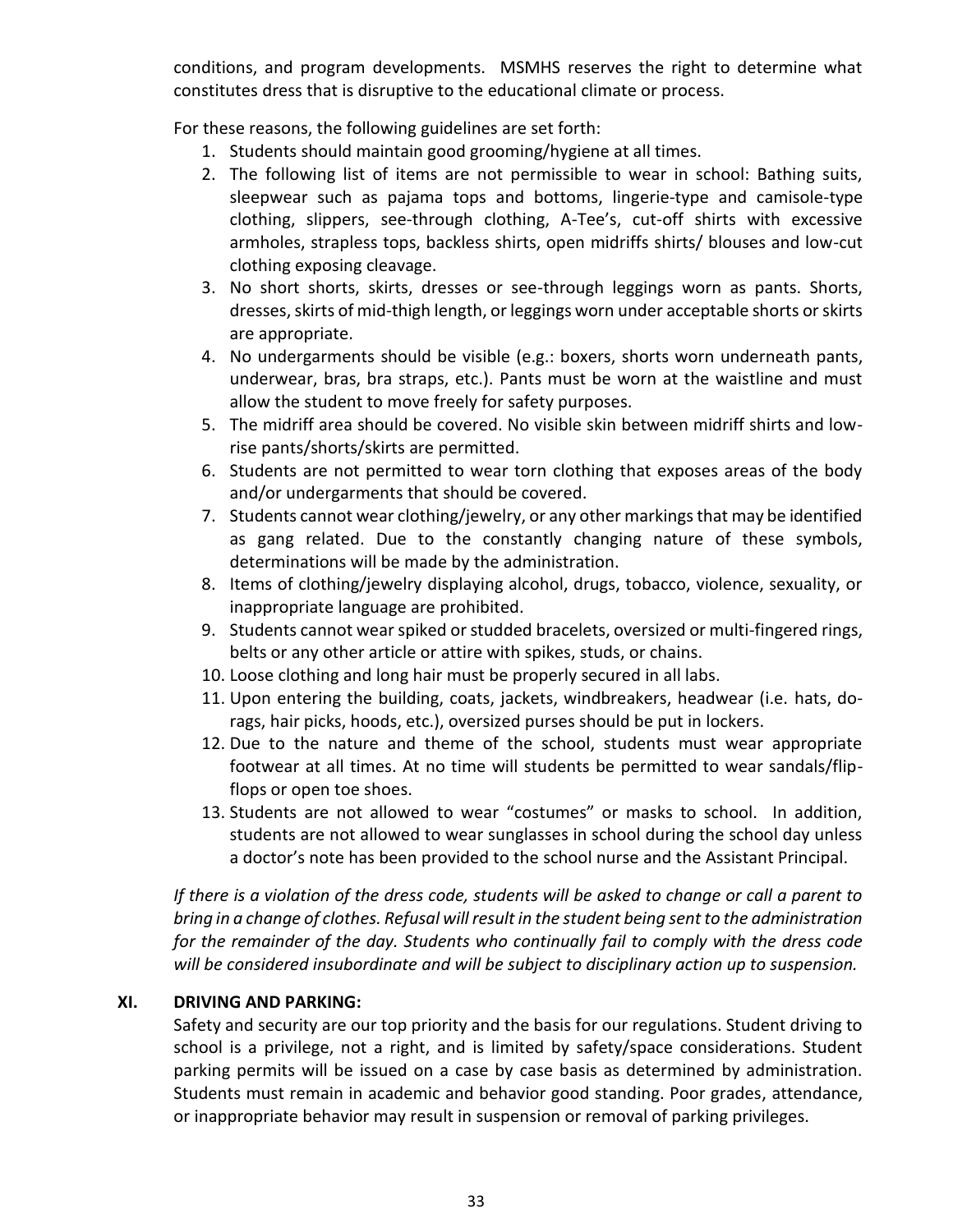- Parking Permit: Student drivers must register their vehicles in the main office, provide copies of the following documents, and pay a non-refundable \$20 fee to obtain a parking permit.
	- *License*
	- *Registration*
	- *Insurance card*
- Guidelines for parking permits will be published at the beginning of the year and may change due to changing campus conditions.
- Students must have an MSMHS numbered parking permit in order to park vehicles on the school campus which must be prominently displayed on the dashboard.
- Violations for parking in authorized areas without a permit may include such consequences as ticketing, loss of parking privileges for up to a year, legal consequences up to and including booting/towing at owners' expense. Students are not to be in their cars at any time except for the obvious purpose of parking the car or leaving the grounds.
- Students may not be in cars during fire drills.
- Parking lot rules are as follows:
	- 1. Neither cars nor the parking lot are to be used for lounging/loitering during the school day,
	- 2. Speed limit is 15 mph,
	- 3. Parking in proper areas only, including assigned parking spots,
	- 4. Obey all traffic and parking signs,
	- 5. Parking permits/tags must be displayed in designated place. Students must report to the office if driving a different car on a given day.

Abuse of the privilege of driving to school may result in fines, forfeiture of unassigned time or other penalties (see above).

#### **XII. ELECTRONIC DEVICES AND HEADPHONES:**

Electronic media devices without headphones are not to be used in school. Students may not use devices in class without permission of their teacher. Loss/theft is a risk the student assumes. Headphones must be removed and stored away when entering a classroom or when attending a meeting with a school counselor, advisor, or administrators. When walking in school hallways students may choose to wear one headphone; they may not wear both headphones in the hallways.

**Students are only permitted to use their school-issued laptop while at MSMHS. Students are not allowed to bring in and use their own personal laptops.**

#### **XIII. FALSE REPORTINGS/FALSE FIRE ALARMS/FIRE EXTINGUISHERS:**

Causing an emergency evacuation, lock down, fire alarm and/or using extinguishers improperly are major safety concerns for the school and the town authorities. Violators will be suspended and may face expulsion and referral to local authorities.

#### **XIV. FIGHTING:**

Fighting, other conduct that endangers persons or property, or conduct seriously disruptive to the educational process will not be tolerated. All students involved in an incident will be referred to the Groton City Police Department. Consequences include suspension, possible expulsion, and referral to authorities.

#### **XV. FIRE/EMERGENCY DRILLS:**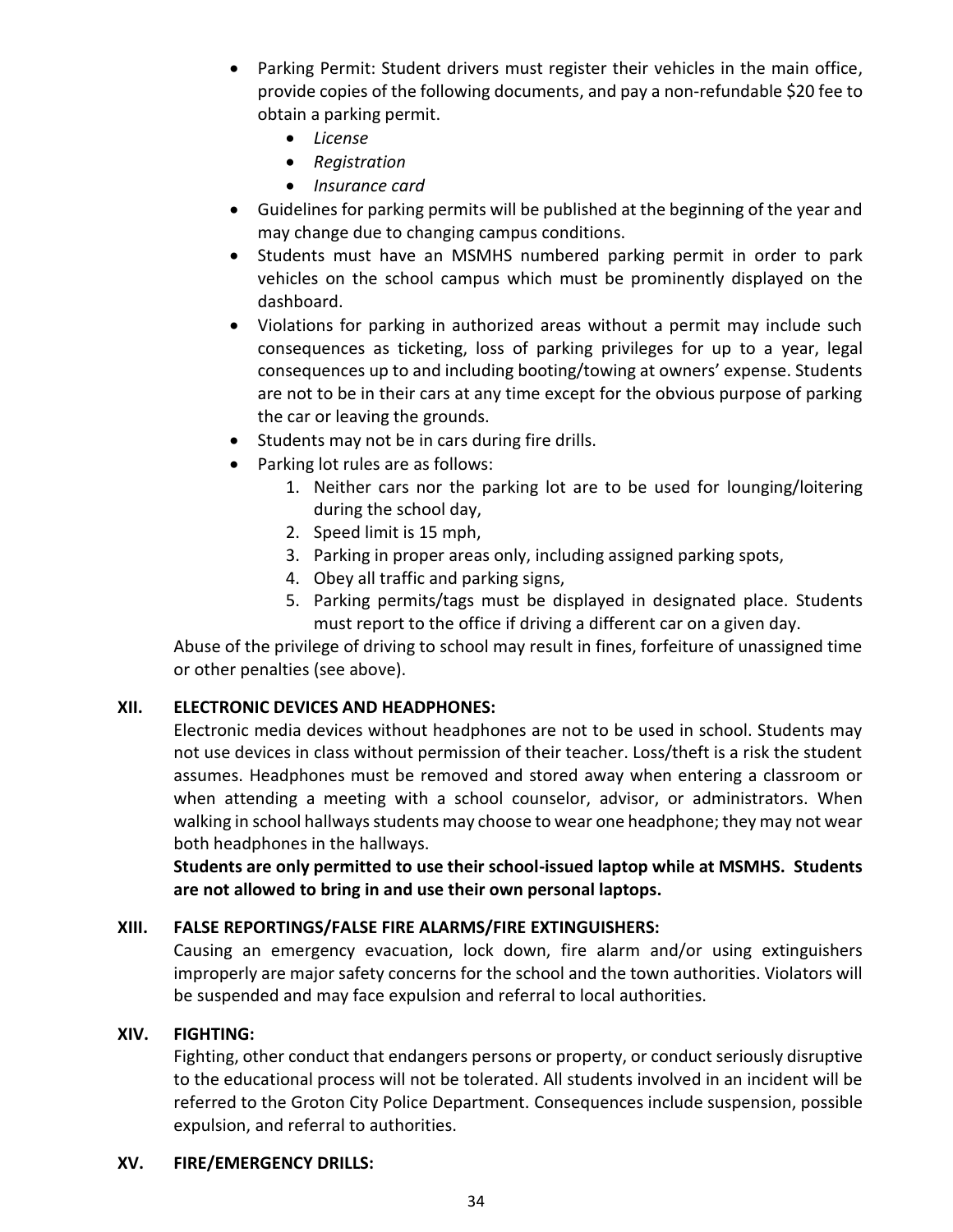Fire and emergency drills will be held periodically during the school year. At the sound of the fire alarm, everyone is to leave the building immediately by the nearest exit. Students are to remain with and under supervision of their teacher. Attendance will be taken. If unassigned, students should report to the closest faculty member. Students should stand away from the building to allow a fire lane and should maintain order and quiet so that emergency procedures can be executed. **No cell phones or electronic devices will be in use during a drill.** Students may not go to their cars/leave grounds during fire drills. No one is to re-enter the building until instructed to do so by an administrator. Lockdown procedures are posted, reviewed and practiced periodically.

#### **XVI. FIREWORKS/EXPLOSIVES:**

The possession/use of explosives and incendiary devices is not allowed (this includes stink bombs). Consequences include suspension, possible expulsion, and referral to authorities.

#### **XVII. GAMBLING:**

Gambling of any kind is not permitted and will be subject to disciplinary consequences.

#### **XVIII. HAZING/HARASSMENT:**

Hazing/harassment of any student or group of students is not allowed. Disciplinary consequences may include co-curricular discipline, suspension, expulsion, and referral to police.

#### **XIX. INSUBORDINATION:**

Students are expected to respond promptly and politely to requests and directions from staff members. Failure to do so will result in teacher consequences and as appropriate, referral to administration. **Any obscene language directed towards a teacher or staff member will result in suspension.**

#### **XX. LANGUAGE:**

Appropriate and non-abusive language is expected from everyone. Swearing, intimidating, or harassing language is not allowed.

#### **XXI. LASER PENS/LIGHTS:**

Laser pens/lights are not permitted for students. Public Act 99-256 prohibits persons under the age of eighteen from possessing a laser pointer on school grounds or in any public place. The Act also provides that no person shall sell, offer to sell, lease, give or otherwise provide a laser pointer to a person under eighteen years of age. A person may temporarily transfer a laser pointer to a person under eighteen years of age for educational or other lawful purpose if the minor is under the direct supervision of a parent, legal guardian, teacher, employer or other responsible adult.

#### **XXII. LOITERING:**

Loitering or other activity interfering with academic progress shall not be allowed in the corridors or areas adjacent to the building including parking lot. Students must have written permission (pass) when they are not in class.

#### **XXIII. OFF CAMPUS/EARLY DISMISSAL:**

Leaving campus is a privilege. Students who do not have permission to leave campus must stay in the building. Students in poor academic standing may have early dismissal privileges removed and must remain in the supervised study hall. For students with early dismissal privileges the school is not responsible for the behavior of students that leave campus with or without authorization. Upperclassmen with early dismissal privileges remaining in school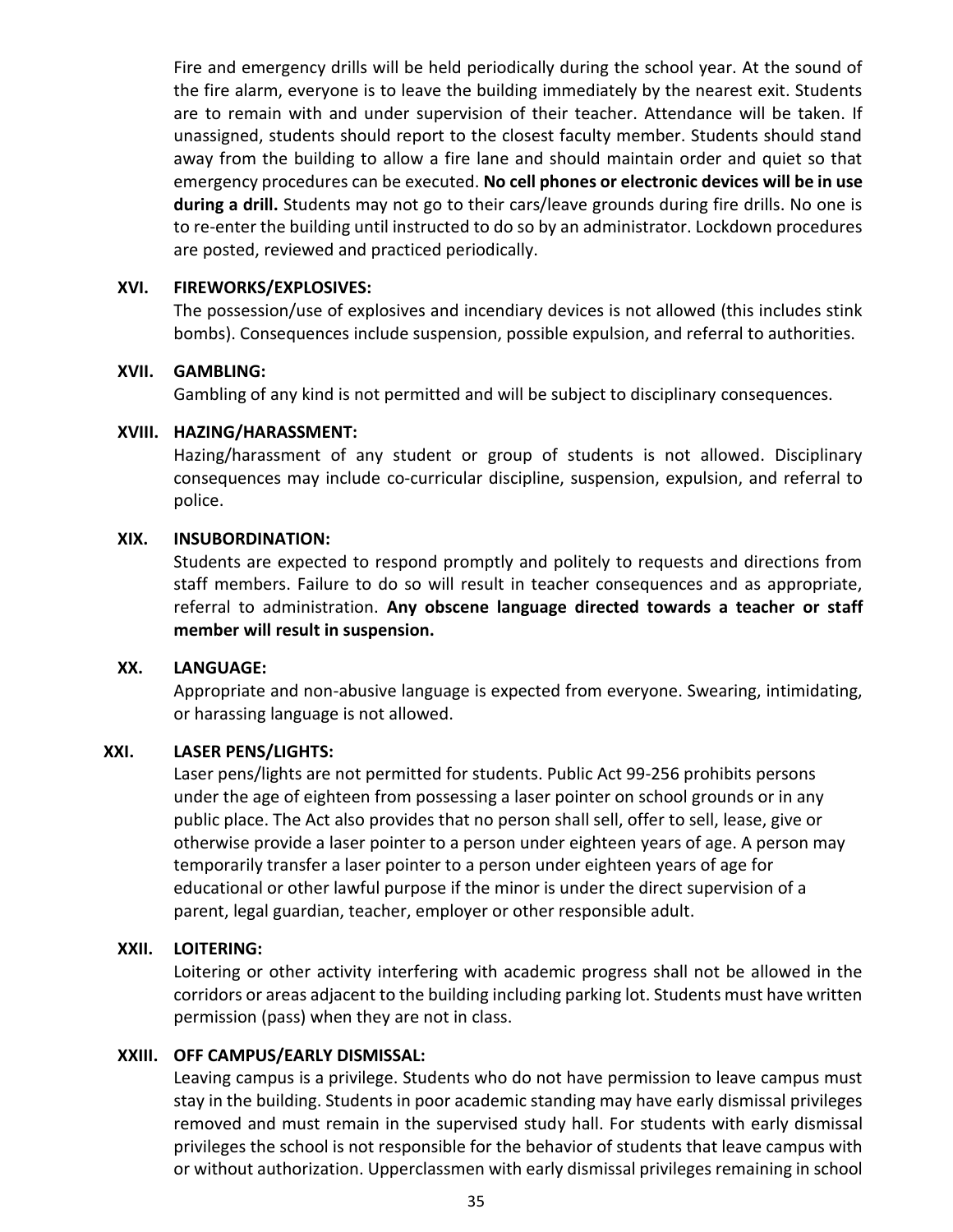during unassigned periods will remain in study hall. **Students who have early dismissal permission and leave before the end of the school day are not permitted to return during after school hours unless approved by administration. This excludes all school dances, ceremonies, and special events.**

#### **XXIV. ORGANIZED DISRUPTION OF SCHOOL ENVIRONMENT:**

Students are expected to demonstrate appropriate behavior at all times both in and out of the classroom, at school functions, and on school grounds. Disruptive behavior or class pranks that involve damaging or destroying property, disrupting class or instruction, endangering students, or interfering with the mutual respect between students and staff are prohibited for reasons of liability, concerns about student safety, accountability, and wellbeing and the condition of our facilities. Students who engage in any inappropriate activities of this type will be subject to an investigation that may lead to disciplinary consequences and/or police involvement.

#### **XXV. SEXUAL HARASSMENT:**

Sexual harassment is illegal and is prohibited by the Connecticut Discriminatory Employment Act, Title VII of the Civil Rights Act of the Title IX of the Educational Amendments of 1972. Sexual harassment means any unwelcome sexual advances or requests for sexual favors or any conduct of a sexual nature when such conduct has the purpose or effect of substantially interfering with an individual's work or academic performance or creating an intimidating, hostile, or offensive working or learning environment. Examples of sexual harassment include: unwelcome sexual advances; suggestive or lewd remarks; unwanted hugs, touches, or kisses; request for sexual favors; derogatory or pornographic posters, cartoons, or drawing; sexting; or retaliation for complaining about sexual harassment (Refer to LEARN Policy).

#### **XXVI. SKATEBOARDS:**

Students are not to use skateboards, roller blades, or similar items in school or on school grounds.

#### **XXVII. STUDY HALL**

All students must sign in to study hall immediately at the beginning of class. Failure to sign in at the beginning of study hall may result in disciplinary consequences. Students who are online and have study hall do not need to log into a Google Meet or have attendance taken. Students are expected to remain in the designated study hall location for the duration of the block. Seniors have the privilege to report to the library for their study hall after signing in and upon approval from the study hall monitor. This senior privilege may be revoked due to poor grades and/or behavior. Students who have a quiz, test, or assignment in the study hall folder must complete that assignment at the 'study hall table' at the beginning of study hall. Students who elect to not take the quiz, test, or assignment will receive a "zero" and will be referred to administration. Students may be assigned by the SRBI Team to the Math Lounge and/or 'study hall table' to sit with the study hall monitor to complete work. Juniors and Seniors may apply to have a late arrival or early dismissal *(see Junior and Senior Late Arrival/Early Dismissal Privileges).*

#### **XXVIII. SURVEYS AND PETITIONS:**

Students have the right to exercise the practice of free speech by appropriately distributing petitions at MSMHS. In order to ensure a safe culture and climate, the following guidelines must be met before a petition is distributed at MSMHS: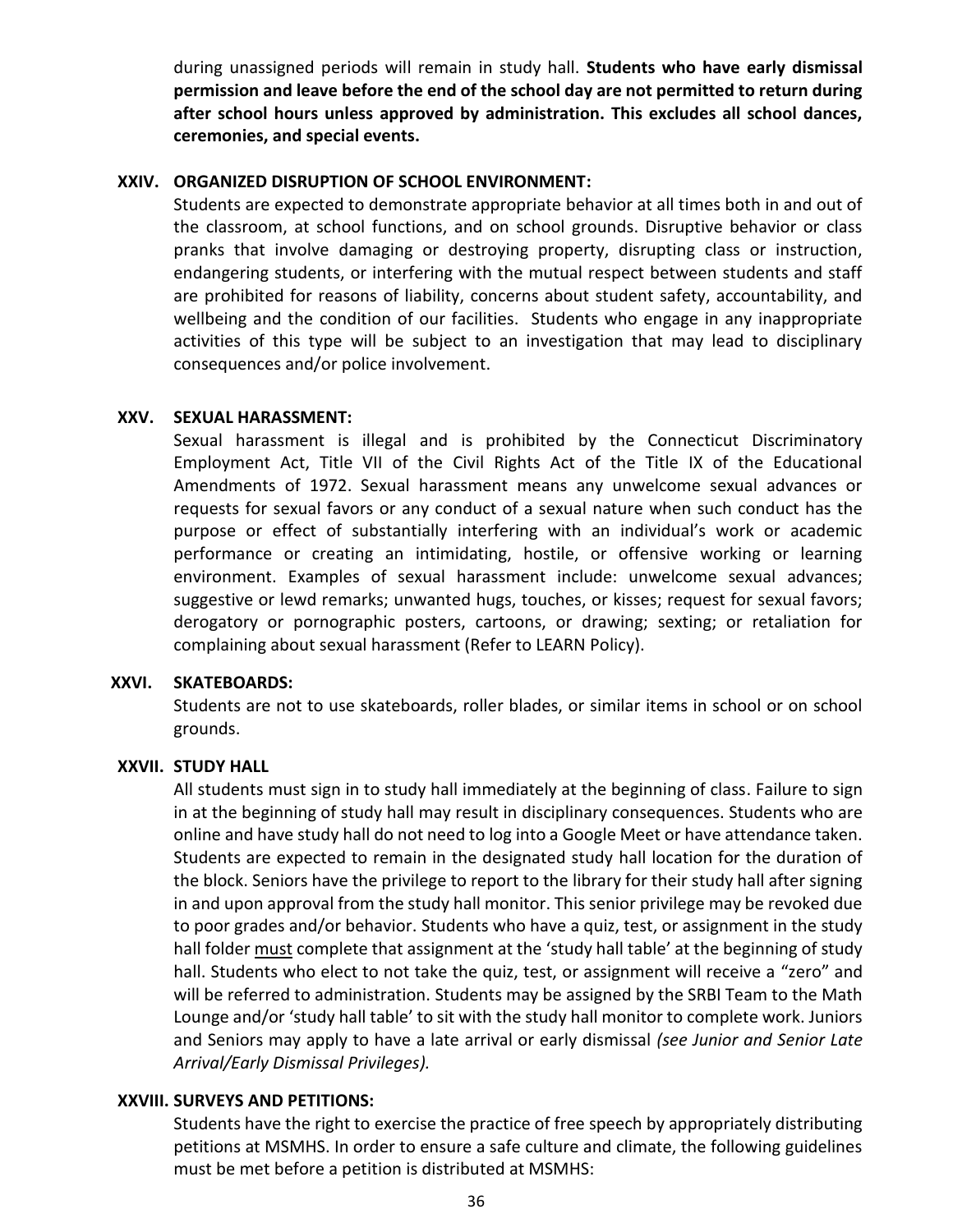The students or organization will meet with MSMHS administration to discuss the literature and methods of distribution at least one day before distribution. In this meeting administration will ensure that the material meets the following content guidelines:

- does not contain anything obscene or libelous,
- does not advocate breaking laws or school rules,
- will not cause a substantial disruption to the school environment,
- will be distributed before and after school hours and during lunch blocks.

This policy also pertains to any leaflets of any kind that may be distributed.

#### **XXIX. THEFT/DAMAGE:**

Property damage, theft, or endangering the well-being of others is not permitted. Reimbursement of costs, referral to police, suspension, or expulsion will result.

#### **XXX. USE OF THE BUILDING/GROUNDS:**

Students are responsible for the appropriate use of all social and study areas, including the Great Hall, cafeteria, and library media center. Snowballs, water balloons, running inside the building are examples of inappropriate and potentially dangerous behavior. All ball and Frisbee playing should take place on the side athletic fields and not in the school or courtyards. Everyone is expected to clean up after himself/herself. Students who fail to do so will lose privileges and be subject to disciplinary consequences.

#### **XXXI. VANDALISM:**

Property damage, theft, or endangering the well-being or possessions of others is not permitted. The parent or guardian of any minor/unemancipated child who willfully cuts, defaces, or otherwise injures in any way any property, real or personal, belonging to the school district shall be held liable for all such damages up to the maximum amount allowed under state law. The liability provided under Connecticut General Statutes 52-572 does not relieve minor(s) of personal liability for such damage or injury. This liability of the parent for damages done by a minor child is in addition to any other liability, which exists in law. The parent or guardian of a minor child shall also be held liable for all property belonging to the school system lent to the student and not returned upon demand of the school system. The student may also be subject to disciplinary action. If an individual or group has been identified as acting disrespectfully toward or causing damage to the school building, equipment, or property, the individual(s) will be responsible to cover all costs incurred by the school system in repairing the damage. If damage is caused to a school building, equipment, or property and the damage can be clearly connected to an identifiable group (a class, club, team, etc.), then that group will share in covering the costs, incurred by the school system in repairing the damage. Loss of social privileges for that individual or group may also occur.

#### **XXXII. WEAPONS:**

Dangerous weapons or facsimiles thereof are not permitted on school property or wherever or whenever students are under the jurisdiction of the school. Penalties include suspension, expulsion proceedings, and referral to local authorities. Refer to the LEARN Board of Education policy. This includes any knives, sharp or dangerous instruments, or tools or equipment that could pose a danger to others.

#### **Elevator**

The school elevator is not intended or designed for regular student body use. It is provided for staff, individuals with disabilities, and for movement of supplies and equipment. Student use without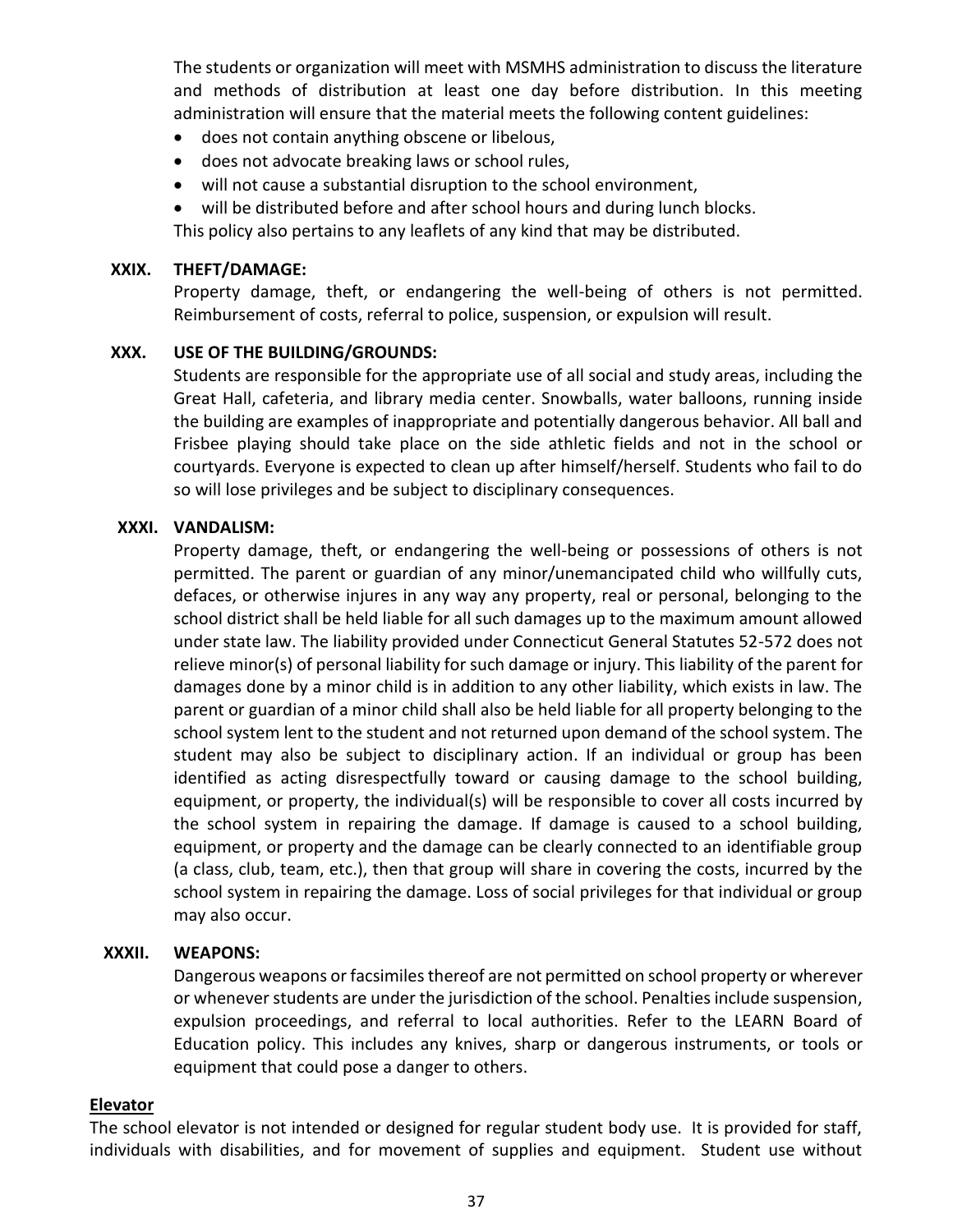specific permission from the school nurse or principal is prohibited. The elevator should not be used in emergency evacuations procedures, except if necessary for disabled or injured persons.

#### **Leaving School Premises**

MSMHS is a highly active, multi-faceted, dynamic learning environment, and it is imperative that the school is continually aware of student location and student safety conditions at all times. No student shall be permitted to leave the school premises (or school jurisdiction regardless of site) during the school day without school and staff authorization. Violators are subject to immediate suspension from school on the grounds of safety and for substantially causing a disruption to the educational process. **Students leaving school grounds after school are not permitted back on school grounds unless approved by MSMHS administration.**

# **NURSING SERVICES AND HEALTH OFFICE POLICIES**

# **10th Grade Mandatory Physical Examination**

In compliance with Connecticut State Law MSMHS requires all students to have a physical examination by the start of their 10<sup>th</sup> grade school year. MSMHS will provide access to a free health assessment to any student whose parents or guardians meet the eligibility requirements for free and reduced price meals under the National School Lunch Program or for free milk under the special milk-program. MSMHS may partner with various community agencies to make this free exam available to qualified students. It is the responsibility of the parent or guardian to request this service, **in writing**, by November of the student's 9th grade year. **Students may be excluded from entry into the 10th grade if not in compliance with this policy.**

#### **Health/Nursing Services**

The school nurse maintains a cumulative health file for each student which includes illness notations, results of physical examinations, and other pertinent health information. Each parent must complete an emergency medical information form, an immunization record, and a yearly health update to be kept on file. Under Connecticut law no student may enter grade 10 without submitting the required recent physical examination form signed by a doctor.

Any student who becomes ill or injured while at school should inform the nearest faculty member and report immediately to the school nurse. If the student is unable to do so, the school nurse will be called to the scene. Parents must notify the school nurse in cases of student illness. Any request to limit a student's participation in a school activity for an extended time must be accompanied by a signed statement from a physician. Given the highly experiential nature of the MSMHS curriculum, extended non-participation may result in extensive make-up work or the repeating of a semester or an entire year.

Parents of students requiring either prescription or over-the-counter medication during school must contact the school nurse. **A medication administration form signed by a physician is required to permit the administration of ANY medicine in school.** All medication whether over the counter or prescription must be delivered to the school by an adult and be in the original container with proper labeling. Parents may authorize the administration of acetaminophen or ibuprofen by the nurse in accordance with LEARN's standing orders from the medical advisor. Parents must complete, sign, and return the appropriate medication form.

Students with medical conditions that may be contagious or infectious may be excluded from school pending diagnosis and treatment to protect others from exposure. Medical clearance will be required to return to school.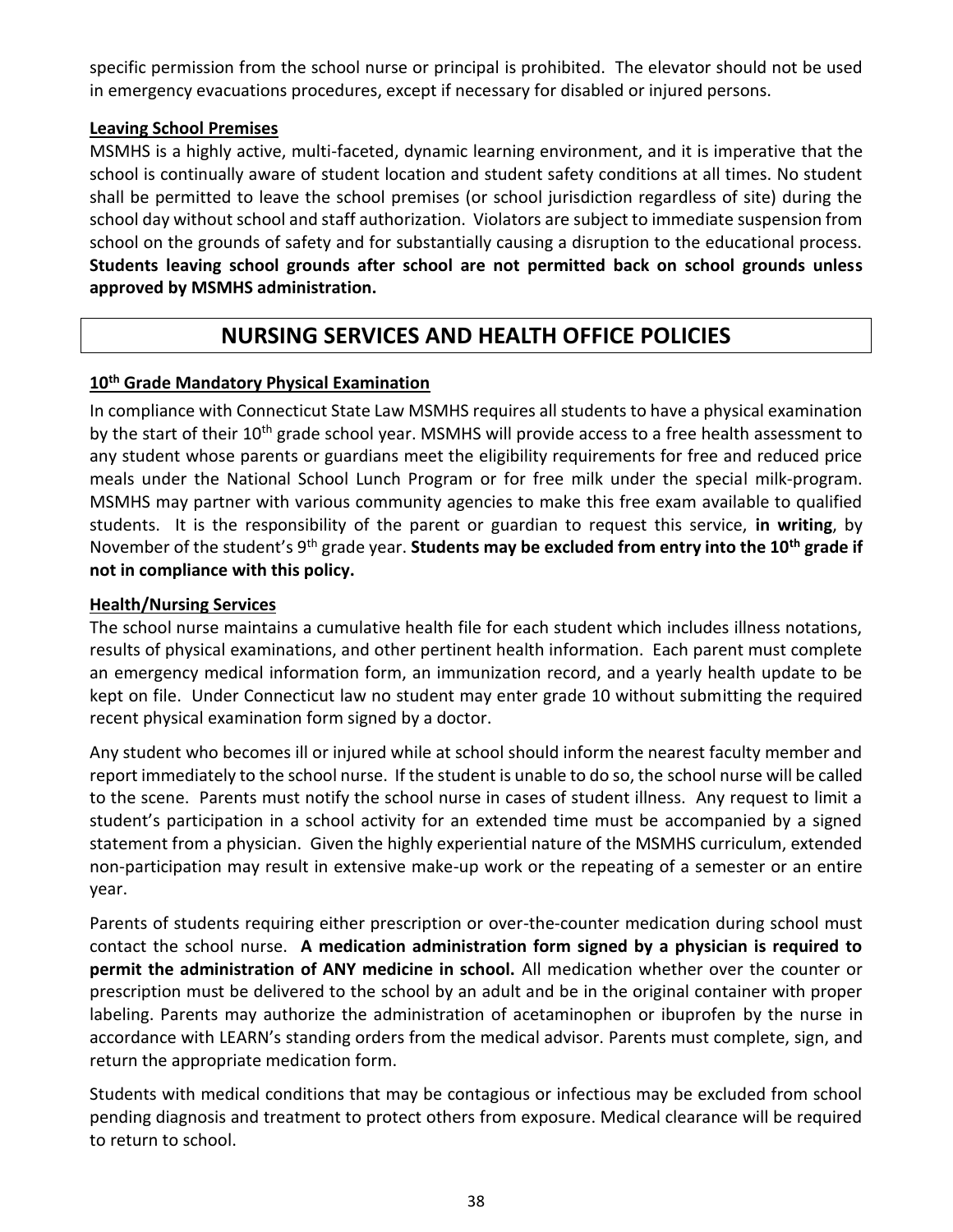#### **Immunizations**

MSMHS, as mandated by Connecticut law, requires that all students be successfully immunized with required vaccines, which can be found at www.ct.gov/dph.

Entering students must submit written proof of the required immunizations prior to attending school. If the student should not be immunized due to medical or religious reasons, a statement from a physician or the parent as appropriate must be provided in accordance with the State of Connecticut regulations.

#### **School Based Health Services**

The Community Health Center, Inc. provides school-based health services during the school day. Licensed healthcare providers are available to provide expanded medical treatment (for illnesses or injuries, and physicals) and behavioral health (individual, group, and family therapy). School-based health services works in conjunction with the care provided by your child's pediatrician and are not intended to replace regular care by your child's primary health-care provider. Our school nurses work closely with the School Based Health Clinic and are the initial point of contact for students and families. The MSMHS school nurses will often refer students to the SBHC. All SBHC services are confidential and parents must complete a Parent Permission form for students to receive services.

# **RESOURCES AND SERVICES**

#### **ADMINISTRATION**

The Principal and Assistant Principal are responsible for the coordination and supervision of the entire educational and co-curricular program at the Marine Science Magnet High School.

#### **Advisory Program**

The Student Advisory Program is central to the personalization of education at MSMHS. Groups of approximately 14 students are assigned to a faculty advisor who will remain with them throughout their career at MSMHS. The student advisor will assist each student in meeting the academic, civic, and social expectations at MSMHS. Advisories will meet for 40 minutes on Tuesdays and Fridays. In addition to building a sense of community and collaboration skills, the advisory program is designed to help students with the assistance of a teacher who knows them well. The individual COAST Plans, Capstone Graduation Portfolio, and Capstone Presentation are all developed over a four-year period with the faculty advisor. The mutual commitment to a personalized education and achieving MSMHS expectations is embodied in the agreement compact signed by each student, family, and advisor upon registration at MSMHS. **Advisory is a credit-bearing course required for graduation that fulfills the Personal Wellness and Safety Education requirement.**

#### **Announcements**

Announcements are made at the beginning and end of the school day for the purposes of informing the school community of important events and information related to the school program. Announcements should be submitted to the main office at least one day prior to when they wish to have it read. An administrator must approve emergency announcements.

#### **Crisis Team**

A team consisting of administrators, school counselors, school social worker, school nurse and teachers, is responsible for crisis response planning, intervention and post-intervention.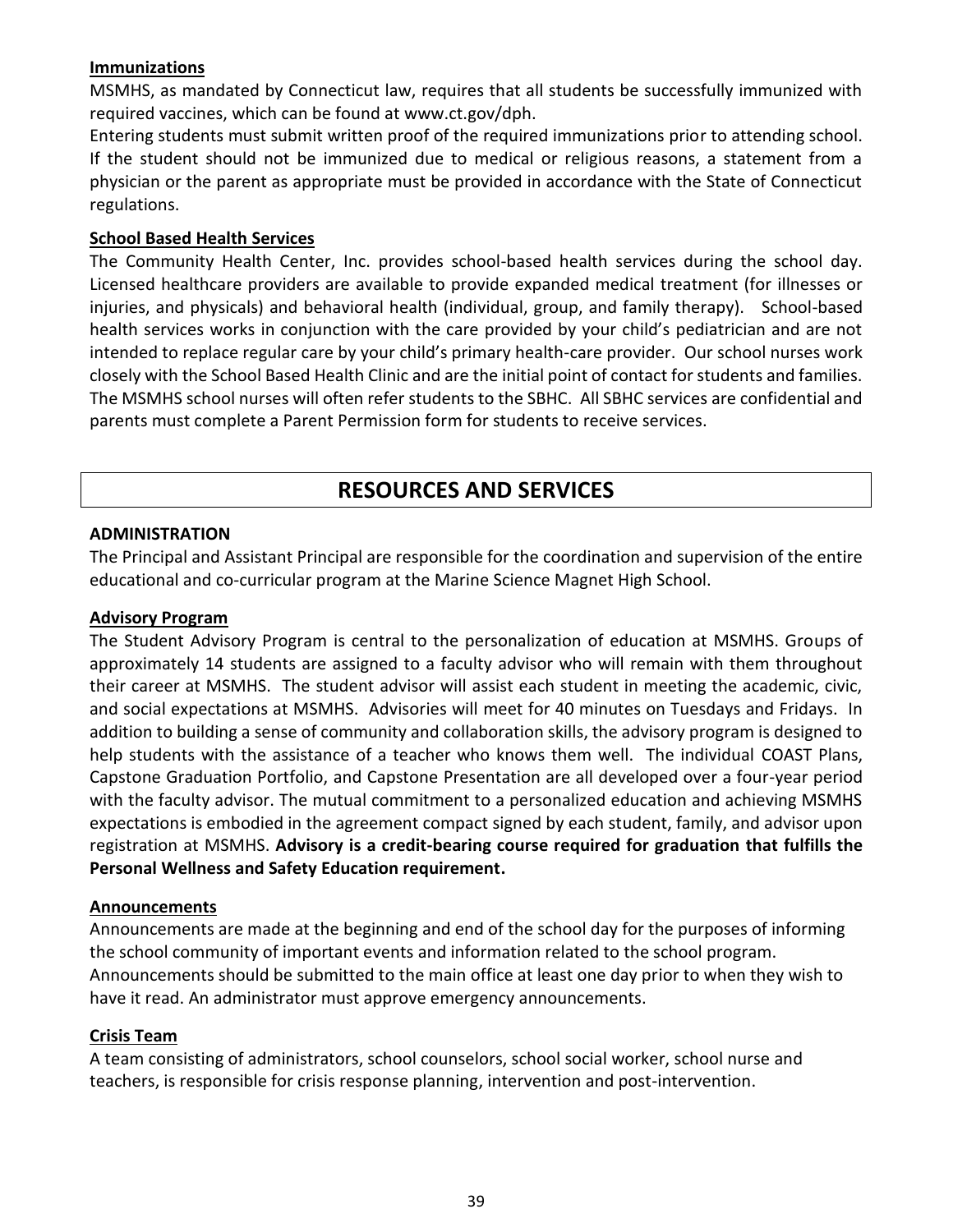#### **Emotional Support Services**

MSMHS has a full time school social worker who provides assistance with a personal or educational problem which may be impacting school performance. Services provided include individual and small group counseling, and interventions.

#### **Lockers and Storage**

Lockers and storage areas of any kind are the property of MSMHS and may be entered and searched by school officials at any time. Valuables should not be brought to school or left in school storage places or lockers as the school is not responsible for lost or stolen items.

#### **Lost and Found**

Any articles that are found on school premises should be returned to the school office. Unclaimed articles will be disposed of at the end of each month. Lost or suspected theft of personal or school property should be reported to the principal immediately.

#### **Math Lounge**

The Math Lounge is open throughout the school day and offers support to students in mathematics. The Math Lounge provides an opportunity for students to work with a certified math teacher to relearn or revisit concepts that were taught in class. Students will also have an opportunity to build targeted skills to help to improve SAT scores in the area of mathematics. Students in study hall who wish to use the Math Lounge must first sign out from study hall and sign in when they report to the Math Lounge. Students can be assigned to the Math Lounge during their study hall by their mathematics teacher or the SRBI team. Students may also request an appointment for extra help by speaking with their math teacher.

# *Meal Program*

#### **Dining Area / Great Hall**

Students are required to eat their meals exclusively in the designated areas. All students must keep the dining area clean. It is expected that students will clean up after themselves, deposit their trash in the appropriate containers, and clean their table areas after eating in order to ensure a safe eating environment for all students and staff. Students will conduct themselves appropriately by maintaining a reasonable noise level and addressing staff, teachers, and fellow students courteously. Failure to do so will result in the loss of dining hall privileges and the consequences of disciplinary action. Rules for students using the Dining Area/Great Hall for eating, study, or quiet conversation include:

- 1.) Students are not to sit on the tables or put their feet on the tables.
- 2.) Students are not to block passageways into or out of the cafeteria.
- 3.) Gambling, card playing or games of chance are prohibited.
- 4.) Ball playing is not permitted.
- 5.) During lunch, lunch shifts will have adult supervision; however, students are expected to keep the area clean. Please use the trash cans that are located throughout the Dining Area/Great Hall and recycle as appropriate.
- 6.) For safety and security reasons, book bags and backpacks may be restricted from the Dining Area/Great Hall during part of the school day.
- 7.) Students are to remain in the Dining Area/Great Hall throughout the entire lunch block. As a senior privilege, students are allowed to eat lunch in the library media area.

#### **Free and Reduced Meal Program**

MSMHS participates in the National School Meal Program. This program provides nutritious meals for students at a reasonable price. It also makes provision for providing both reduced price meals and free meals for students whose family income falls within certain prescribed guidelines. Since the federal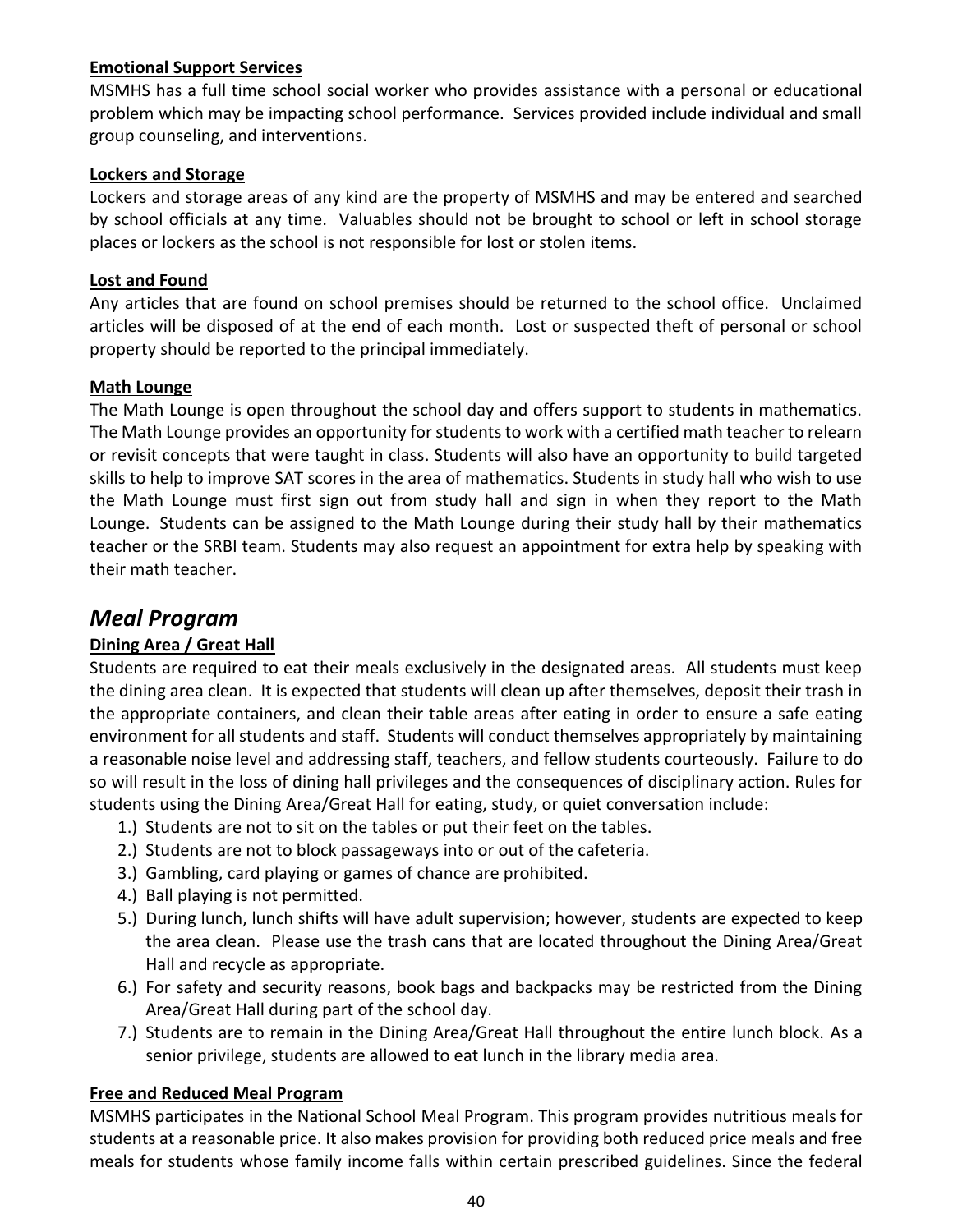government and the State of Connecticut reimburse the Board of Education for at least part of the cost of these meals, it is important that the schools maintain accurate information concerning the types of meals served. The government will only provide reimbursement for one meal per child. Inquiries about free or reduced lunch may be directed to the school office manager at ext. 600. Applications for free or reduced meals are available in the main office.

#### **Program Overview**

Families have the option of using the MSMHS point of sale (POS) system, or utilizing SLA (School Lunch Account), an on-line payment management program that allows parents to deposit funds and manage their child's meal account electronically (www.slalunch.com). Information about SLA is available in the main office. Parents who opt to use the POS system can also deposit money in their child's school meal account any time during the school year.

Offering and serving well-balanced meals to our students is important. MSMHS welcomes all parents to become involved in their child's meal activities and looks forward to having your son or daughter as active participants. Monthly school breakfast and lunch menus can be found on the school's website at www.msmhs.com.

MSMHS has established school lunch prices for the 2021-2022 school year as follows:

| <b>Breakfast</b> | \$1.50 | <b>Reduced Breakfast</b> | S0.30  |
|------------------|--------|--------------------------|--------|
| Lunch            | \$3.00 | <b>Reduced Lunch</b>     | \$0.40 |

For the 2021-2022 all students will have access to free breakfast and lunch through the National School Lunch Program. This does not include a la carte items which must be purchased using available account funds.

Food items may also be purchased a la carte through prepayments or cash.

**NOTE: Due to food allergy concerns, no student may bring food or drink to school for another student. Students may bring in food for their own consumption.**

#### **Student Meal Charge Policy**

MSMHS recognizes that, on occasion, students may forget to bring meal money to school. To ensure that students do not go hungry, but also to promote responsible student behavior and to minimize the fiscal burden on the school, the school must follow the following guidelines with regard to student meal charges:

- No MSMHS student will be deprived a meal, nor be served a differentiated meal (i.e. peanut butter/jelly or cheese sandwich), due to forgotten or lost meal money;
- A student who forgets to bring his/her meal money will be allowed to charge a reimbursable meal (what is on the menu for that day);
- A student will be limited to charging three (3) breakfasts and/or lunch meals, and **will not be able to charge additional meals, until the balance due is paid in full**, or other arrangements have been **approved in writing by the principal or his designee**;
- After the third charge, the principal or designee will be notified in order to approve any additional charged meal for the student;

| <b>Status</b> | Number of Allowable<br>Breakfast/Lunch Charges | Charge Cap |
|---------------|------------------------------------------------|------------|
| Reduced       | $3(50.40 \times 3)$                            | \$1.20     |
| Paid          | $3(53.00 \times 3)$                            | \$9.00     |

#### **Allowable Meal Charges by Status**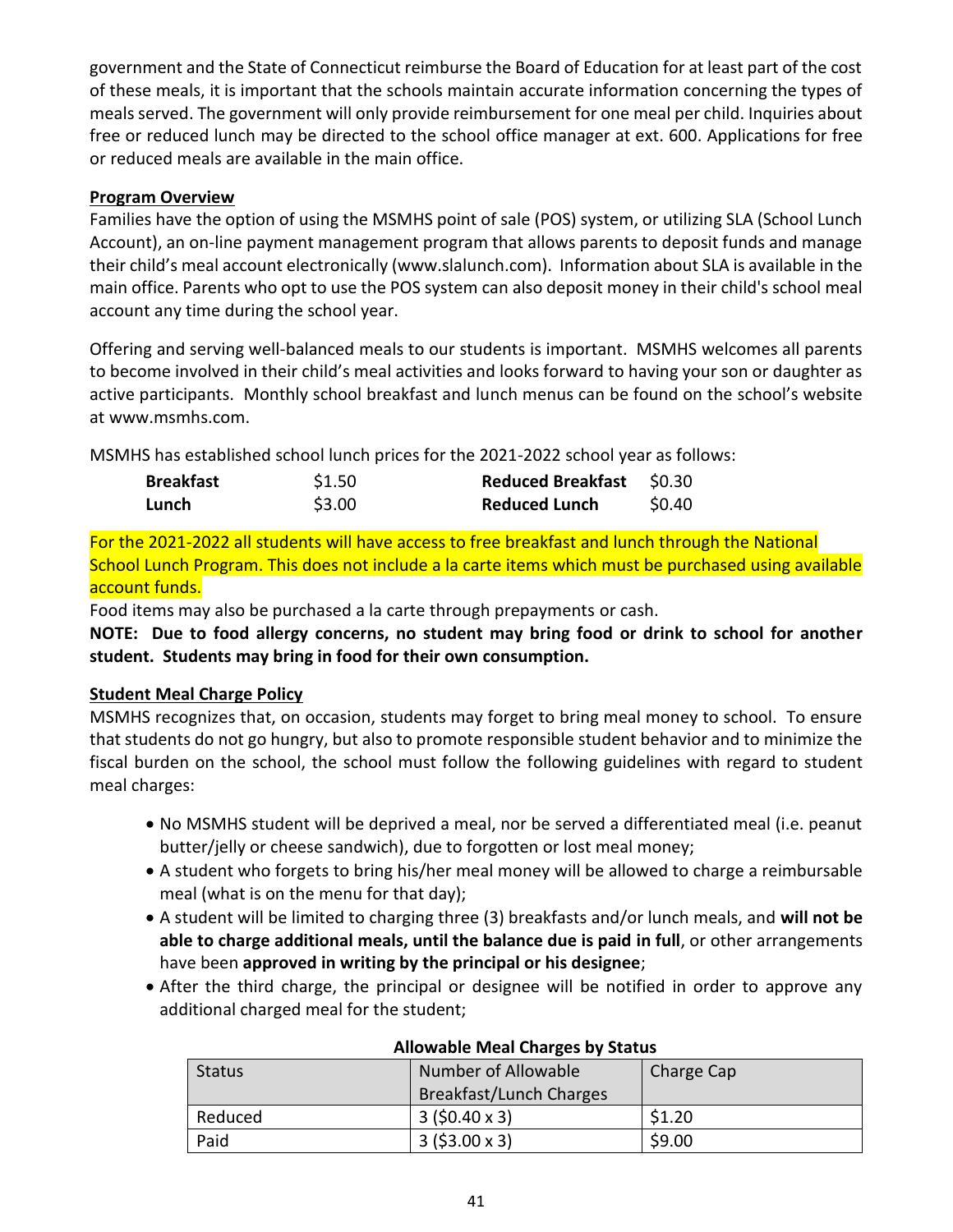- All outstanding balances must be paid in full within five school days;
- A student with outstanding balances will not be allowed to purchase a la carte items until all charges are paid;
- **Students are not permitted to charge a la carte items**; and
- **All student negative meal account balances must be resolved by the school principal or their designee prior to the end of the current school year.**

This policy applies to all paying students whether they are paying reduced-price or full-price. If a student is without meal money on a consistent basis, the principal or designated member of the school's administrative team will investigate the situation more closely and:

- 1. Contact the parent/guardian to bring/send repayment to the school;
- 2. Encourage parent/guardian to add prepayment funds to the student's meal account; and/or
- 3. Encourage the parent/guardian to apply for free or reduced price meals.

If school authorities suspect that a student may be abusing this policy, they will provide written notice to the parent that if he/she continues to abuse this policy, the privilege of charging meals will be denied.

#### **Military Recruitment**

Federal law requires that school districts must, upon request, provide military recruiters access to the names, addresses, and telephone listings of secondary school students. Parents or guardians may request that this directory information not be released without prior written consent. Parents or guardians who wish to opt out should please check the appropriate box on the Stakeholder Signature Form.

#### **Peer Mediation Program**

The Peer Mediation Program is designed to reach out to students who are struggling to resolve conflicts with their peers through the use of a peer-helping-peer model. Students are selected to become peer mediators based upon recommendations from teachers, guidance counselors, and administrators. These candidates engage in a rigorous one-day training focused on providing an understanding of the peer mediation model, goals, and guidelines.

The peer mediation process begins with an initial referral that may be made by teachers, guidance counselors, administrators, students, and parents. If a conflict among students indicates an imminent risk of danger or a threat to the safety and well-being of our students, the issue will be immediately reported for administrative intervention and will not be processed by the peer mediation team. Once a referral is initiated, consent to engage in the peer mediation process will be requested from both students engaged in conflict and is necessary for the process to continue. The parties involved in a conflict will meet with a team of two peer mediators and dedicate themselves to developing a plan to resolve the presented conflict. All parties involved in a mediation session must commit to maintaining the confidentiality of any information disclosed in the session unless that information poses imminent danger or risk.

The ability to meet with age-related peers and receive guidance toward conflict resolution will undoubtedly provide an increased comfort level in an otherwise stressful time, thereby assisting us in meeting our goals of student safety and achievement.

#### **School Counseling**

The school counseling program is under the direction of the MSMHS school counselors. The school counselors along with administration oversee the Student Advisory Program and works closely with the advisory teachers in helping students manage their COAST Plans and Capstone Graduation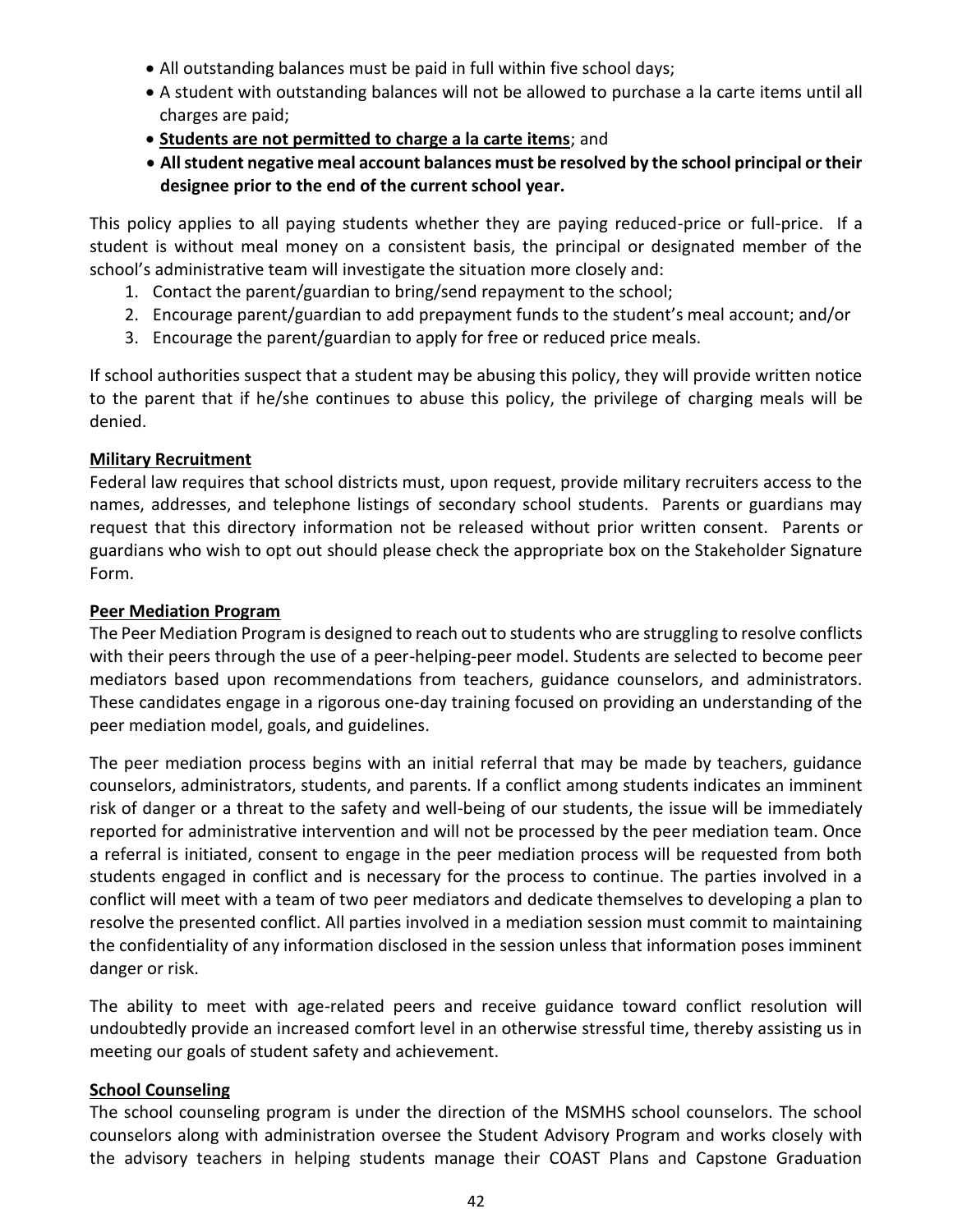Portfolios. The entire four-year process is aimed at creating self-directed students who take increasing control of their personal growth, educational decisions, and academic/career planning. To accomplish this, students are assigned to small advisory groups with a teacher who remains with the group for four years. **The parent's primary home-school contact is the student's advisor.** The advisor, supported by the school counselor, will be the first and most important point of contact and intervention concerning each advisee's attendance, achievement, behavior, and educational and career planning. The school counselor's office will be the focal point for the various traditional guidance functions including student records, career and college planning information, crisis counseling, general counseling needs, SRBI team, parent-counselor meetings, planning and placement team meetings, standardized testing, and student data.

#### **School Resource Officer: (SRO)**

Groton City Police Department provides a School Resource Officer for the Marine Science Magnet High School, who works closely with the administrative team working hand in hand to solve problems in the school community. The SRO serves as a resource for students enabling them to be associated with a law enforcement figure in their school environment. The SRO also serves as a resource to teachers and parents, for conferences on an individual basis, dealing with individual problems or questions, and also can serve as a counseling resource in areas which may affect the educational environment, but may be of a law related nature. The SRO is also a liaison between the police department and helps provide community oriented policing services for the high school and the surrounding community. In addition to our School Resource Officer, a Groton City Police Officer will visit our school daily as a regular part of their patrol duties.

#### **SRBI Team – (SCIENTIFIC RESEARCH-BASED INTERVENTION)**

The SRBI Team consists of the MSMHS Principal, school counselors, school social worker, Assistant Principal, regular education teachers and special education teachers who meet on a regular basis. The SRBI Team looks at referrals concerning non-special education students who are experiencing academic or behavioral difficulties. The team develops intervention strategies and program modifications specific to the student needs.

#### **Working Papers**

Students must have the following documents and meet the following criteria in order to obtain working papers from the Principal's Office.

- Student must be a current student at Marine Science Magnet High School.
- Student must be 16 years old.
- Student must appear in person. There are no exceptions to this requirement.
- Student must have authentic documentation of evidence of age.
- Student must have written promise of employment on company letterhead signed by the prospective employer.

# **SAFETY PROCEDURES**

#### **Aquaculture and Science Labs**

The aquaculture lab is a  $21^{st}$  century facility housing valuable marine life species along with sophisticated computers, mechanical, chemical and water quality systems. Students in this lab must realize that they are engaged in important science work using very costly equipment. At all times students are to respect the safety of others, the various species, and the lab equipment and facilities. Students must follow closely the instructions and authority of the aquaculture lab teacher and any other instructional staff in the lab. MSMHS science labs demand careful and safe student behaviors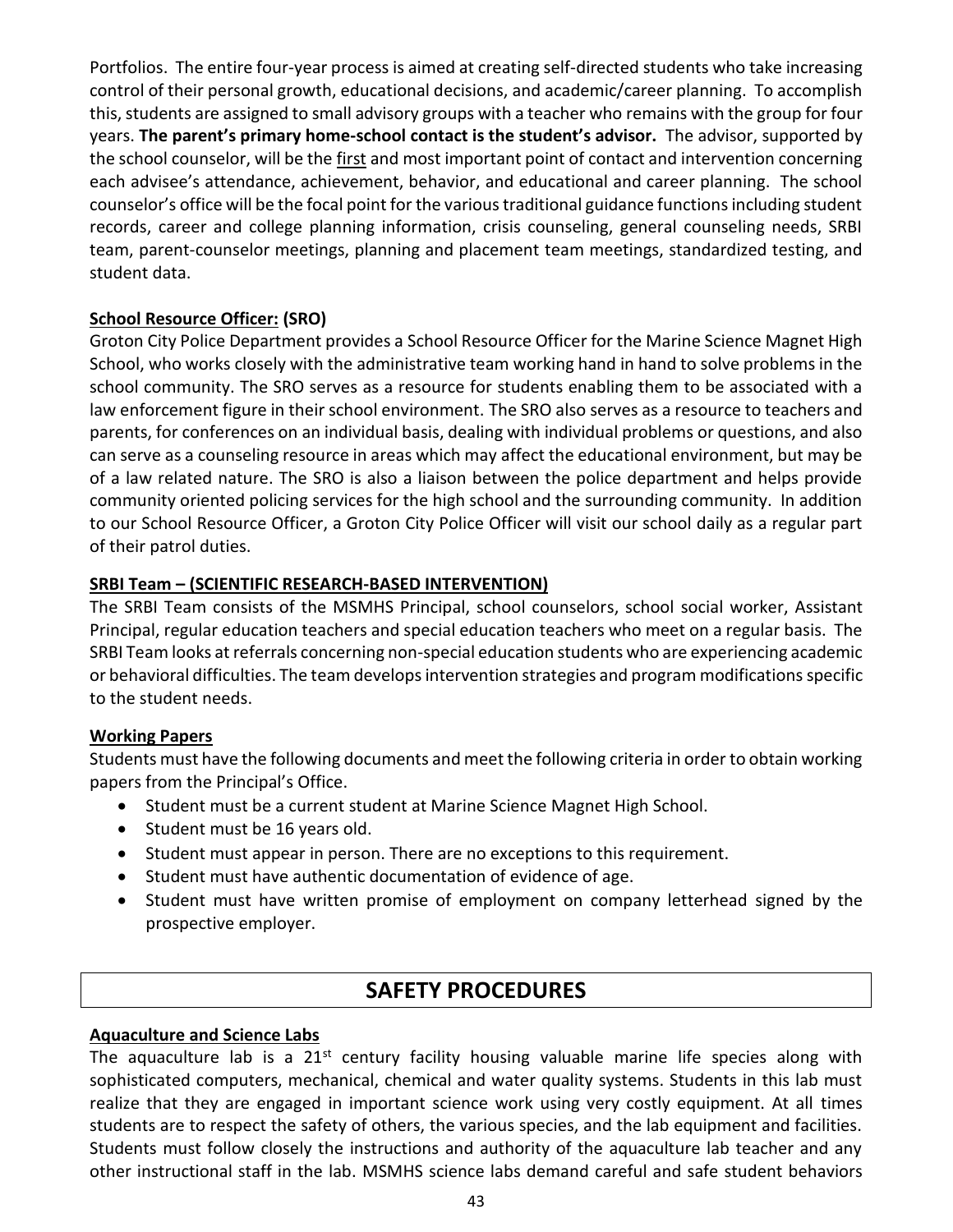due to the expensive equipment, valuable supplies, and a variety of materials and tools that can be dangerous if improperly used. All students must comply with the teacher's instructions to ensure safety and successful science learning. Students who present safety issues will be removed immediately from the laboratory and will receive disciplinary consequences. *(See Safety and Accident Prevention)*

#### **Asbestos Management Annual Notification**

All LEARN buildings that are occupied by LEARN employees and students, have been inspected by an accredited inspector as required by the Asbestos Hazard Emergency Response Act of 1986 (AHERA). AHERA requires Local Education Agencies (LEAs) to identify Asbestos Containing Materials (ACM) in their school building and to take appropriate actions to control the release of asbestos fibers.

The building will be re-inspected every 6 months by qualified school personnel to determine any changes in the condition of the identified ACM. Additionally, the school building will be re-inspected every 3 years by an accredited and licensed inspector following the same basic criteria as the original inspection.

An Asbestos Management Plan (AMP) has been prepared by an accredited and licensed asbestos management planner as required by AHERA and the State of Connecticut Department of Health. The AMP is available for review during the normal business hours, without cost or restriction, to representatives of EPA and the State of Connecticut, school district personnel, their representative, parents or legal guardians and the public.

#### **Nuclear Power Plant Emergency Evacuation Plan**

This was developed in response to a request for providing an emergency evacuation plan in the case of a nuclear power plant emergency or other incident.

ALERT SIGNAL - is a steady siren toner for three (3) minutes or more from sirens or loud speakers on emergency vehicles.

WHEN YOU HEAR THE ALERT SIGNAL - turn on your radio or television to listen to the Emergency Broadcast System. You will be kept informed by local and state authorities as long as there is an emergency.

IF YOU ARE TOLD TO STAY HOME AND TAKE SHELTER - stay indoors and close all windows, doors, dampers, etc. STAY CALM and keep tuned to the Emergency Broadcast System for further instructions.

IF YOUR CHILDREN ARE IN SCHOOL - do not attempt to pick them up. Your children will either be sheltered at school, or transported and cared for at the reception center/shelter according to the location (town or city) in which the school is located. According to the State Department of Emergency Management and Homeland Security, in the event of a nuclear leak students will most likely be safely dismissed early to their places of residence. Additional information can be found by visiting the State Department of Emergency Management and Homeland Security website.

#### **STAFF RESPONSIBILITIES**

TEACHERS/INSTRUCTIONAL ASSISTANTS:

All students shall be safely boarded on proper vans/buses, etc. prior to leaving the school. OFFICE PERSONNEL:

NOT directly responsible for student evacuations may leave as soon as directed. SCHOOL BASED SERVICES ADMINISTRATION:

Shall be responsible for contacting district transportation companies for LEARN students not transported by LEARN Transportation.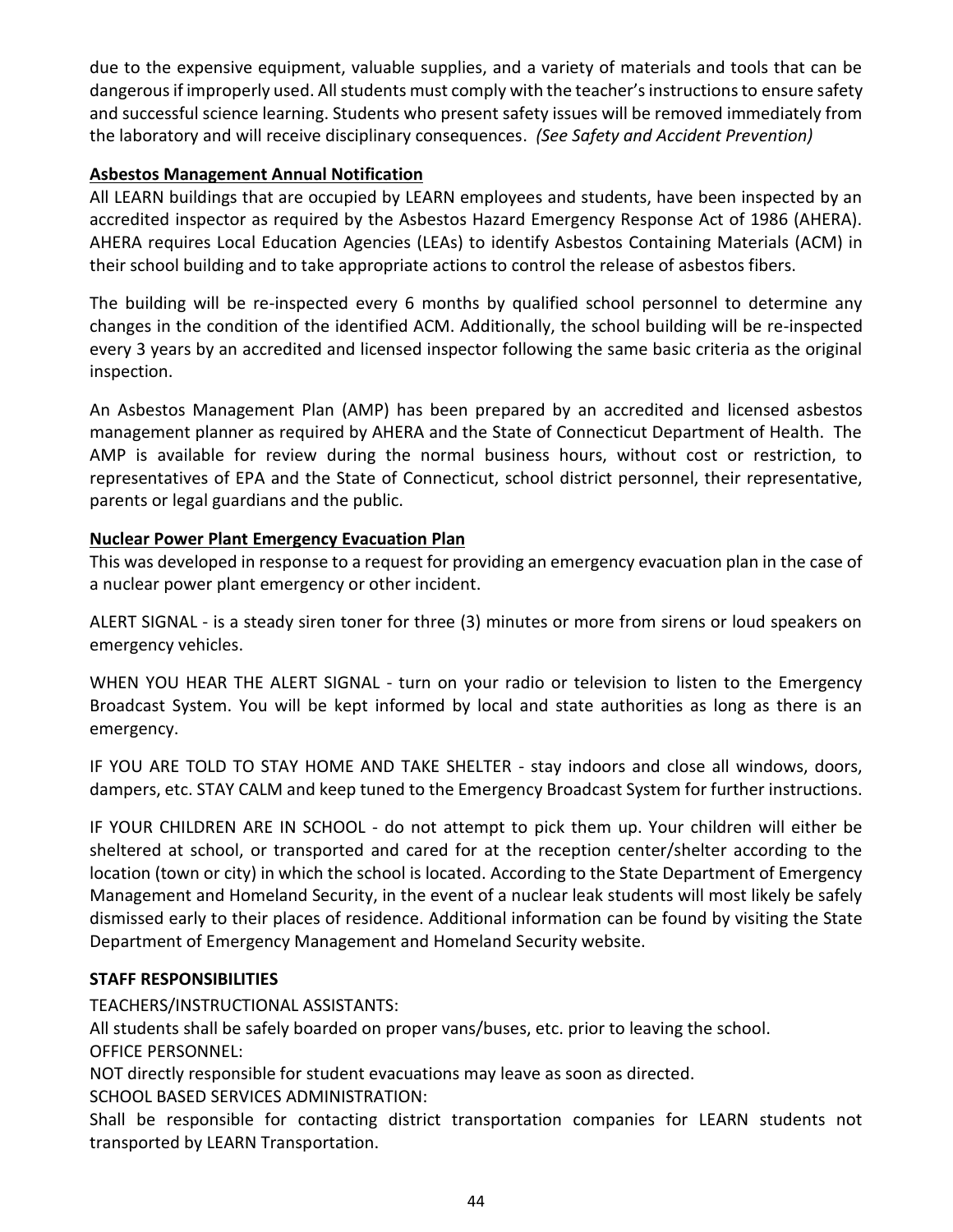#### **Fire, Evacuation and Lockdown Drills**

School safety is an absolute priority at MSMHS. Detailed instructions for emergencies are posted in all areas of the school, and periodic practice drills are conducted by school staff. All students and staff are expected to familiarize themselves with emergency procedures and cooperate promptly and fully with school authorities in all emergencies and emergency drills. MSMHS will work with local emergency agencies to ensure proper procedures and precautions are in place for the safety of all students, faculty, and staff.

In the event of a fire drill, evacuation or lock down exercise, students must follow ALL instructions given by teachers and administrators. The Groton City Police Department, upon being notified, will quickly respond to the school to ensure student safety. Police officers will contain an incident and advise the administration and students of evacuation procedures. Students will be instructed to follow the directions of the police officers. Failure to comply with the above expectations upon the request of a staff member constitutes insubordination.

#### **Safety/Accident Prevention**

Student and staff safety on campus, during on-water activities, in laboratories, at off-site field work, during field trips and at all school-related events is an absolute priority at MSMHS. In addition to regular school safety procedures, the cooperation of students is essential to ensure the safety of everyone. At all times MSMHS students should:

- Remember that they are engaged much of the time in adult-like work activities;
- Avoid conduct that may put themselves, other students or staff at risk;
- Follow school rules and adhere to the core values and beliefs;
- Make careful and safe use of all scientific and industrial tools and equipment;
- Promptly report potential safety hazards, including intruders on campus;
- Immediately report all accidents and injuries to the nearest school staff;
- Know emergency procedures, signals and evacuation routes;
- Immediately follow the instructions of staff who are overseeing the welfare of students.

#### **Security Camera Policy**

The LEARN Board of Directors supports the limited use of video cameras on LEARN property for the purpose of enhancing school safety and security. The goals are to promote and foster a safe and secure teaching and learning environment for students and staff, to ensure public safety for community members who visit or use school property, and diminish the potential for personal and district loss or destruction of property. Appropriate signage is posted at the school entrance to notify students, staff, and the general public of the use of security cameras.

Security cameras are installed in public areas only. These areas include aquaculture lab, simulator room, common areas, stairwells, hallways, parking areas, large gathering areas, and exterior entrances or exits to school building. Restrooms, changing rooms, private offices, nurse's offices and locker rooms are excluded from security camera use. Security camera use is prohibited in any space where there is a reasonable expectation for privacy. No sound is monitored or recorded in connection with the video surveillance system. All video recordings are stored in a secure place to avoid tampering and to ensure confidentiality in accordance with applicable laws and regulations. Recordings will be saved for a period of time consistent with state law and LEARN record retention policies, after which all recordings will be appropriately deleted.

#### **Substance Abuse**

Through the use of curriculum development, classroom activities, community support and resources, a consistent administrative and faculty effort, education processes mandated through IDEA, and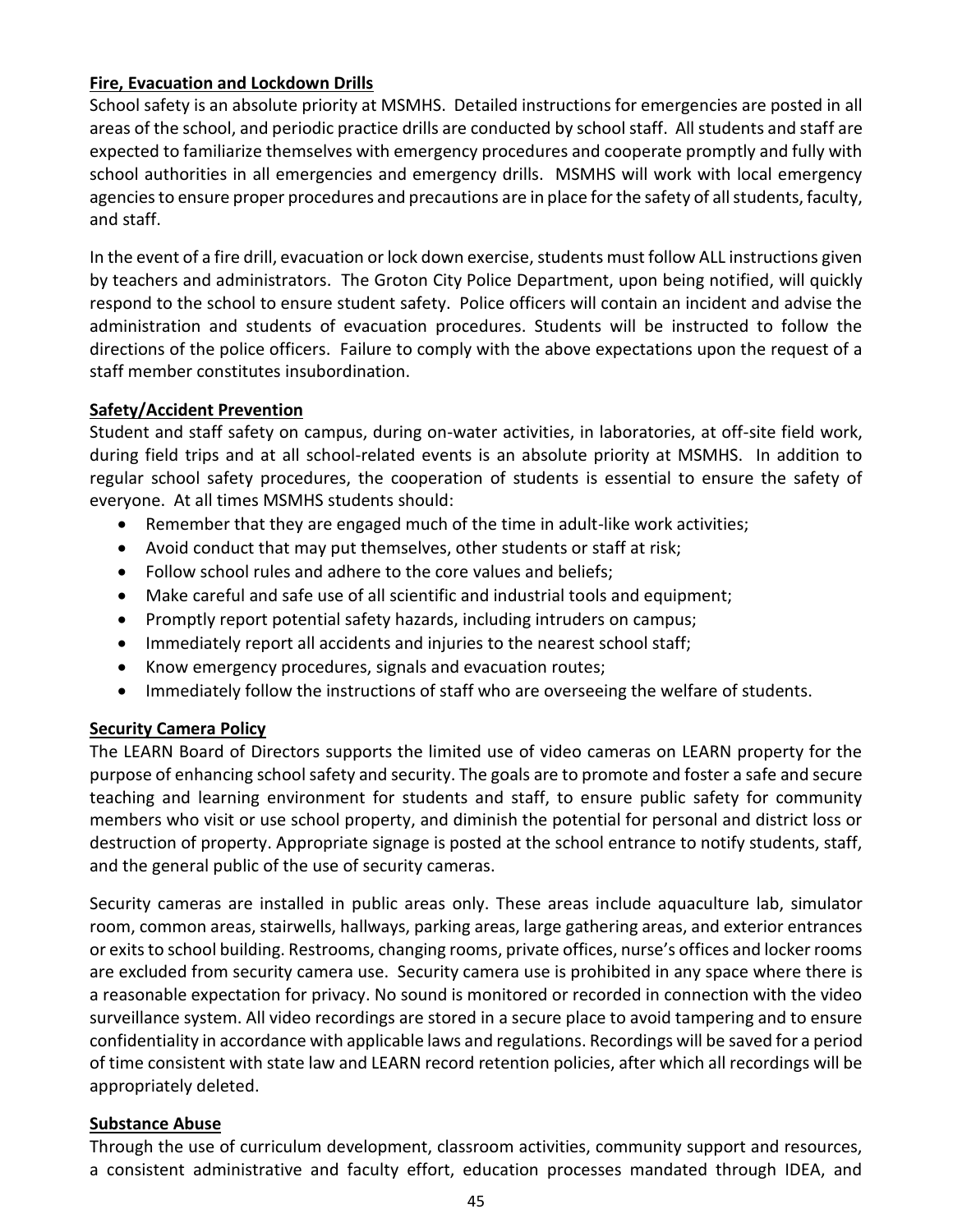rehabilitative and disciplinary procedures, the administration and staff of LEARN/MSMHS, in cooperation with the student's parents/guardians, will work to educate, prevent, and intervene in the abuse of all drug, alcohol, and mood altering substances by the entire student population in accordance with state law. As an extension of this policy, the rules, regulations, and guidelines shall be used by all LEARN personnel when responding to drug, mood altering substance, and alcohol related situations.

#### **Unauthorized Areas and Facilities**

Certain equipment and areas of the building of no valid use to students are off limits to protect the safety of equipment, school property and personnel. Any student who violates those areas is subject to disciplinary action.

# **TECHNOLOGY**

#### **Internet/Cell Technology/Acceptable Use Policies**

MSMHS curriculum makes extensive use of resources on the internet that makes it vital for students to avoid dangerous, destructive and unlawful behavior when using the internet. All students and their parents must sign an acceptable use policy that indicates that the student agrees to use the internet exclusively for educational purposes and to abide by the MSMHS Computer Technology Use Rules. Students found violating the acceptable use policy, including but not limited to viewing inappropriate sites, are subject to disciplinary consequences and revocation of computer privileges for a specified period of time. In the MSMHS technological environment, cellular devices may be integrated into the lesson. Student possession and use of cell phones and similar devices are permitted at MSMHS when utilized under the direction of a staff member in the delivery of curriculum and instruction. Students possessing or using an electronic device that inhibits teaching and learning or that does not support the school mission will have their portable electronic device confiscated and held for parents to claim. Student use and possession of electronic devices are always at the discretion of the teacher and school. Students may only use laptops distributed by MSMHS.

#### **Technology Resources**

In order for MSMHS students to achieve MSMHS academic, civic, and social competencies, it is vital that students responsibly use computers and other advanced technology for school purposes only. Students will have access to school computer networks, laptops, peripherals and the internet on a regular basis. At all times students must abide by the MSMHS computer technology use rules.